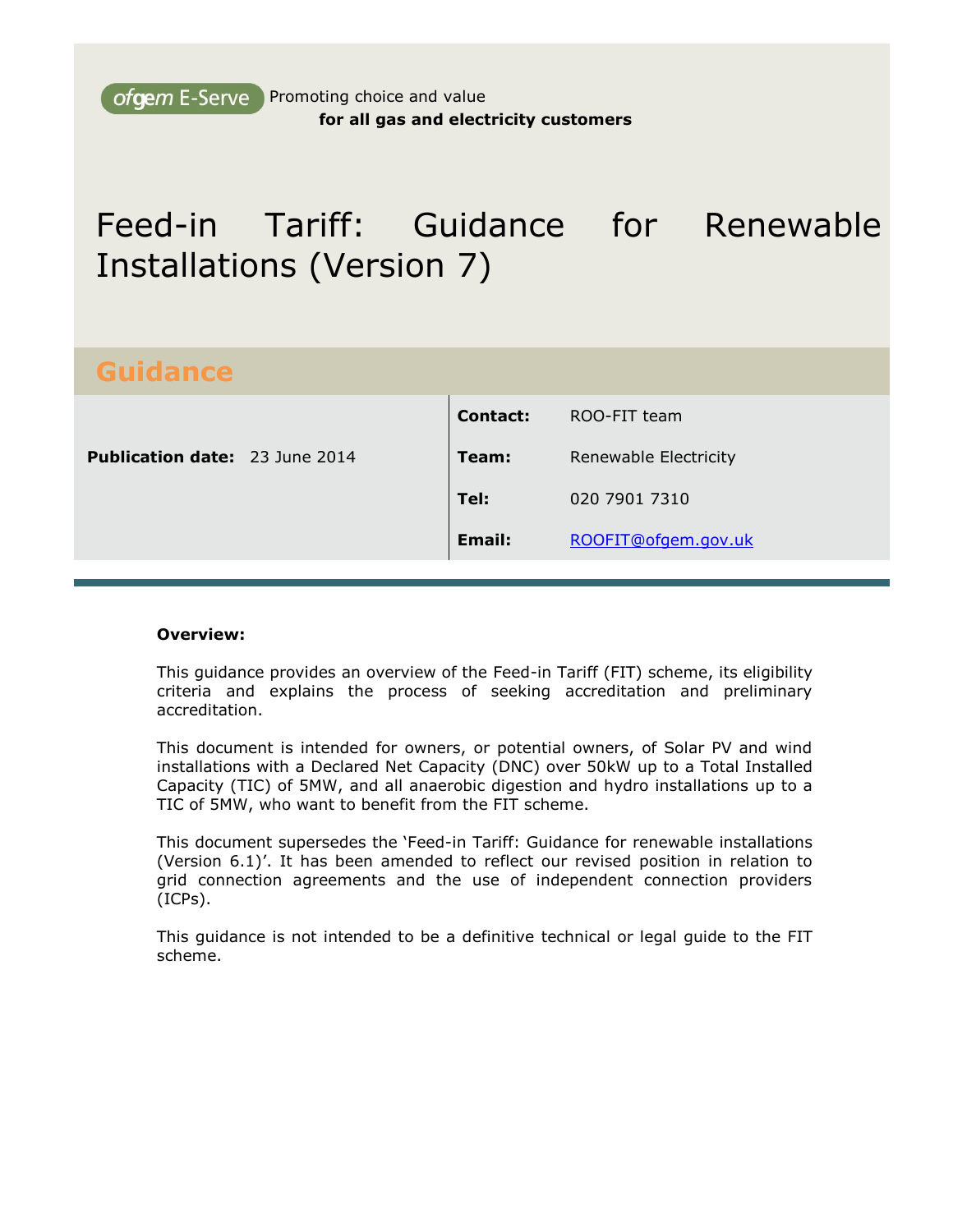# <span id="page-1-0"></span>**Context**

The FIT scheme is intended to encourage the uptake of small scale renewable and low-carbon technologies up to a total installed capacity (TIC) of 5MW located in England, Wales and Scotland. The FIT scheme creates an obligation for certain Licensed Electricity Suppliers to make tariff payments for the generation and export of renewable and low carbon electricity. Installations using solar photovoltaic (PV), wind, hydro and anaerobic digestion (AD) technologies up to 5MW and fossil fuel derived Combined Heat and Power (CHP) up to 2kW or "microCHP", (up to a maximum of 30,000 Eligible Installations) can receive FIT payments, providing all eligibility requirements are met.

The FIT scheme replaced the Renewables Obligation (RO) as the main mechanism of support for PV, wind and hydro installations with a declared net capacity (DNC) of 50kW or less ("micro installations"). The scheme also provides eligible small scale generators with a DNC over 50kW to 5MW ("small installations") the one-off choice of applying under the FIT or the RO.

A FIT scheme was not introduced in Northern Ireland. Instead, additional incentives were put into place via a change to the Northern Ireland Renewables Obligation (NIRO) Order for generating stations of certain technologies and installed capacities.

The FIT scheme was introduced by the Department of Energy and Climate Change (DECC) in April 2010 and is administered by the Gas and Electricity Markets Authority (the Authority), whose day to day functions are performed by Ofgem. $^1$ 

# <span id="page-1-1"></span>Associated documents

- The Feed-In Tariffs (Specified Maximum Capacity and Functions) Order 2010  $\bullet$
- The Feed-In Tariffs Order 2012  $\bullet$
- Schedule A to Standard Licence Condition (SLC) 33
- Renewables Obligation Order 2009  $\bullet$
- Feed-in Tariff Scheme: Guidance for Licensed Electricity Suppliers  $\bullet$
- Renewables Obligation: Guidance for generators (May 2011)
- [Renewables and CHP Register User Guide \(](http://www.ofgem.gov.uk/Pages/MoreInformation.aspx?docid=13&refer=Sustainability/Environment/RCHPreg)April 2008)  $\bullet$
- Feed-in Tariff: "Generating equipment" decision (February 2013)  $\bullet$
- Feed-in Tariff: Guidance for Community Energy and School Installations<sup>2</sup>  $\bullet$

l  $1$  Ofgem is the office of GEMA and "the Authority", "Ofgem" & "GEMA" are used interchangeably in this document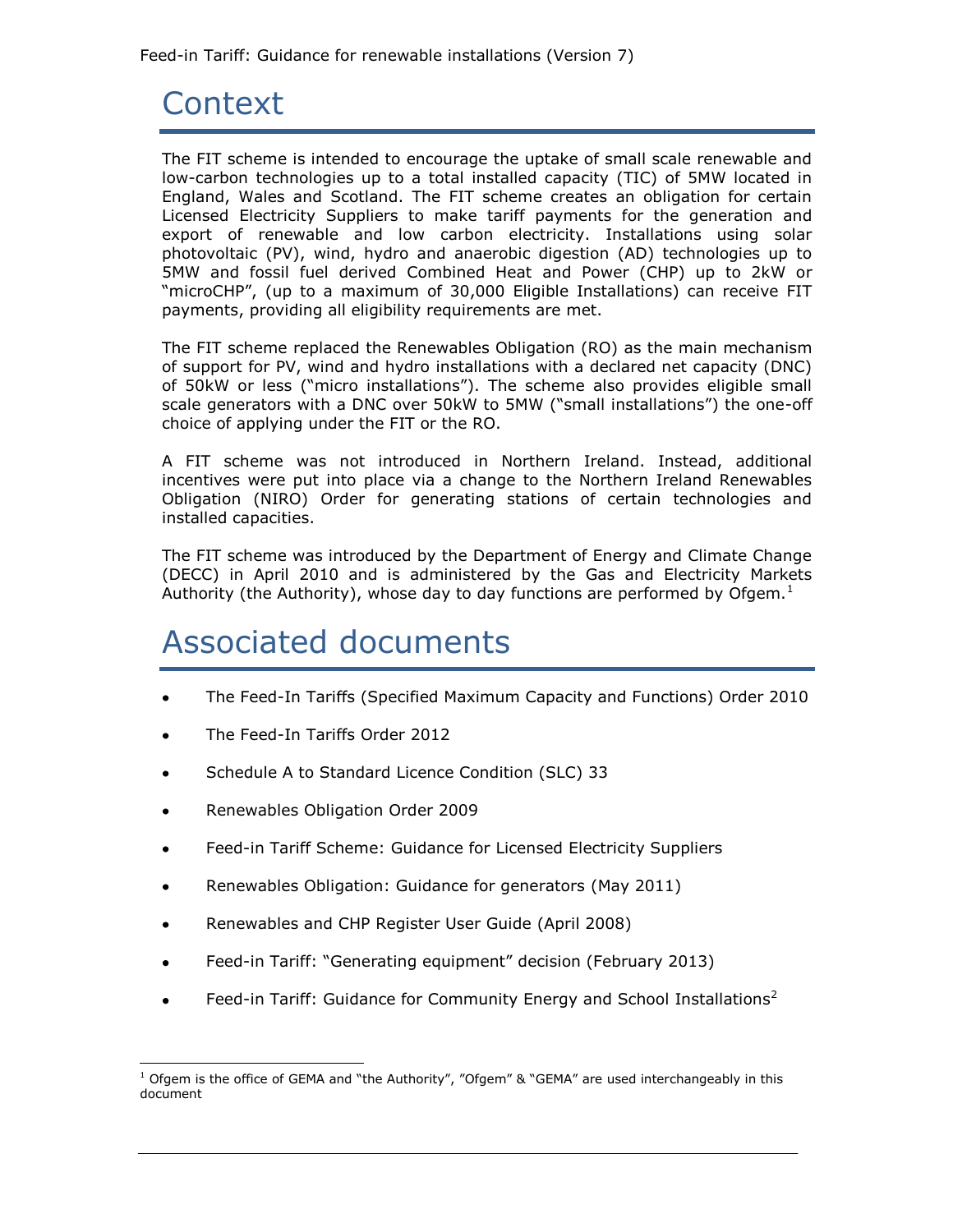# <span id="page-2-0"></span>**Contents**

| <b>Context</b>                                                                                                                                                                                                                                                                                                                                                                                                                                                                                                                                                                                                                                                                                                                                                                                                                                                                                                                        | $\mathbf{2}$                                                                                                                              |
|---------------------------------------------------------------------------------------------------------------------------------------------------------------------------------------------------------------------------------------------------------------------------------------------------------------------------------------------------------------------------------------------------------------------------------------------------------------------------------------------------------------------------------------------------------------------------------------------------------------------------------------------------------------------------------------------------------------------------------------------------------------------------------------------------------------------------------------------------------------------------------------------------------------------------------------|-------------------------------------------------------------------------------------------------------------------------------------------|
| <b>Associated documents</b>                                                                                                                                                                                                                                                                                                                                                                                                                                                                                                                                                                                                                                                                                                                                                                                                                                                                                                           | $\mathbf{2}$                                                                                                                              |
| <b>Contents</b>                                                                                                                                                                                                                                                                                                                                                                                                                                                                                                                                                                                                                                                                                                                                                                                                                                                                                                                       | 3                                                                                                                                         |
| <b>Executive Summary</b>                                                                                                                                                                                                                                                                                                                                                                                                                                                                                                                                                                                                                                                                                                                                                                                                                                                                                                              | 1                                                                                                                                         |
| 1. Introduction<br>Role of Ofgem in the FIT<br>Changes to the FIT Order (December 2012)<br>This document                                                                                                                                                                                                                                                                                                                                                                                                                                                                                                                                                                                                                                                                                                                                                                                                                              | 3<br>4<br>5<br>5                                                                                                                          |
| 2. Eligibility for the FIT scheme<br>Definitions of "Eligible Installation" and "Site"<br>Eligible Installation<br>Defining "Site"<br>Specified maximum capacity<br>Definition of TIC and DNC<br>De-rating or altering an installation to cap its generating capacity<br>Definition of "Commissioned"<br>Metering<br>Use of previously accredited equipment<br>Installations which are selling or have sold electricity under a NFFO or SRO<br>contract<br>Hydro installations and pumped storage<br>Combining FIT and grants<br>Modifications: extensions and reductions<br>Definition of extension<br>Definition of reduction<br>Meter readings and pro-rating<br>Exceeding the specified maximum capacity<br>Energy efficiency requirements (PV only)<br>Community energy installations and school installations<br>Multi-installation tariffs (PV only)<br>The effect of energy efficiency and multi-installation on tariff rates | 7<br>7<br>$\overline{7}$<br>8<br>10<br>10<br>11<br>11<br>12<br>14<br>14<br>14<br>15<br>19<br>20<br>21<br>21<br>21<br>22<br>25<br>26<br>29 |
| 3. Preliminary Accreditation<br>What is Preliminary Accreditation?<br>How to apply for preliminary accreditation<br>Prerequisite documentation<br>Planning permission<br>Grid connection agreements<br>Hydro generating station licences and consents<br>Granting preliminary accreditation<br>The quaranteed tariff<br>Converting preliminary accreditation to full accreditation<br>Invalidating preliminary accreditation                                                                                                                                                                                                                                                                                                                                                                                                                                                                                                          | 31<br>31<br>31<br>32<br>33<br>34<br>35<br>35<br>36<br>37<br>38                                                                            |

 2 The new guidance document has been published following the July 2012 Government Response to Phase 2B of the Feed-in tariff Comprehensive Review.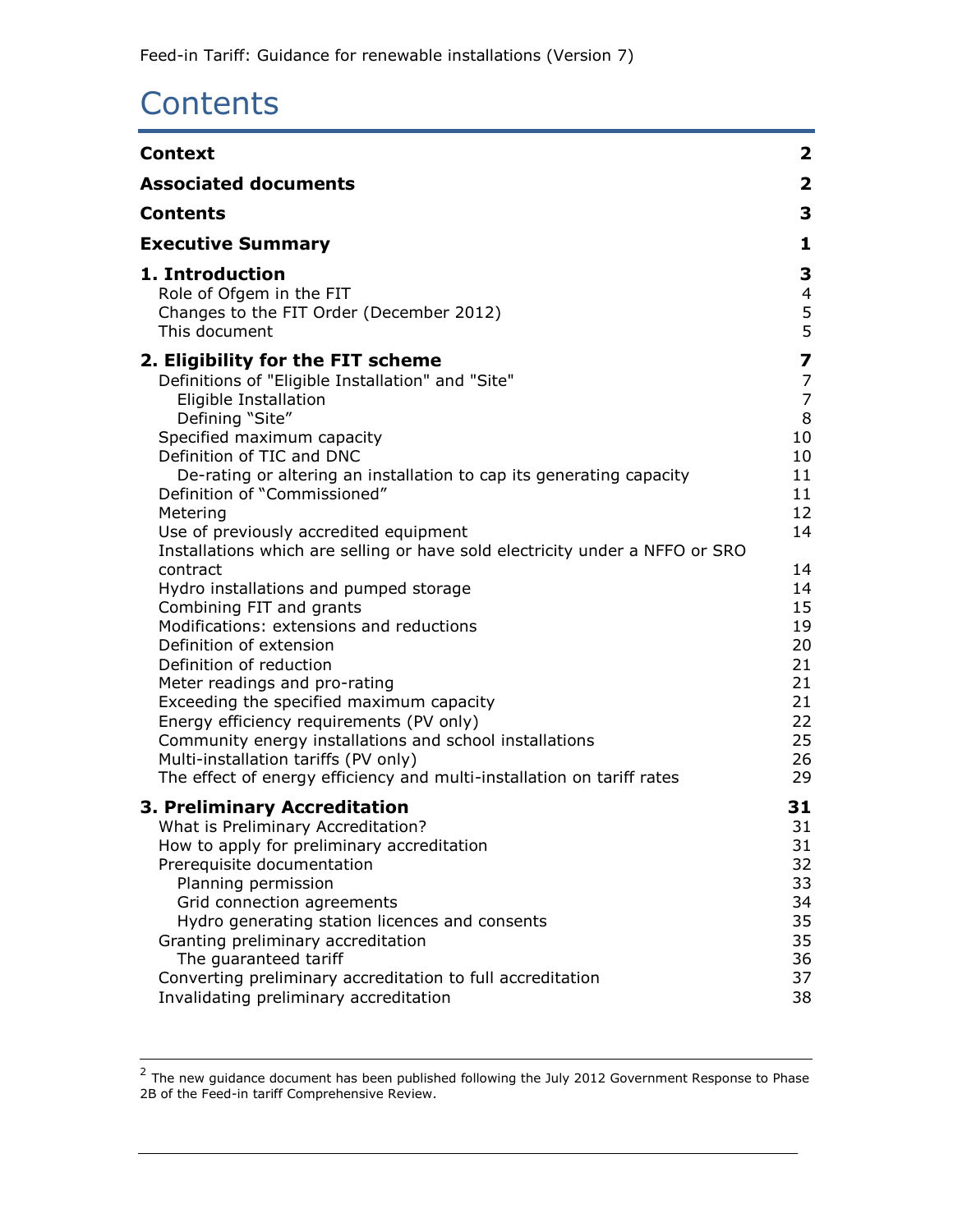| 4. Accreditation for FIT                                             | 39 |  |
|----------------------------------------------------------------------|----|--|
| What the FIT Order says                                              | 39 |  |
| How to apply for accreditation                                       | 39 |  |
| The "Eligibility Date"                                               | 41 |  |
| Confirming accreditation                                             | 42 |  |
| Accreditation number                                                 | 42 |  |
| Technology codes                                                     | 43 |  |
| Refusal to accredit                                                  | 43 |  |
| Appointing a FIT Licensee                                            | 43 |  |
| Statement of FIT terms                                               | 45 |  |
| Switching FIT Licensee                                               | 48 |  |
| FIT payments                                                         | 49 |  |
| Reducing, recouping and withholding FIT Payments                     | 49 |  |
| Ofgem powers                                                         | 50 |  |
| Suspension and removal from the Central FIT Register                 | 51 |  |
| <b>Appendices</b>                                                    | 52 |  |
| <b>Appendix 1 - Glossary</b>                                         | 53 |  |
| Appendix 2 -Solar PV (declarations for installations and extensions) |    |  |
|                                                                      | 57 |  |
| Appendix 3 - Solar PV declaration (change to the FIT Generator or    |    |  |
| nominated recipient)                                                 | 63 |  |
| <b>Appendix 4 - Degression</b>                                       |    |  |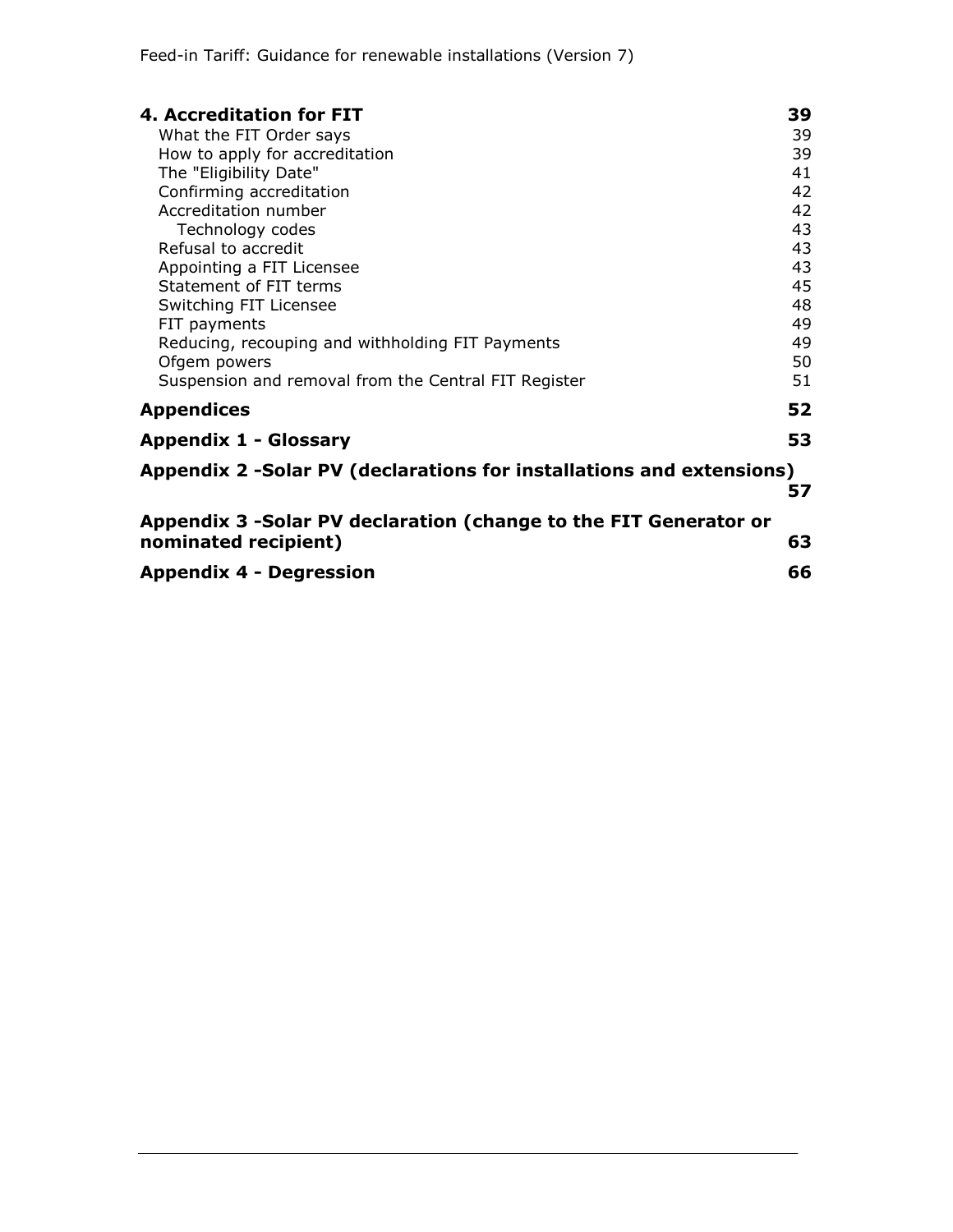#### <span id="page-4-0"></span>**Purpose of this document**

The purpose of this document is to provide guidance to existing or prospective FIT generators and to set out Ofgem's procedures for administering the accreditation provisions under FIT legislation. Specifically, this document discusses the processes for seeking FIT accreditation (known as ROO-FIT) and preliminary accreditation for solar PV and wind installations with a DNC over 50kW up to 5MW, and all AD and hydro installations with a capacity up to 5MW.

'Feed-in Tariff: Guidance for Renewable Installations Version 6 has been updated to provide further clarity specifically on preliminary accreditations and the compatibility of FITs payments and grants from public funds.

The 'Feed-in Tariff: Guidance for Licensed Electricity Suppliers' and 'Feed-in Tariff: Guidance for Community Energy and School Installations' are associated documents for the FIT scheme.

#### **What is the Feed-in Tariff scheme (FIT)?**

The FIT scheme is a government programme designed to promote the uptake of a range of small-scale renewable and low-carbon electricity generation technologies.

The scheme requires certain Licensed Electricity Suppliers (FIT Licensees) to pay a generation tariff to small-scale low-carbon generators for electricity generated. An export tariff is also payable where electricity is exported to the transmission or distribution network.

The scheme is applicable to a range of technologies up to a maximum total installed capacity of 5MW.

#### **How to apply for the scheme: five steps to receiving FIT payments**

Step 1 - Check whether you are using an eligible technology

If your installation generates renewable electricity using solar PV, wind, hydro or AD and has a Total Installed Capacity (TIC) of up to 5MW or is a fossil fuel derived CHP with a TIC up to 2kW, you may be able to receive FIT payments should you meet the scheme eligibility requirements.

Step 2 - Make an application for accreditation

Applications for accreditation are made through one of two routes:

Customers using solar PV or wind with a Declared Net Capacity (DNC) up to 50kW, or CHP up to a TIC of 2kW ("microCHP"), need to ensure they use Microgeneration Certification Scheme (MCS) certified equipment installed by an MCS certified installer. Applicants should approach their electricity supplier for accreditation.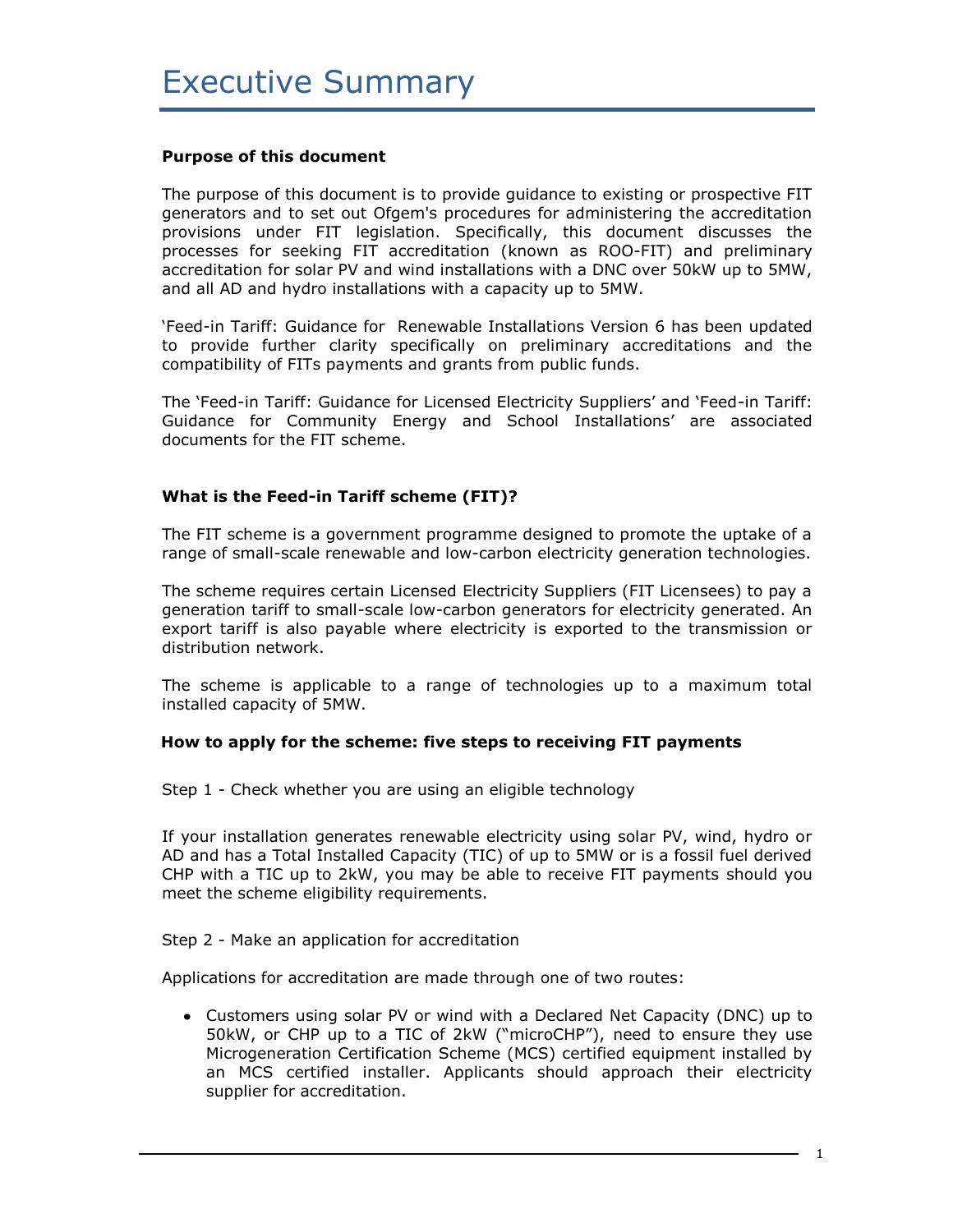Solar PV and wind installations with a DNC over 50kW up to a TIC of 5MW and AD or hydro installations of any capacity up to 5MW should apply to Ofgem for ROO-FIT accreditation. Such applications should be made to us via a generator account set up on our Renewables and CHP Register<sup>3</sup> (the Register). More detail on ROO-FIT accreditation is available in Chapter 4 of this document.

Step  $3$  - Agree to a Statement of FIT Terms<sup>4</sup> with your supplier

Step 4 - Provide meter readings to your supplier who will make FIT payments

Step 5 - Need more advice?

This document provides guidance for applicants using the ROO-FIT accreditation process, set out in Step 2 above.

The initial point of contact for anyone wanting to find out more about electricity generation and how they can join the scheme is the Energy Saving Advice Service in England and Wales [\(www.energysavingtrust.org.uk](http://www.energysavingtrust.org.uk/) or 0300 123 1234) and Home Energy Scotland in Scotland [\(www.greenerscotland.org/warm-homes](http://www.greenerscotland.org/warm-homes/) or 0808 808 2282). Home Energy Scotland is funded by the Scottish Government and advice is delivered by the Energy Saving Trust

This is a guidance document only. At all times, the onus is on the owner or prospective owner of the installation to ensure that they are aware of the requirements of the FIT Order and related legislation (see associated documents).

<sup>&</sup>lt;sup>3</sup> [www.renewablesandchp.ofgem.gov.uk](http://www.renewablesandchp.ofgem.gov.uk/)

<sup>4</sup>See Chapter 4 for more information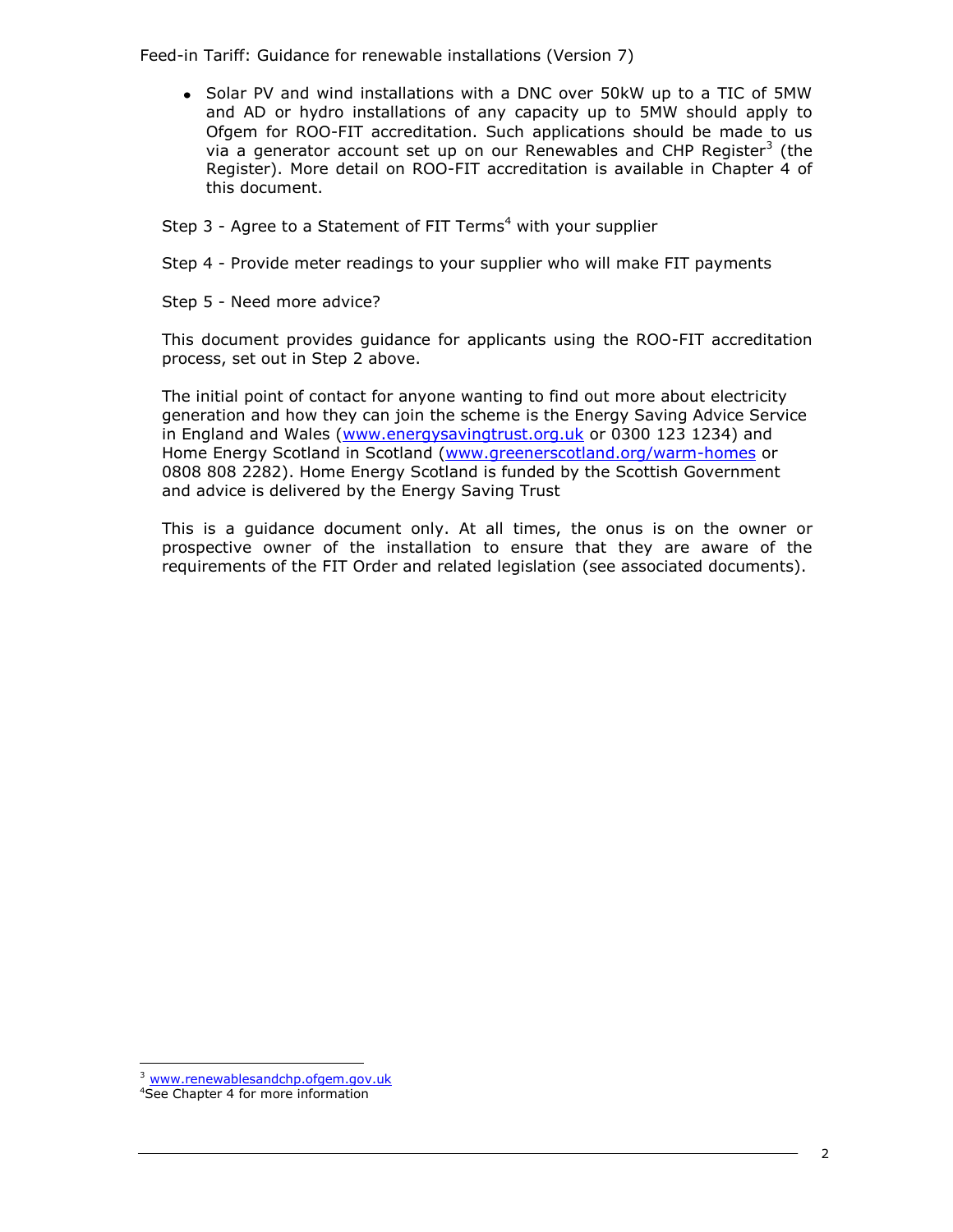# <span id="page-6-0"></span>1. Introduction

#### **Chapter summary**

Sets out Ofgem's role in the FIT scheme and introduces the purpose and key areas covered by this document.

1.1. The FIT scheme requires FIT Licensees to pay fixed tariffs to qualifying renewable and combined heat and power (CHP) installations for electricity generated and electricity exported to the transmission or distribution network. The cost of the FIT scheme is spread across each of the FIT Licensees based upon their share of domestic electricity supply customers, in a process known as levelisation.

1.2. Generation payment rates vary depending on the technology and TIC of the installation. An installation will receive the generation tariff rate and export tariff rate applicable on the Eligibility Date of the installation.

1.3. Generation and export tariffs are adjusted by the Retail Prices Index by Ofgem in accordance with FIT legislation.

1.4. All solar PV installations and extensions with an Eligibility Date of 1 August 2012 onward receive an increased export tariff rate regardless of capacity. Tariff information is available from Ofgem's website<sup>5</sup>.

1.5. Installations which (when accredited) would have eligibility dates after 1 December 2012 must meet the eligibility criteria<sup>6</sup>, in order to qualify for FIT payments. This document explains what these criteria are. For installations which have an Eligibility Date prior to 1 December 2012, the criteria are slightly different. In these circumstances, please contact Ofgem for more information.

1.6. Applications for FIT payments are made through one of two routes:

- Owners of solar PV or wind installations with a DNC of 50kW or less, or  $\bullet$ microCHP, need to ensure they use Microgeneration Certification Scheme (MCS) certified equipment installed by an MCS certified installer. Applicants should approach their electricity supplier for further details relating to accreditation.
- Owners of solar PV or wind installations with a DNC over 50kW up to a TIC  $\bullet$ of 5MW and AD or hydro installations of any capacity up to 5MW must apply to Ofgem for ROO-FIT accreditation. More detail on ROO-FIT accreditation is available in Chapter 4 of this document.

<sup>5</sup> [www.ofgem.gov.uk/FITs](http://www.ofgem.gov.uk/FITs)

<sup>6</sup> as set out in The Feed-in Tariffs Order 2012 (the "FIT Order") and the revised Schedule A to Standard Licence Condition 33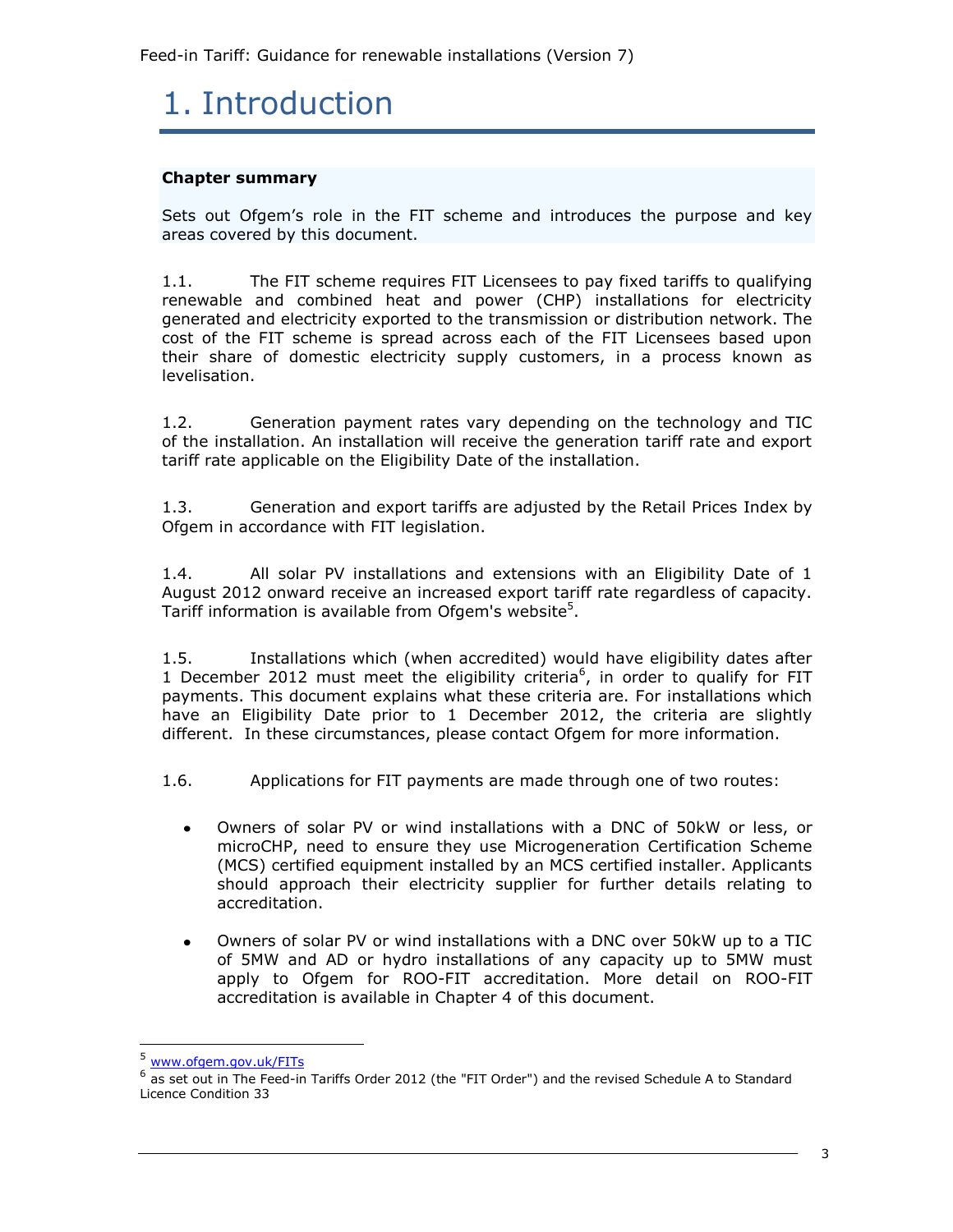## <span id="page-7-0"></span>**Role of Ofgem in the FIT**

1.7. Ofgem has a number of statutory duties and functions to perform in respect of the FIT scheme. These include:

- assessing and determining applications for preliminary accreditation in  $\bullet$ respect of wind and solar PV installations over 50kW DNC up to 5MW TIC and all installations using hydro or AD technology up to 5MW TIC
- assessing and determining applications for accreditation in respect of wind  $\bullet$ and solar PV installations (over 50kW up to 5MW), and all installations using hydro or AD technology in generating electricity
- $\bullet$ assessing and determining applications for pre-registration of "community energy installations" and "school installations"
- allocating tariff codes and (where applicable) rates
- calculating and publishing FIT payment rate tables  $\bullet$
- establishing and maintaining the Central FIT Register
- calculating, periodically and annually, the FIT contribution of each Licensee,  $\bullet$ receiving Levelisation Payments from all FIT Licensees, and making Levelisation Payments
- monitoring Licensed Electricity Suppliers' compliance with the requirements  $\bullet$ of Section C of the Electricity Supply Licence and the FIT Order 2012
- publicly reporting on Licensed Energy Suppliers' compliance, and  $\bullet$
- publicly reporting the total number of FIT Generators registered on the  $\bullet$ Central FIT Register, and the number of MWh generated and FIT Payments made under the FIT.

1.8. We carry out these functions as efficiently and effectively as possible according to the provisions of the relevant legal requirements. We cannot act beyond the scope of the powers laid down in legislation and the FIT Order. Amendments to the relevant legislation and Orders are a matter for the Secretary of State.

#### **Queries**

1.9. Any queries in relation to our functions under the legislation should be emailed to our dedicated support team at [ROOFIT@ofgem.gov.uk.](mailto:ROOFIT@ofgem.gov.uk) The nature of the query should be clearly marked. Written queries should be sent to the address on the front of this document, clearly marked for the attention of the ROO-FIT Team.

1.10. For telephone enquiries, the team can be contacted on 020 7901 7310 during office hours.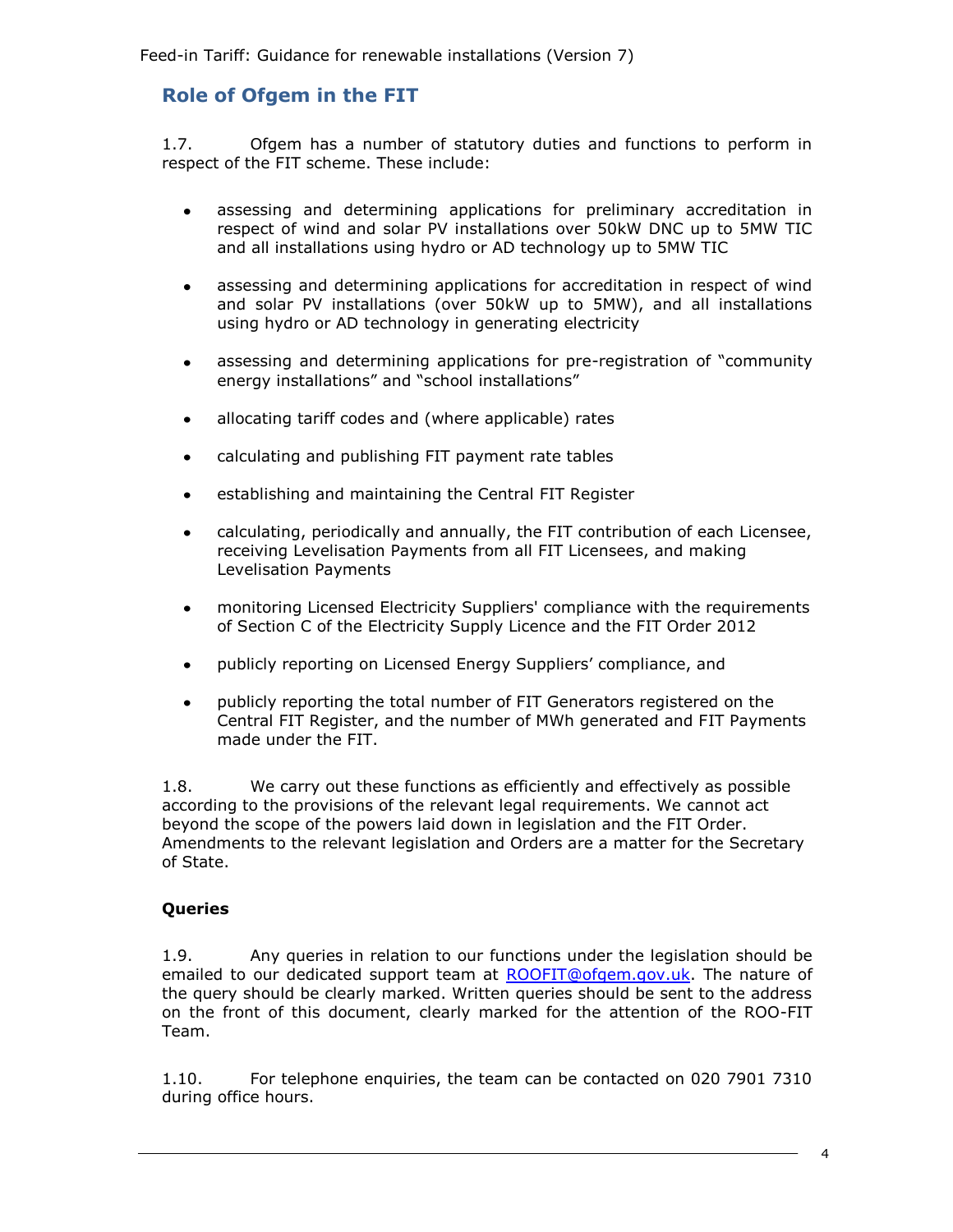## <span id="page-8-0"></span>**Changes to the FIT Order (December 2012)**

1.11. The enactment of the new FIT Order in December 2012 and related modifications to the Electricity Supplier Licence conditions has the effect of implementing the outcome of the Government's Response to the consultation on the Comprehensive Review Phase 2B of the FIT scheme, July 2012.

1.12. Further information on all policy consultations and decisions can be found on the DECC website<sup>7</sup>.

## <span id="page-8-1"></span>**This document**

1.13. Article 31 of the FIT Order sets out that the Authority may publish procedural guidance for various participants in connection with the administration of the FIT scheme. The purpose of this document is to provide guidance to existing or prospective FIT Generators and to set out procedures for implementing the accreditation provisions under FIT legislation

1.14. This document is an updated version of the 'Feed-in Tariff: Guidance for renewable installations (Version 6.1)'. It has been amended to reflect our revised position in relation to grid connection agreements and the use of independent connection providers (ICPs).

1.15. The document does not anticipate every scenario which may arise. Where a scenario arises which is not addressed in these procedures, we will adopt an approach consistent with the relevant legislation. Any separate guidance published in addition to this document will be posted on our website.

1.16. This is a guidance document only. At all times, the onus is on the owner of the installation to ensure that they are aware of the requirements of the FIT Order and related legislation. This document is not intended to provide comprehensive legal advice on how the FIT Order should be interpreted.

1.17. This document is procedural guidance in connection with the administration of the FIT scheme. This guidance sits below the obligations, powers and duties that arise in connection with the FIT Order and the SLC. Note that in the event of an inconsistency between the FIT Order and the SLC, the FIT Order prevails.

1.18. General questions on this document and ROO-FIT accreditation should be directed to the ROO-FIT Team [\(ROOFIT@ofgem.gov.uk](mailto:renewable@ofgem.gov.uk) and 020 7901 7310).

1.19. Specific questions relating to compliance with the SLCs and FIT Order should be directed to the FIT Compliance Manager [\(fitcompliance@ofgem.gov.uk\)](mailto:fitcompliance@ofgem.gov.uk).

ł

<sup>7</sup> [www.gov.uk/decc](http://www.gov.uk/decc)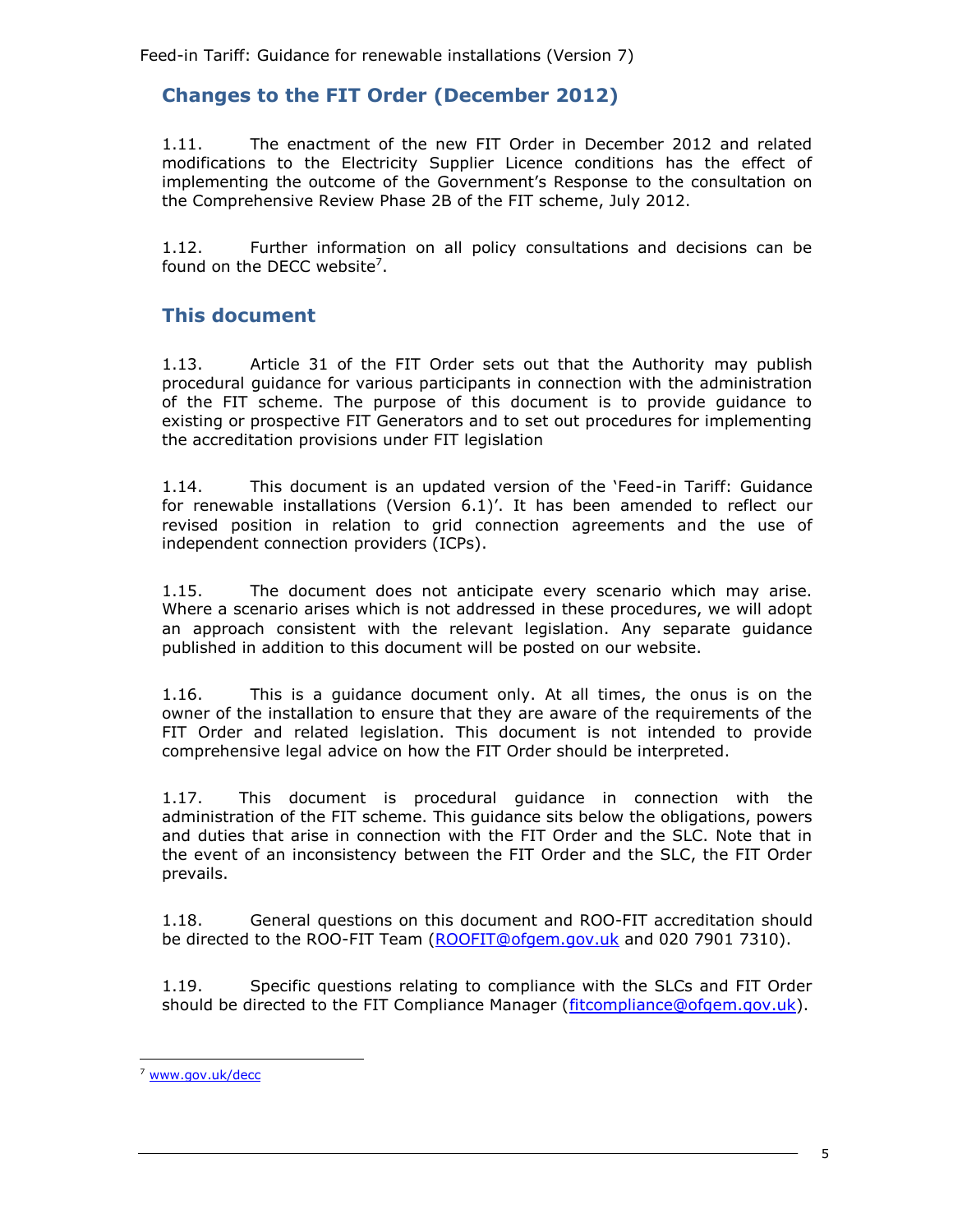1.20. Specific questions regarding the Central FIT Register and Fraud Prevention should be directed to the Central FIT Register Manager [\(fitregister@ofgem.gov.uk\)](mailto:fitregister@ofgem.gov.uk).

1.21. Specific questions regarding community energy or school installations should be directed to the FIT Community Team [\(fitcommunity@ofgem.gov.uk\)](mailto:fitcommunity@ofgem.gov.uk).

1.22. "Ofgem", "us", "our" and "we" are used interchangeably when referring to the exercise of the Authority's powers and functions under the Orders.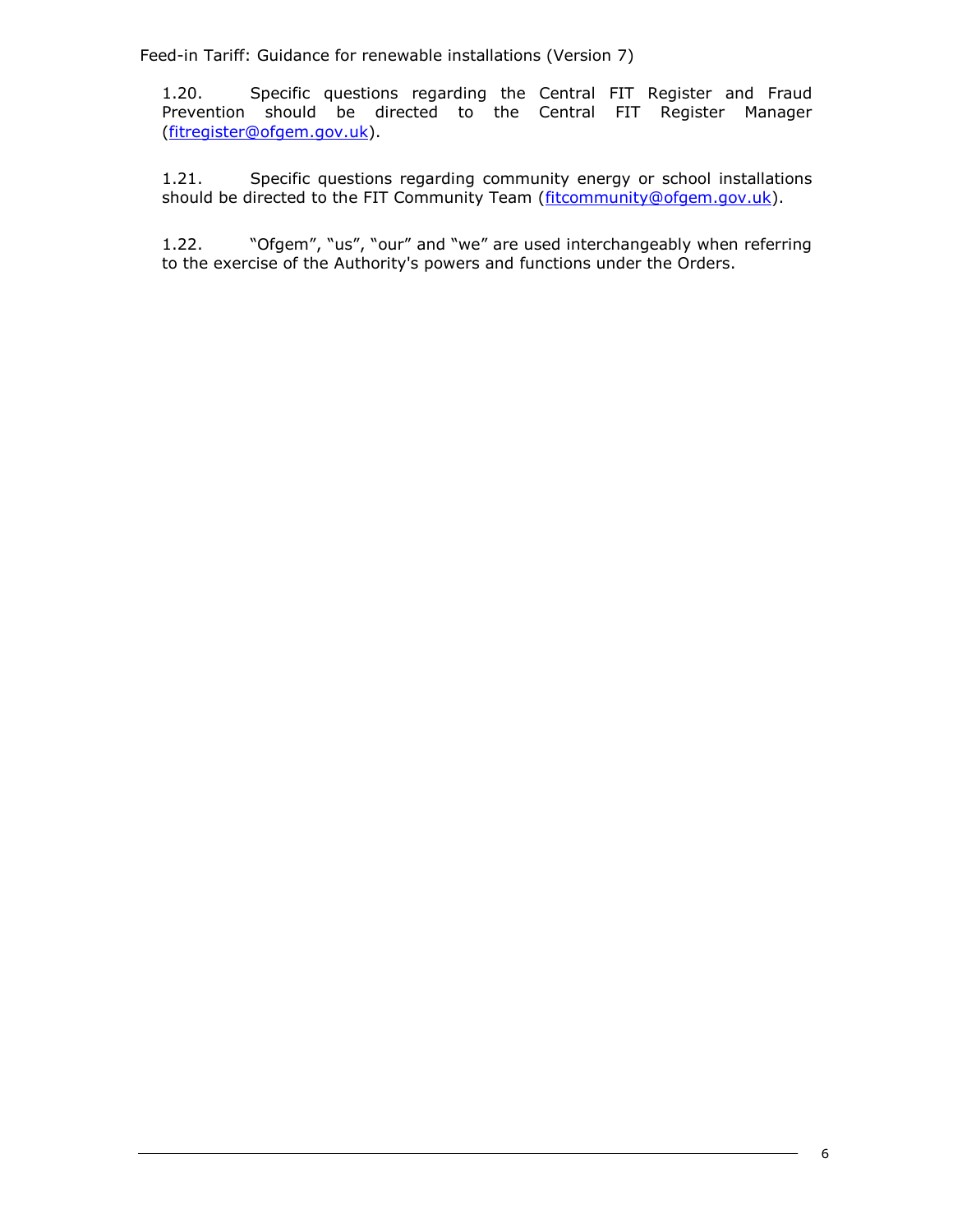# <span id="page-10-0"></span>2. Eligibility for the FIT scheme

#### **Chapter summary**

Outlines the key eligibility requirements of the FIT Order and Schedule A to Standard Licence Condition 33. These requirements are covered in detail in the this chapter.

## **Eligibility Requirements**

2.1. When determining a generating installation's eligibility, the following are considered:

- the "Site"
- rating of generating equipment
- the implications of Non-Fossil Fuel Obligation (NFFO)/Scottish Renewables Obligation (SRO) contracts
- extensions
- energy efficiency requirements (including benefits for Community Organisations and Education Providers
- multi-installation tariffs
- the combination of FITs and grants.

## <span id="page-10-1"></span>**Definitions of "Eligible Installation" and "Site"**

2.2. The "Site" of an "Eligible Installation" will be determined as part of our assessment of an application for ROO-FIT accreditation. This determination is relevant because, under the FIT Order, the total capacity of the same eligible technology type on a single Site will identify the "Eligible Installation", and will affect its eligibility and generation tariff level.

#### <span id="page-10-2"></span>**Eligible Installation**

l

2.3. "Eligible Installation" $\delta$  is defined as:

*"any Plant on a Site which is capable of Small-scale Low-carbon Generation; and except as provided otherwise in the FIT Order all such Plant on the same Site which is capable of generating electricity from the same type of Eligible Lowcarbon Energy Source is to be treated as a single Eligible Installation."*

2.4. Where "Plant" is further defined as:

*"any equipment, apparatus or appliance."*

<sup>&</sup>lt;sup>8</sup>Schedule A to Standard Condition 33 of the Electricity Supply Licence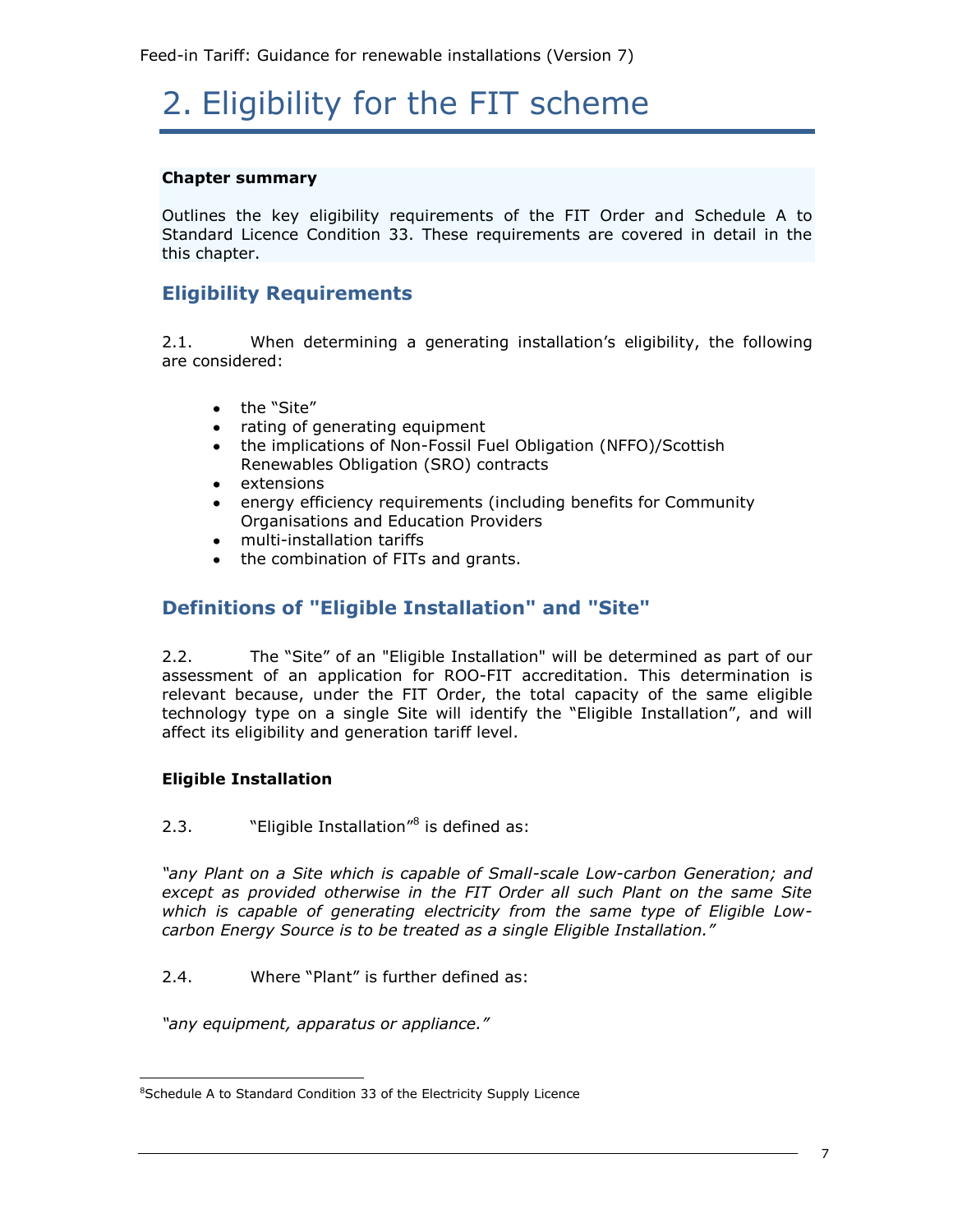2.5. Given these definitions, we expect any application made to us to set out all of the Plant that constitutes the Eligible Installation in question. Furthermore, we expect all of this Plant to have been commissioned and an application submitted (see 'How to apply for accreditation section', Chapter 4), if accreditation is to be granted.

2.6. For the purposes of ROO-FIT accreditation, an installation is eligible if it is an installation that does not use an MCS-FIT technology and would receive accreditation under the Renewable Obligation Order (ROO), were an application to be made for such an accreditation<sup>9</sup>.

### <span id="page-11-0"></span>**Defining "Site"**

2.7. In advance of accreditation being granted, we must undertake an assessment of the "Site" of all Eligible Installations of the same technology. The extent of the Site will determine the extent of the Eligible Installation that is eligible for FITs payments. The extent of the Eligible Installation will in turn determine its capacity and its generation tariff.

<span id="page-11-1"></span>2.8. Site is determined by reference to the following criteria:

- a) the meter point administration number ("MPAN") of the meter measuring the supply of electricity to the premises at which the installation is located
- b) the address of the premises at which the installation is located
- c) the Ordnance Survey grid reference at which the installation is located, and
- d) any other factors which the Authority considers relevant.

2.9. Under criteria "d" above, the other factors that we will take into account include those covered under our guidance regarding the definition of a "generating station" developed under the Renewable Obligation (RO).

2.10. The Site assessment is completed as part of our review of an application for FIT accreditation (or preliminary accreditation). The assessment is completed on a case-by-case basis taking into account each of the factors detailed in paragraph [2.8](#page-11-1) above.

2.11. A domestic or non domestic postal address at which an installation (or several installations of the same technology) is located would normally be viewed as a single Site, but not in every case.

2.12. In the main, where more than one installation of the same technology connects to the distribution or transmission network through the same grid connection (and hence share the same supply and/or export MPAN) they will be considered to be located on the same Site.

 $9$  Article 6(1)(a),6(3)(b) - FIT Order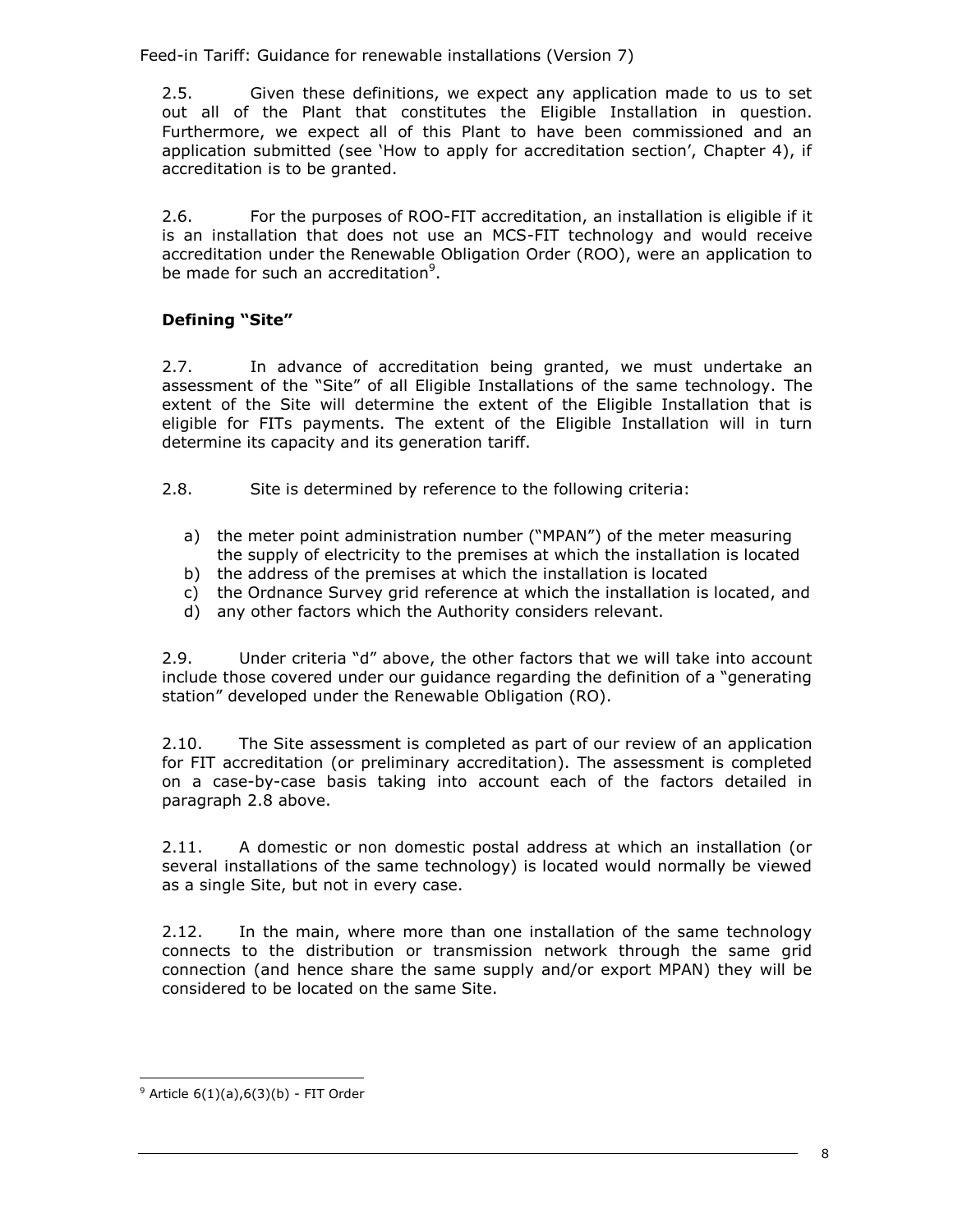#### **Significance of MPAN in prescribed cases**

2.13. There are three scenarios where the supply MPAN - criteria "a" above will not be taken into account when completing the Site assessment. This will enable certain installations sharing a grid connection but that are not otherwise electrically or mechanically connected to be considered to be located on separate Sites. The three scenarios are:

- 1. Where two or more Eligible Installations of the same eligible low carbon energy source are attached to self contained private residential dwellings, eg park homes<sup>10</sup>.
- 2. Where two or more hydro installations are supplied with water by or from separate civil works $^{11}$ .
- 3. Where two or more hydro installations are supplied with water by or from the same civil works and one or more of those installations are driven by a statutory compensation flow<sup>12</sup>.

*Claiming FIT payments when Site is determined in prescribed cases*

2.14. Where several Sites share a grid connection, each Site should independently meter the renewable electricity generated. If separate generation metering is not available, generation payments may be calculated by pro-rating any meter readings that may be available $^{13}$ .

2.15. Where several Sites share a grid connection, eligibility to receive FIT export payments may be affected:

- Where the TIC of an Eligible Installation on a Site is 30kW or less, FIT export payments can be deemed.
- Where the TIC of an Eligible Installation on a Site is greater than 30kW, and it is not possible to separately meter the renewable electricity exported onto the distribution or transmission network from that individual Site, it is not possible to deem the amount of export. In such circumstances the export from the Site may be calculated by pro-rating any meter readings that may be available. It may alternatively be possible to independently negotiate a Power Purchase Agreement (PPA) with an energy company outside of the FIT scheme.

l  $10$  Article  $15(4)(a)$  - FIT Order

<sup>&</sup>lt;sup>11</sup> Article  $15(4)(b)$  - FIT Order

<sup>&</sup>lt;sup>12</sup> Article  $15(4)(c)$  - FIT Order

<sup>&</sup>lt;sup>13</sup> Schedule A to Standard Condition 33 of the Electricity Supply Licence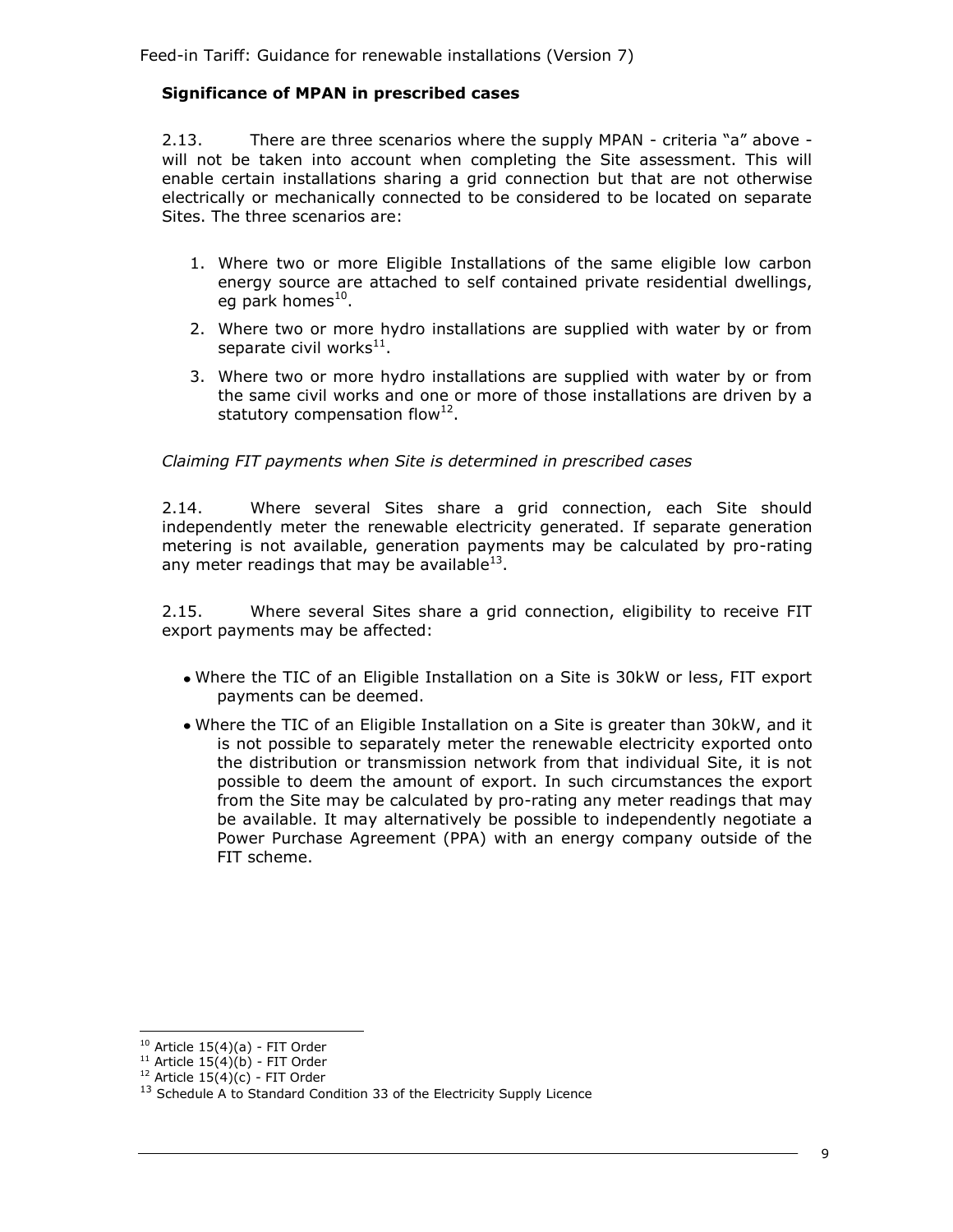## <span id="page-13-0"></span>**Specified maximum capacity**

2.16. The "specified maximum capacity" of Eligible Installations is 5MW  $TIC<sup>14</sup>$ . This means that, on a Site, it is possible to have up to 5MW of generating capacity installed that generates electricity from the same eligible low-carbon energy source. Should the TIC exceed 5MW, all Eligible Installations of the same technology that constitute the TIC will become ineligible under the scheme.

## <span id="page-13-1"></span>**Definition of TIC and DNC**

2.17. TIC is defined in Schedule A to Standard Licence Condition 33 as:

*"the maximum capacity at which an Eligible Installation could be operated for a sustained period without causing damage to it (assuming the Eligible Low-carbon Energy Source was available to it without interruption), a declaration of which is submitted as part of the processes of ROO-FIT Accreditation and MCS certified Registration."*

2.18. DNC is defined in Schedule A to Standard Licence Condition 33 as:

*"The maximum capacity at which the installation can be operated for a sustained period without causing damage to it (assuming the source of power used by it to generate electricity was available to it without interruption) less the amount of electricity that is consumed by the plant."*

2.19. When assessing a ROO-FIT application, we must have regard for the definitions of TIC and DNC. The FIT Generator will declare the TIC and DNC of their installation as part of their application for ROO-FIT accreditation. In the main, we would consider the capacity rating of the generating equipment to indicate the TIC of the installation, with any other restrictions, such as the capacity of parasitic loads, being factored into the DNC.

2.20. Given the importance of TIC when determining tariffs for an Eligible Installation we will request third party verification of it during the accreditation process. This could take the form of a declaration made by the installer or manufacturer of the generating equipment. If, for any reason, we remain unclear as to the TIC of an Eligible Installation, we will request that the applicant arranges for an independent audit report to be submitted to us. This report will attest to the TIC of the Eligible Installation, with reference to the legislative definition.

l <sup>14</sup> Article 3 - FIT Order 2012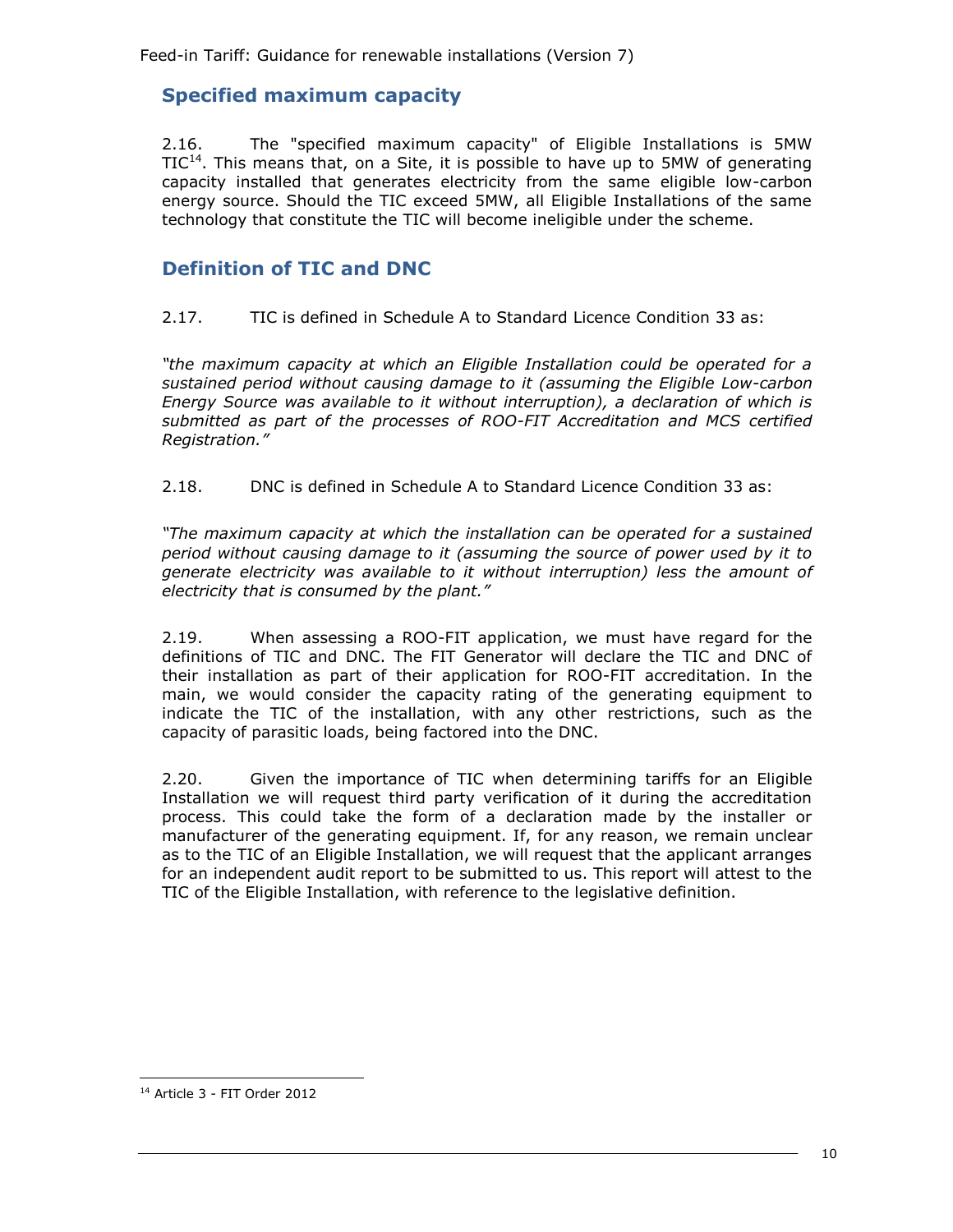#### <span id="page-14-0"></span>**De-rating or altering an installation to cap its generating capacity**

2.21. Where an applicant wishes to declare a TIC which deviates from the capacity rating of the generating equipment, it is the responsibility of the FIT Generator to provide us with sufficient evidence which establishes the TIC of the installation. If a FIT Generator wishes to apply for accreditation of an installation on the basis of de-rated or capped capacity equipment, they will need to satisfy Ofgem that the TIC is in accordance with the FIT Order. Further information can be provided upon request by email: [ROOFIT@ofgem.gov.uk](mailto:renewable@ofgem.gov.uk)

## <span id="page-14-1"></span>**Definition of "Commissioned"**

2.22. The Eligibility Date (see Chapter 4) of an Eligible Installation is important as, in the majority of cases, it will determine the generation and export tariff. The date on which an Eligible Installation is commissioned will be its Eligibility Date, as long as an application for accreditation is made in advance of the installation being commissioned $^{15}$ .

2.23. The term "commissioned" is defined in FIT legislation<sup>16</sup> as meaning:

*"means, in relation to an Eligible Installation, that:*

*(a) such procedures and tests have been completed as constitute, at the time they are undertaken, the usual industry standards and practices for commissioning that type of installation such that it is capable of operating at its Declared Net Capacity (assuming that the relevant Eligible Low-Carbon Energy Source was available to it without interruption or limitation); and*

*(b) the installation is connected to Plant such that the whole of its maximum output could be used in a permitted way;*

*For this purpose:*

*(1) the maximum output of an installation is the amount of electricity that it would generate if operated at its Declared Net Capacity; and*

*(2) electricity is used in a permitted way if it is:*

*(i) consumed by the FIT Generator or (if different) the operator of the installation, or by persons to whom it is supplied by the FIT Generator; or*

*(ii) Exported.*

l

2.24. During our assessment of an application for accreditation, we will request independent verification that the Eligible Installation in question has been commissioned. This information will be assessed against the definition in the FIT Order. Such verification could take the form of:

<sup>&</sup>lt;sup>15</sup> An application for ROO-FIT accreditation can be made up to two months prior to commissioning through the Renewables & CHP Register.

<sup>&</sup>lt;sup>16</sup> Schedule A to Standard Condition 33 of the Electricity Supply Licence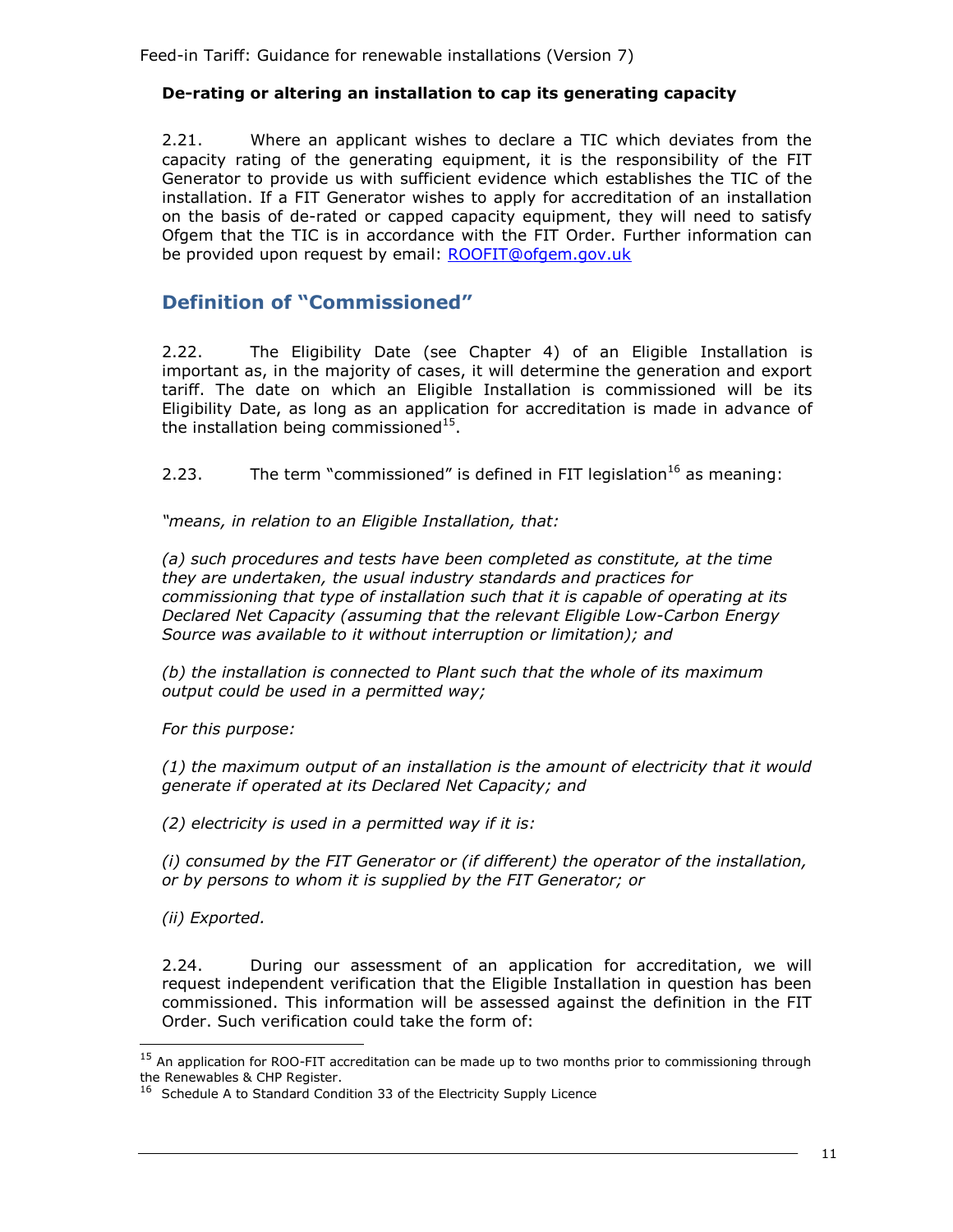- notice from the Distribution or Transmission Network Operator that the installation was permitted to export to the grid, for example witnessed G59/2 test documentation
- confirmation from the installer as to the date on which the installation was commissioned, and/or
- $\bullet$ An audit report from an independent party that attests to when the installation was commissioned and the configuration of the installation at the relevant date.

2.25. Where the capacity of a grid connection is less than the declared net capacity of the installation, this may affect the applicant's ability to demonstrate that their installation is "commissioned", or it may result in a permanent limitation of the generating capacity of the generating installation being required if it is to be accredited under the FIT scheme. When assessing an application for FIT accreditation, we will require evidence to be presented confirming the grid connection capacity and the scale of any onsite loads (where relevant), other than those loads consumed by the plant.

## <span id="page-15-0"></span>**Metering**

2.26. FIT payments are based on generation and export meter readings<sup>17</sup>. All metering used for measuring generation and export from FIT installations must be approved to set standards (see below). Exported electricity can be deemed<sup>18</sup> for installations with a TIC of 30kW or less where it is not possible or practical to measure electricity generation with an export meter<sup>19</sup>. For all other installations, an approved export meter is required in order to receive FIT export payments.

#### **Metering requirements**

2.27. All metering which is intended to be used to record generation or export for FIT payment purposes must comply with specific metering legislation<sup>20</sup>.

2.28. The National Measurements Office (NMO) approve meters, on Ofgem's behalf, for use where the maximum demand exceeds 100kW. It also approves any modifications to existing meters that originally received approval prior to the implementation of the Measuring Instruments (Active Electrical Energy Meters) Regulations 2006 (the MI (AEEM) Regulations) $^{21}$ .

2.29. A meter can also be regarded as approved for the purposes of the FIT scheme if it has been approved by, or under similar regulations to the MI (AEEM) Regulations after 2007 in other European Member States. Where a FIT Generator would like to use a meter approved in another jurisdiction, it should direct Ofgem

ł  $17$  See Chapter 4 of this document for more information on FIT payments

<sup>&</sup>lt;sup>18</sup> Schedule A to Standard Condition 33 of the Electricity Supply Licence

<sup>&</sup>lt;sup>19</sup> Deemed at 50% of generation for micro-CHP, AD, solar PV and wind. Deemed at 75% of generation for hydro.

 $^{20}$  The definition of "metering legislation" can be found in Schedule A to Standard Condition 33 of the Electricity Supply Licence

<sup>&</sup>lt;sup>21</sup> These regulations implement part of the Measuring Instruments Directive (MID) in to UK legislation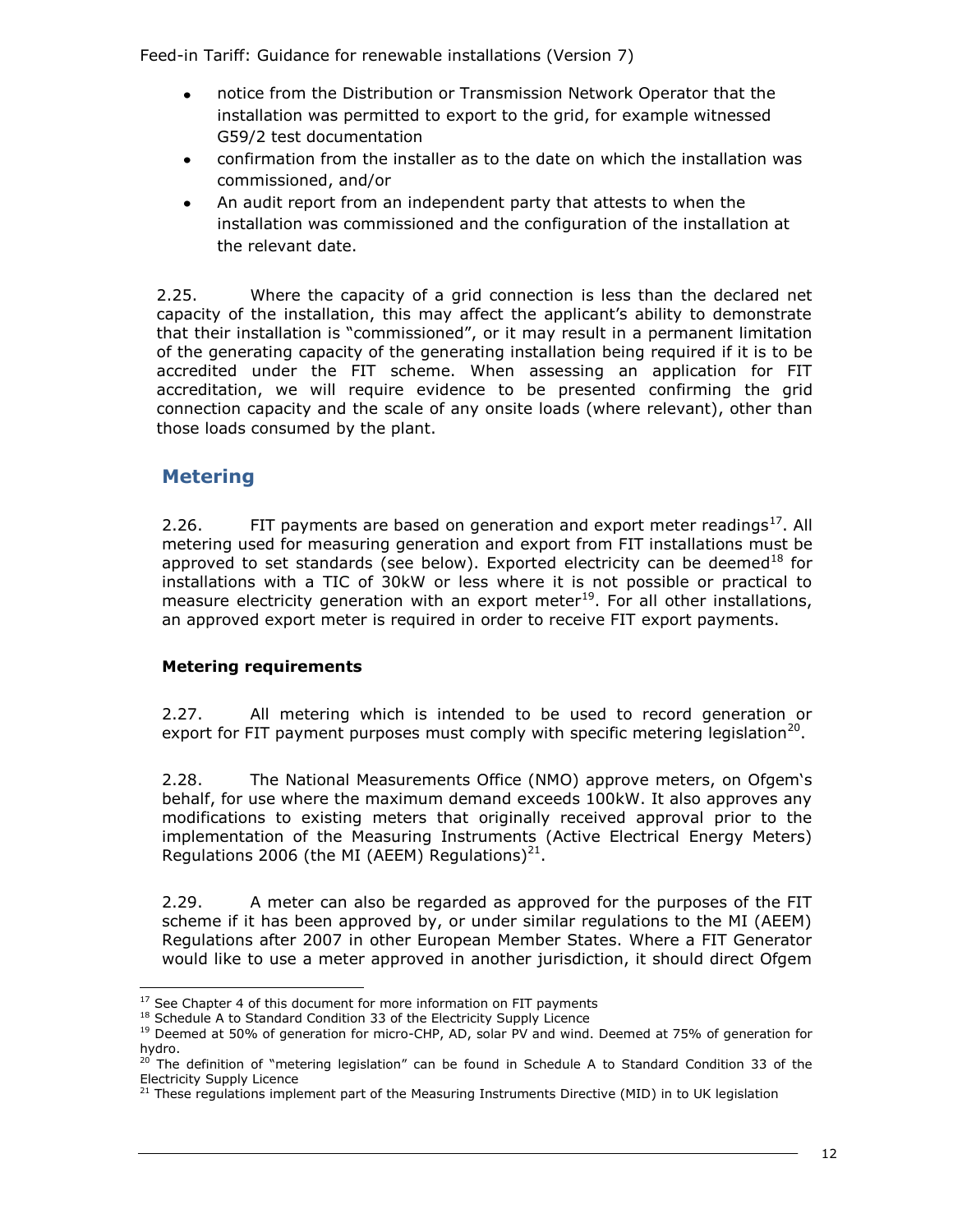to the applicable laws and any relevant published list of meters, providing a copy of the relevant certification for the meter.

2.30. As part of the accreditation process, we review all installed metering which will be used for FIT payment purposes. An installation will not receive accreditation unless it uses approved metering and we will withhold accreditation until approved metering is installed. We recommend that any installation which does not have approved metering replace that metering before applying for accreditation to avoid affecting the period from which the installation can receive FIT payments.

2.31. As set out above, a meter has to be approved to appropriate standards. It is our understanding that, at the current time, there are no direct current meters that meet the FIT metering legislation requirements.

2.32. The FIT legislation does not make provision for the use of estimates.

#### **Metering scenarios**

2.33. FIT generation payments are made based on the total generation produced by an installation. As such, a generation meter is normally located close to the point of generation.

2.34. FIT export payments are made based on electricity which is exported onto the distribution or transmission network. As such, an export meter is always located at the point where the installation connects into the distribution or transmission network.

2.35. An export meter can be used to claim FIT generation payments as well as FIT export payments. This is because a "generation meter" is defined in the FIT legislation as a meter which measures the quantity of electricity generated. The generation meter can therefore be located anywhere between the point of generation and the point of export.

2.36. However, a generation meter (located as set out in paragraph 2.32) cannot be used to claim FIT export payments. This is because an "export meter" is defined in the FIT legislation as a meter which measures the quantity of export, where export is defined as the flow of electricity from an eligible installation onto a distribution or transmission network. Where the generation meter is located at the point of generation and not at the point of connection between the installation and the distribution or transmission network, it cannot be used to claim FIT export payments.

2.37. Where an installation is extended using the same technology, the original and extension can either be metered separately for generation payment purposes or metered together. Where the original and extension capacity are metered jointly, FIT payments will be made on a pro-rata basis based on the TIC of each part.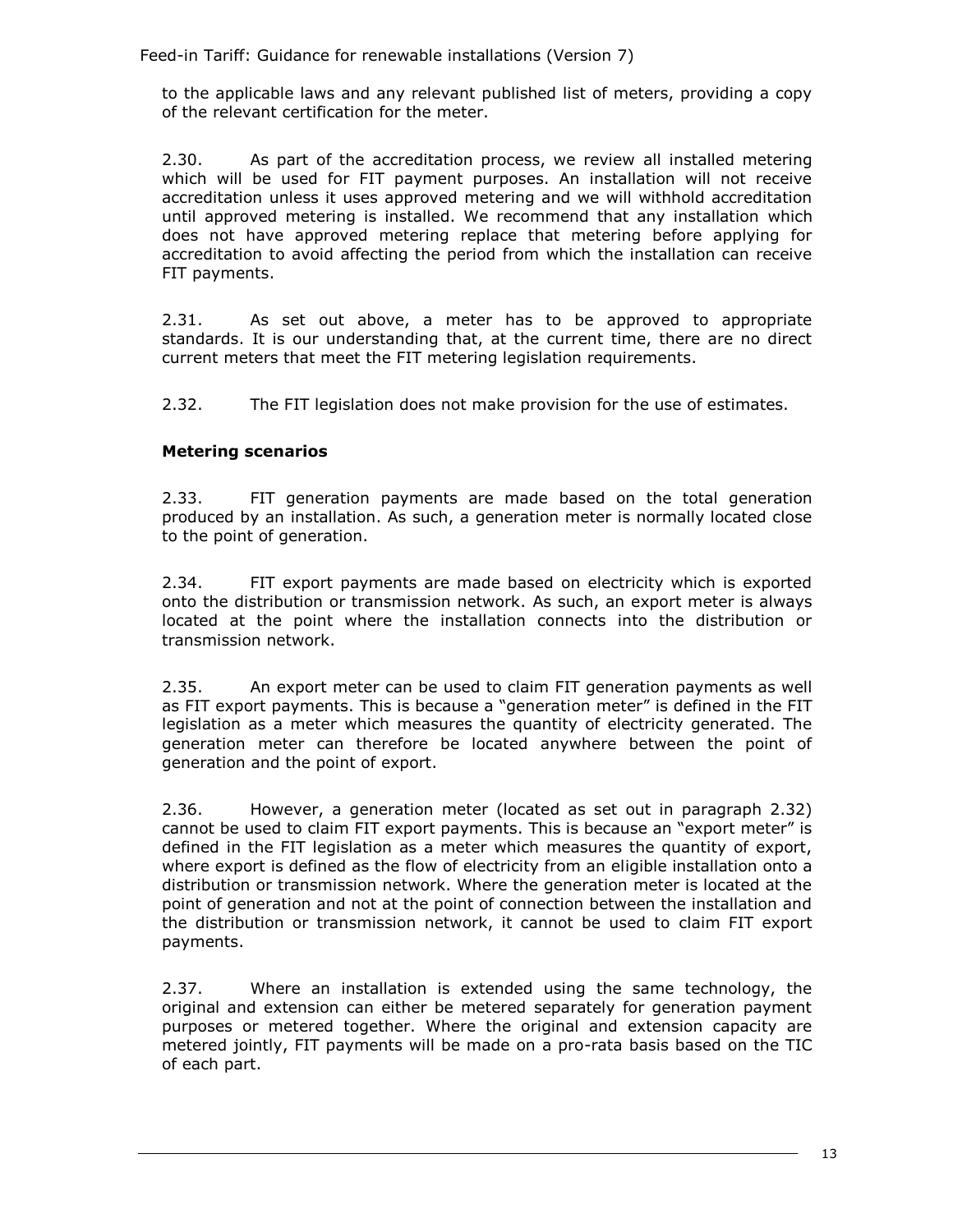2.38. Where an installation is extended using the same technology, FIT export payments will be made on a pro-rata basis based on the TIC of each part.

## <span id="page-17-0"></span>**Use of previously accredited equipment**

2.39. Where Ofgem has reason to believe that any generating equipment has formed part of an installation previously accredited under the FIT or RO schemes, the installation will not receive FIT accreditation.

2.40. Where a FIT installation is moved from its Site, for example where its owner moves property and takes the generating equipment to their new property, they will not be entitled to receive a new FIT accreditation, nor will they be able to continue to receive FIT payments under their previous accreditation.

## <span id="page-17-1"></span>**Installations which are selling or have sold electricity under a NFFO or SRO contract<sup>22</sup>**

2.41. Electricity from installations which are selling or have sold electricity pursuant to a NFFO or SRO arrangement will be ineligible to join the FIT scheme.

2.42. In addition to the requirements set out in Article  $7(1)(c)$  of the FIT Order, we will also look to the NFFO/SRO requirements set out in the ROO when assessing an application for accreditation. Further guidance on the NFFO/SRO requirements under the ROO is available in the 'Renewables Obligation: Guidance for generators' available on our website.

## <span id="page-17-2"></span>**Hydro installations and pumped storage**

#### 2.43. "Hydro Generating Station" is defined in the FIT Order as meaning:

"*a generating installation driven by water, except for such an installation—*

- *a) driven by waves, ocean currents or geothermal sources;*
- *b) driven by tidal flows, unless also driven partly by non-tidal flows from a water course; or*
- c) *where the hydrostatic head of the water has been increased by pumping.*"

2.44. The definition of "Hydro Generating Station"<sup>23</sup> must be read alongside the FIT "Site"<sup>24</sup> requirements.

ł

 $22$  NFFO contracts were the initial means used by the Government to implement its renewable energy policy, prior to the introduction of the RO. These required the then Public Electricity Suppliers to purchase electricity from renewable generators and provided for this electricity to be purchased at fixed prices for long term contract periods (typically 15 years).

 $23$  The definition of "Hydro Generating Station" can be found in the FIT Order, Part 1 Introductory provisions

 $24$  The definition of "Site" can be found in Article 15, the FIT Order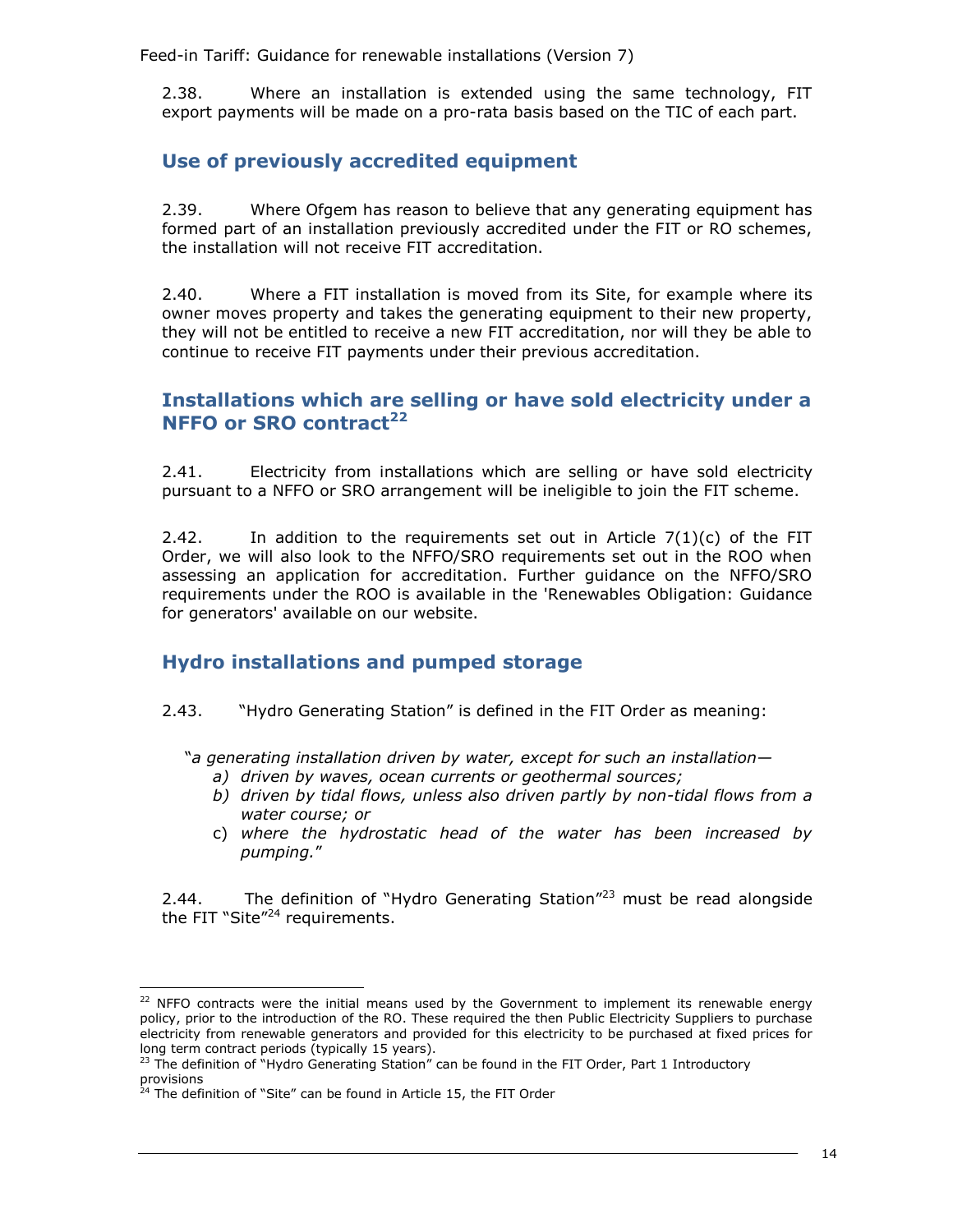2.45. In most cases where more than one turbine is supplied by water from the same civil works, all such turbines will be regarded as part of the same generating station.

2.46. A Hydro Generating Station which generates electricity from water where the hydrostatic head of the water has been increased by pumping will not be eligible to receive FIT accreditation.

2.47. If it is unclear to us as to whether water that feeds an Eligible Installation has been pumped or not, we will request that the applicant arranges for an independent audit report to be submitted to us.

## <span id="page-18-0"></span>**Combining FIT and grants**

2.48. A key aim of the FIT scheme was to replace publicly funded grants as a means of encouraging the growth of small scale renewable generation. As such, it is generally not possible for an installation which has received a grant from public funds to be eligible for the FIT scheme.

2.49. The FIT Order prohibits the accreditation of an installation where a grant has been made from public funds towards any costs of purchasing and/or installing an installation<sup>25</sup>. There are, however, a number of grant exemptions, please refer to paragraph 2.59 for further information.

2.50. The term "grant from public funds" is defined in the FIT Order as:

"*a grant made by a public authority or by any person distributing funds on behalf of a public authority*. 26 "

2.51. Such authorities or persons includes, but is not limited to, funds distributed by:

- UK Government departments such as Department for Environment, Food and Rural Affairs (DEFRA), Department of Energy and Climate Change (DECC) and Department for Business, Innovation and Skills (BIS)
- Local and regional councils
- Organisations distributing money on behalf of the Government and European Union such as Energy Saving Trust
- European governments
- The National Lottery

ł

 $25$  Article 7(3) of the FIT Order

 $26$  Article 2(1) of the FIT Order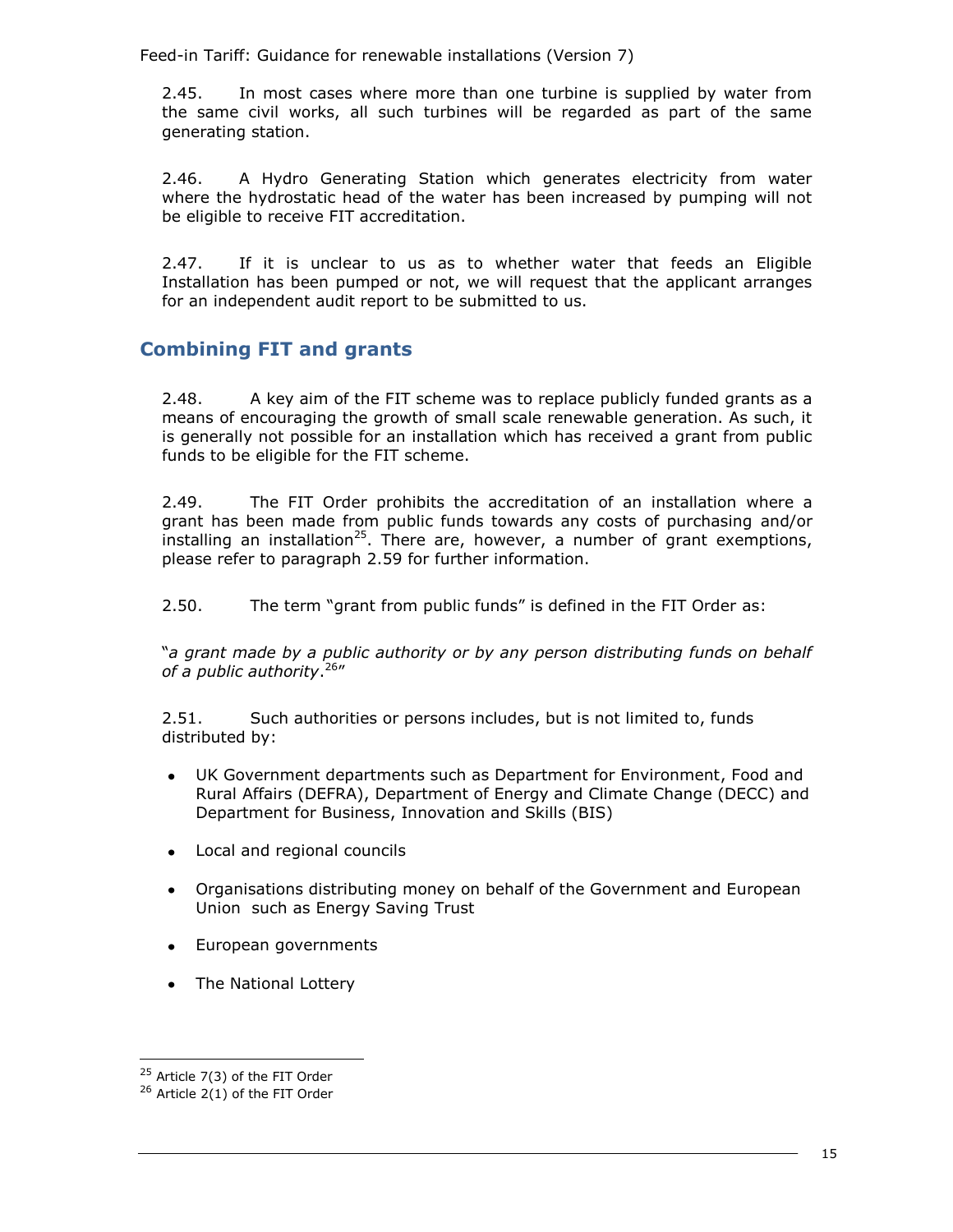#### **What are costs associated with purchasing or installing an installation?**

2.52. Costs associated with purchasing or installing an installation includes all costs associated with the Eligible Installation (see 'Definitions of "Eligible Installation"' section and "Site" section), including all electrical components and the costs associated with installing a grid connection. This does not include grid reinforcement costs associated with the DNOs wider network.

#### **What costs are not associated with purchasing or installing an installation?**

2.53. Grant(s) received for items outside of the Eligible Installation need not be declared as part of an application for FIT accreditation. Table 1 below provides some illustrative examples of costs that would not be considered as part of the Eligible Installation for the purposes of the FIT scheme.

#### **Table 1: Examples of costs not associated with an installation**

| <b>Technology</b> | <b>Example of costs that are not part of the installation for</b> |  |  |
|-------------------|-------------------------------------------------------------------|--|--|
|                   | the purposes of FIT                                               |  |  |
| <b>PV</b>         | Pre-design feasibility studies                                    |  |  |
|                   | Local electricity grid reinforcement/upgrades                     |  |  |
| Wind              | Pre-design feasibility studies                                    |  |  |
|                   | Local electricity grid reinforcement/upgrades<br>$\bullet$        |  |  |
| MicroCHP          | Pre-design feasibility studies<br>٠                               |  |  |
|                   | Local electricity grid reinforcement/upgrades<br>٠                |  |  |
| <b>AD</b>         | Pre-design feasibility studies<br>٠                               |  |  |
|                   | Infrastructure for transmitting electricity/heat generated by     |  |  |
|                   | AD plant, eg to neighbouring buildings                            |  |  |
|                   | Local electricity grid reinforcement/upgrades                     |  |  |
|                   | Transforming digestate into different products, eg dewatering     |  |  |
|                   | to create dry compost as opposed to a low dry matter liquid.      |  |  |
|                   | Secondary gas treatment/use                                       |  |  |
|                   | Educational facilities associated with the AD plant, eg visitor   |  |  |
|                   | centre.                                                           |  |  |
|                   | Large scale:                                                      |  |  |
|                   | Secondary feedstock pre-treatment                                 |  |  |
|                   | Small scale:                                                      |  |  |
|                   | Slurry/maize storage                                              |  |  |
| Hydro             | Pre-design feasibility studies<br>$\bullet$                       |  |  |
|                   | Local electricity grid reinforcement/upgrades                     |  |  |

#### **Declaring a grant during the accreditation process**

2.54. During the accreditation process, all generators will be asked if they have received a grant or the offer of a grant from public funds for the purposes of purchasing and/or installing the installation. If you declare that a grant has been or will be received, we will assess whether the grant impacts the eligibility of the installation to receive FIT accreditation.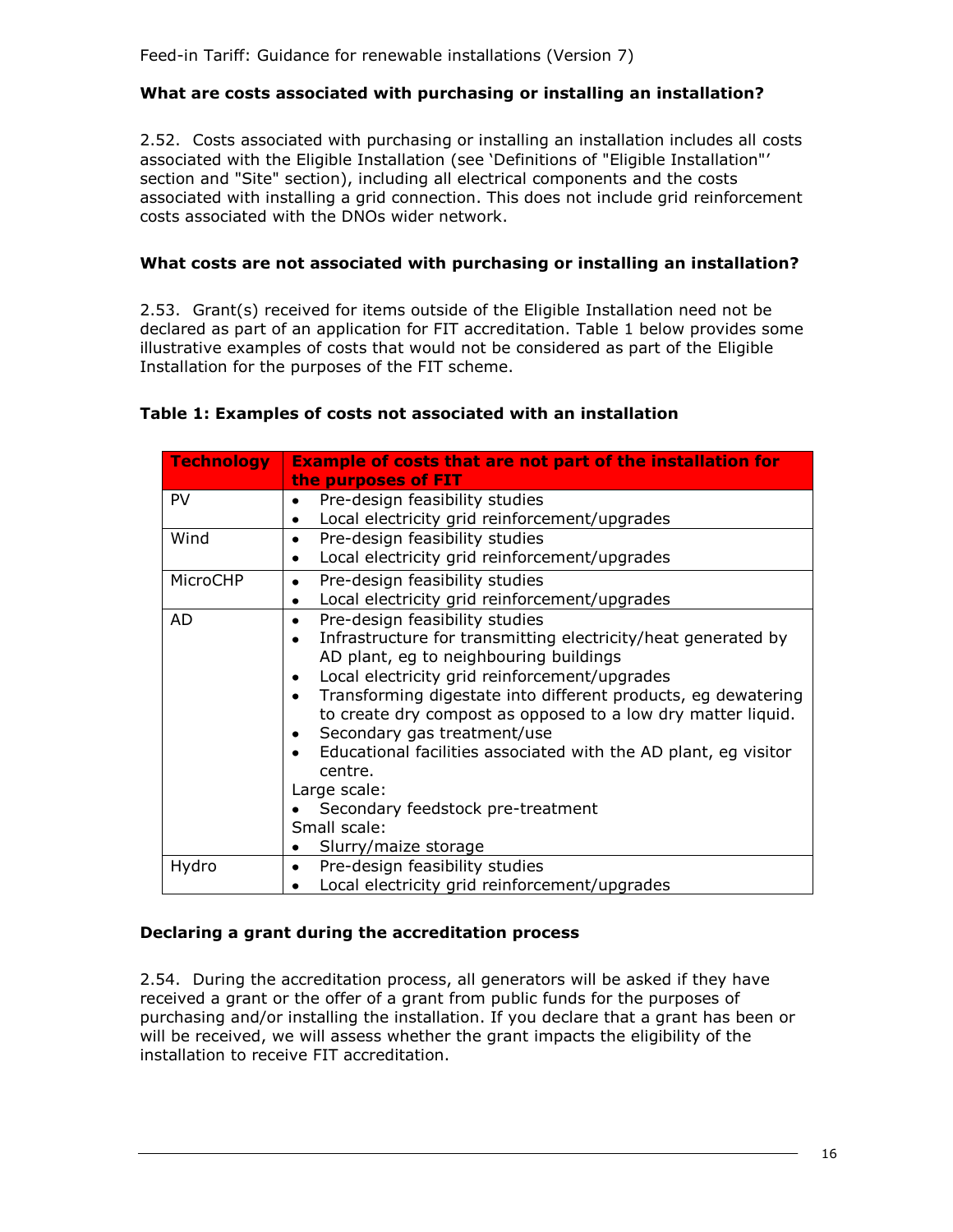2.55. If you have received a grant but it has been repaid to the grant issuing body before you apply for accreditation, you must declare 'yes' when asked if you have received a grant or the offer of a grant from public funds. You will be asked to provide documentary evidence of the grant being repaid as part of your application for accreditation.

#### **Assessing a grant**

2.56. Where an applicant declares to have received a grant from public funds, we will undertake the following assessments:

- Whether the grant is from 'public funds'<sup>27</sup>  $\bullet$
- Whether the grant was made for the purposes of purchasing and/or  $\bullet$ installing the installation

2.57. As part of the grant assessment, we will require a number of documents to be provided. This includes, but is not limited to:

- $\bullet$ A copy of the grant application form submitted to the grant issuing body to request the grant funding
- A copy of the full terms and conditions of the grant offer along with the  $\bullet$ grant offer letter
- $\bullet$ A full breakdown of what the grant was actually and/or will be used for, including project costs and paid invoices

2.58. We will consider any additional supporting information provided by the FIT Generator as part of the grant assessment.

#### **Grants exemptions**

2.59. There are a limited number of circumstances where an installation owner may be eligible to receive FIT payments despite having received a grant from public funds:

- Reasonable additional costs exemption, and
- Compliance with the EC's rules on de minimis aid

j.  $27$  The 2012 FIT Order defines a "grant from public funds" as a grant made by a public authority or by any person distributing funds on behalf of a public authority. In assessing whether a grant making body is a public authority some of the criteria we will take into account are the nature of its functions, the degree of control exercised by the state in the performance by it of its functions and the extent to which it is funded by public funds.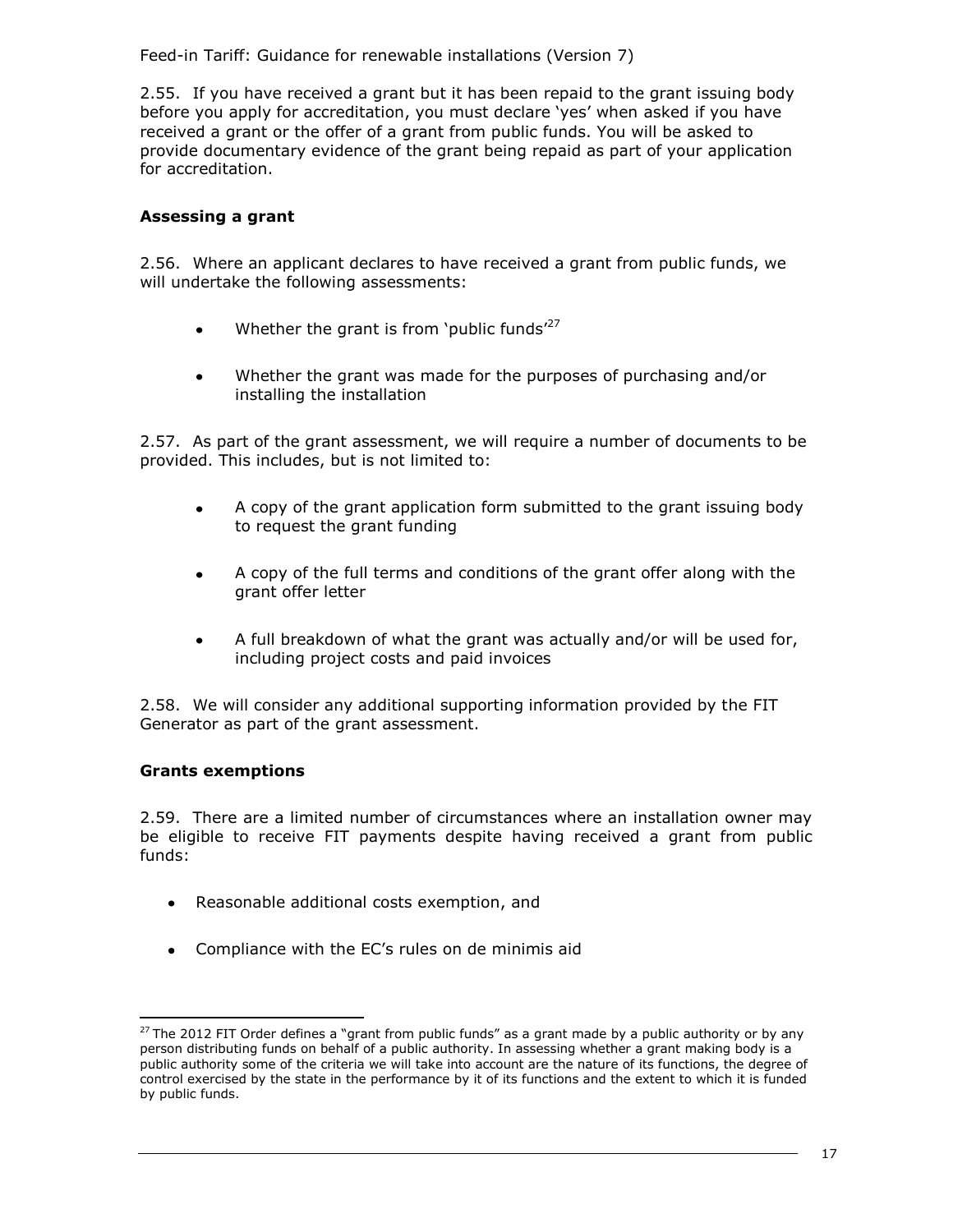#### *Reasonable additional costs exemption*

2.60. The FIT Order 2012 allows an installation to receive FIT payments even if a grant has been received, provided that the grant is made in respect of reasonable additional costs to avoid or mitigate environmental harm.

2.61. This may include, for example, measures to protect fish and other wildlife in small hydro schemes. The grant **must not** exceed the total reasonable additional  $costs<sup>28</sup>$ .

2.62. Costs associated with purchasing land or inefficient or poorly located installations will not be considered reasonable additional costs.

2.63. The costs and returns associated with solar PV, wind and CHP are relatively standard. We do not expect installations using these technologies to have reasonable costs associated with avoiding or mitigating environmental harm.

2.64. It is for the FIT Generator to identify and provide supporting documentary evidence to Ofgem that:

- the installation has incurred reasonable costs, additional to the standard costs of purchasing or installing an installation of that technology and size
- those costs have been incurred in the avoidance or mitigation of environmental harm, and
- any grant(s) received for the installation have been made to cover all or some of the cost of those measure(s) and no other costs of the installation

2.65. As with any eligibility matter, Ofgem cannot confirm whether a grant meets the reasonable additional costs exemption before receiving an application for accreditation. It is for the FIT Generator to prove to Ofgem that their installation meets the requirements of this exemption at the point of application.

#### *Compliance with the European Commission's rules on de minimis aid*

j.

2.66. The FIT Order 2010 included provisions allowing Eligible Installations to combine a public grant and FIT payments provided the receipt of the combined support was complaint with the European Commission's rules on de minimis aid. These provisions are not applicable to installations commissioning at present.

<sup>&</sup>lt;sup>28</sup> Previous versions of this guidance included a non-exhaustive list of costs that were standard to an installation of a specific technology type (table 2). The list has now been removed. When assessing whether the costs are reasonable additional costs, we will do so within the meaning of Article 7(3) and the definition of an eligible installation. The assessment is completed on a case-by-case basis.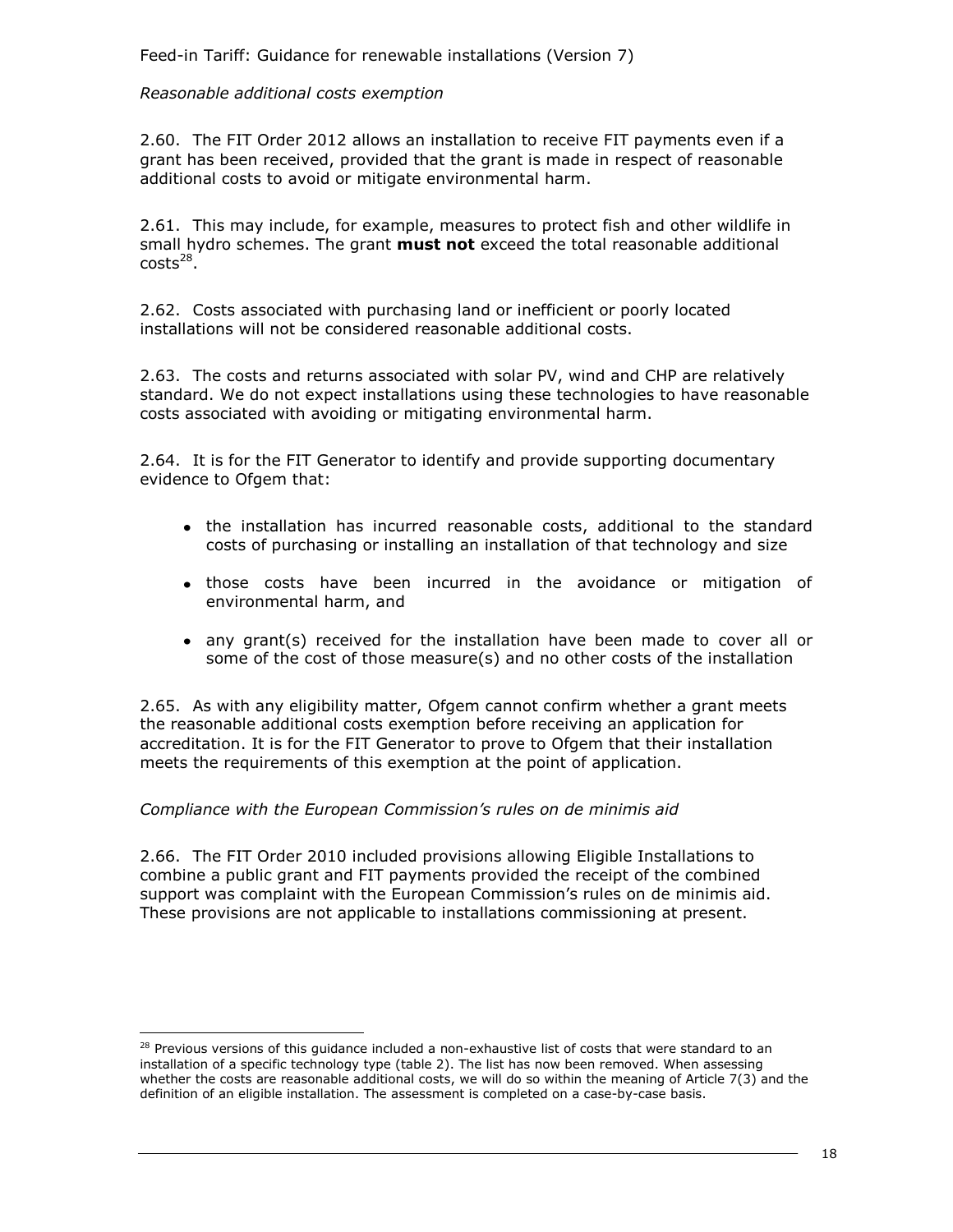2.67. For these provisions to be relevant the Eligible Installation must have, at a minimum:

- received a grant made before 1 July 2011, and  $\bullet$
- commissioned before 1 October 2011.  $\bullet$

2.68. If you require further information on these provisions, please refer to the FIT Generator Guidance Version 5.

#### **Grants that do not meet the exemptions**

2.69. Where a grant for an installation does not meet any of the above exemptions, the grant must be repaid before the installation can be considered for the FIT accreditation.

2.70. The FIT Generator should discuss grant repayment with the grant issuing body directly. We will request evidence that a grant has been repaid to the relevant body before we consider an application for FIT accreditation.

### **False declarations**

2.71. FIT Generators must provide a declaration confirming that all information submitted in support of their application for accreditation is true and accurate.

2.72. Following accreditation, if we become aware that the information provided in relation to the grant was inaccurate, we will consider suspending the accreditation using our powers under Article 17 of the FIT Order or instructing the FIT Licensee to recoup FIT payments under Article 35 of the FIT Order.

## <span id="page-22-0"></span>**Modifications: extensions and reductions**

2.73. Ofgem and the FIT Licensee should be notified as soon as is reasonably possible of any modification affecting the TIC or DNC of a FIT accredited installation. The modification of an installation's TIC or DNC may affect the ongoing eligibility of the installation or tariff level which the entire installation or part of the installation may be entitled to receive.

2.74. Other changes to an installation, such as replacement meters, should also be reported to the FIT Licensee and reflected as an amendment to the ROO-FIT accreditation application<sup>29</sup>.

<sup>&</sup>lt;sup>29</sup> Article 23, FIT Order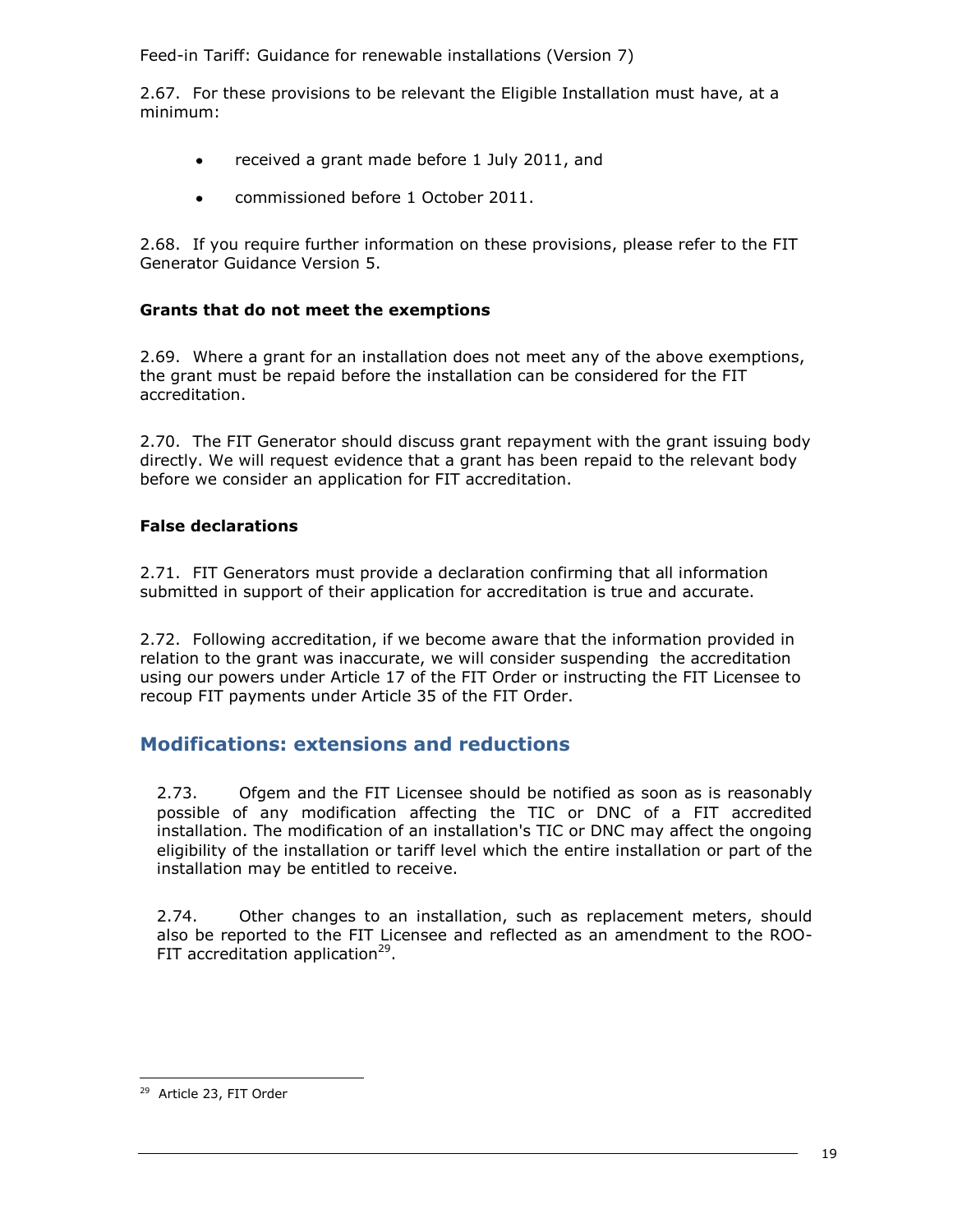## <span id="page-23-0"></span>**Definition of extension**

2.75. The term "extension" is defined as a modification to an accredited FIT installation to increase its TIC from the same eligible low-carbon technology.

2.76. Ofgem is responsible for assessing applications in respect of solar PV and wind extensions with a DNC over 50kW and all extensions to AD and hydro installations. For extensions to ROO-FIT accredited installations, the FIT Generator must amend their original FIT accreditation application to reflect the TIC change. For extensions to existing MCS-FIT accredited installations where the extension has a DNC over 50kW, a new ROO-FIT application should be submitted for the extension only, making reference to the original installation in the site description. An application can be submitted to Ofgem up to two months before the extension is commissioned. If the extension is successfully accredited, Ofgem will inform the FIT Generator.

2.77. With the exception of stand-alone installations, extensions to solar PV installations from 1 April 2012 need to meet the new energy efficiency criteria in order to receive the higher tariffs. Please see the section on energy efficiency within this chapter for more information.

2.78. The FIT Licensee must be made aware of any changes affecting FIT payments. Once accredited, the FIT Generator must inform the FIT Licensee. The FIT Licensee will revise the Statement of FIT Terms as required and an amended version will be agreed with the FIT Generator.

#### *Extensions to FIT accredited installations*

2.79. Where a FIT installation is extended using the same technology type, the extension is assessed as a separate Eligible Installation. If successfully accredited, the extension will be assigned a separate eligibility period and separate tariff code based on the aggregate TIC of both the extension and existing FIT installation<sup>30</sup>. In this situation, the eligibility date and the eligibility period of the extension will be based on the commissioning date of the extension. The original installation's eligibility date, tariff, and eligibility period will not be affected. Both installations will, however, share the same FIT ID $^{31}$  on the Central FIT Register (CFR) - the register on which all installation details are stored.

#### *Extensions using a different technology*

2.80. Where a FIT installation is extended using a different eligible technology, the extension is also treated as a separate Eligible Installation<sup>32</sup>.

 $30$  Article 18(2)(c) - FIT Order

 $31$  The unique identifier on the Central FIT Register

<sup>&</sup>lt;sup>32</sup> Schedule A to Standard Condition 33 of the Electricity Supply Licence, clause 10.4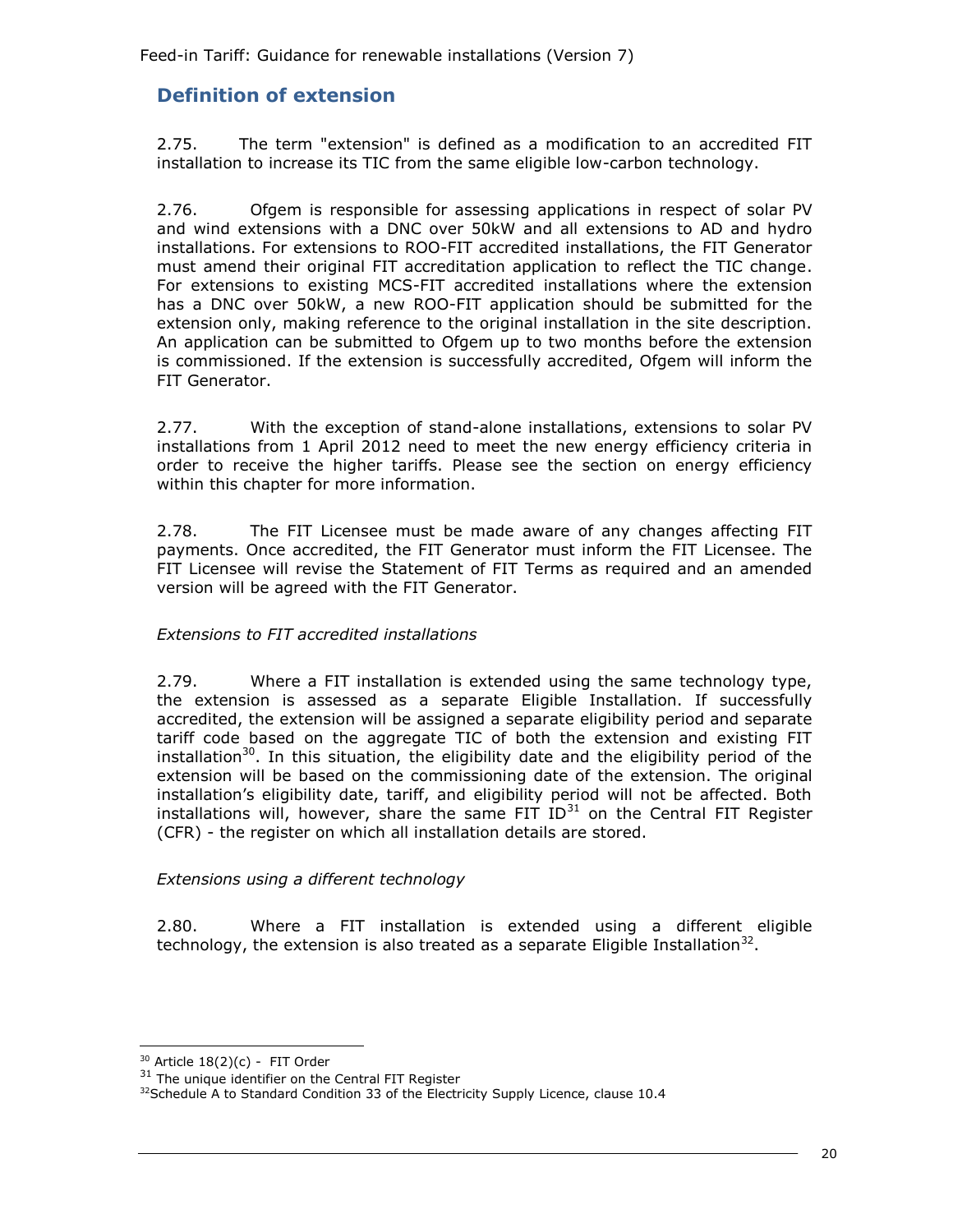2.81. In circumstances where two different technologies share the same Generation Meter, eligible generation will be pro-rated between the installations in proportion to their TICs.

#### *Extending an installation which is not FIT accredited*

2.82. Where an installation which is not FIT accredited is extended using an eligible low-carbon energy source<sup>33</sup> and the combined capacity does not exceed 5MW TIC, the extension may be eligible to receive FIT accreditation.

2.83. Provided that (i) the combined TIC of the original installation and the extension does not exceed 5MW and (ii) the DNC of the extension is more than 50 kW, the extension is treated as a new installation for the purposes of making a ROO-FIT application. If successfully accredited, the extension is treated as a separate Eligible Installation and is assigned a tariff code based on the aggregate TIC of both the extension and the non-FIT installation<sup>34</sup>. To be eligible for FIT payments, electricity generated by the extension must be metered separately from electricity generated by the non-FIT installation.

## <span id="page-24-0"></span>**Definition of reduction**

2.84. The term "reduction" is defined as a modification to an accredited FIT installation to decrease its TIC from the same eligible low-carbon energy source.

2.85. Reductions to a FIT accredited installation should be reported to Ofgem and the FIT Licensee as soon as reasonably possible.

## <span id="page-24-1"></span>**Meter readings and pro-rating**

2.86. Meter readings should be taken at the time the extension is commissioned or the reduction takes place. For separate installations using the same technology sharing generation and export meters, a pro rata calculation will be used to determine how much electricity generation and export is assigned to each part of the Eligible Installation. This calculation will be based on the proportion of the TIC of each of the installations<sup>35</sup>.

## <span id="page-24-2"></span>**Exceeding the specified maximum capacity**

2.87. If the combined TIC of a technology on a Site exceeds 5MW TIC (or 2kW for CHP installations), the total installation (the original installation plus any extension(s)) will become ineligible to receive FIT payments<sup>36</sup>. The installation may instead be eligible for other schemes, such as the RO.

j.  $33$ Defined in Schedule A to Standard Condition 33 of the Electricity Supply Licence

 $34$  Article 19(2)(c) - FIT Order

<sup>&</sup>lt;sup>35</sup> Clause 10 of Part 1 to Schedule A to Standard Condition 33 of the Electricity Supply Licence

<sup>36</sup> Article 16(3) - FIT Order 2010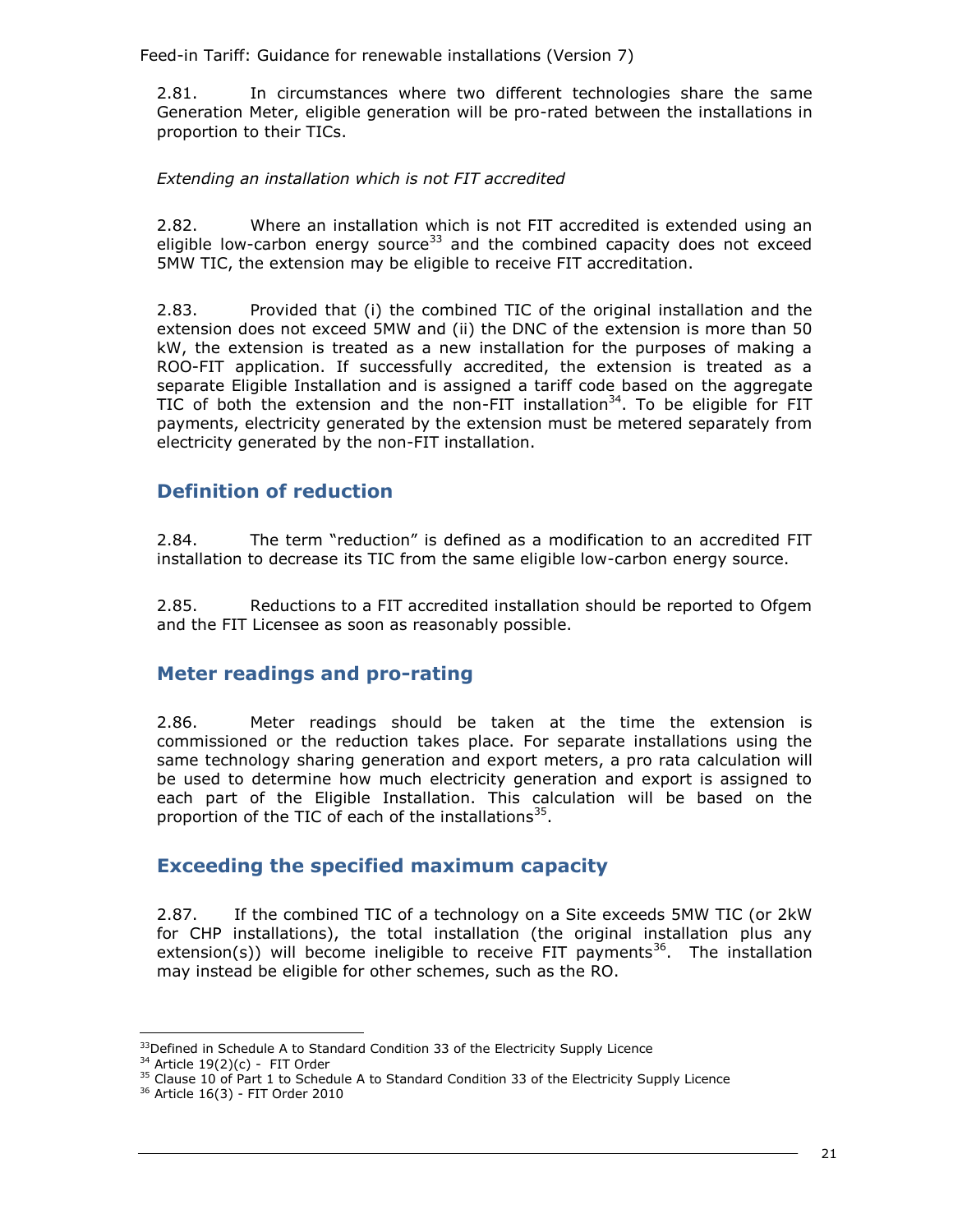## <span id="page-25-0"></span>**Energy efficiency requirements (PV only)**

2.88. Where the energy efficiency requirement applies applicants are required to demonstrate that the building to which the solar PV is wired to provide electricity has achieved an Energy Performance Certificate (EPC) rating of level D or above in order to receive the higher tariff. This is on the assumption that the multiinstallation tariff (see 'Multi-installation tariff' section) does not apply.

2.89. An EPC level of D or above must have been issued on or before the Eligibility Date of the FIT installation. Any installation that has not achieved an EPC level D or above at this time will receive the lower tariff.

2.90. Community energy and school installations may be exempt from the energy efficiency requirement (see section on community energy and school installations below).

2.91. There are a limited number of situations where this requirement does not need to be met. These are discussed later.

*What is an EPC?* 

2.92. The Energy Performance of Buildings (EPB) Regulations<sup>37</sup> require an Energy Performance Certificate (EPC) to be obtained whenever a building is constructed or marketed for sale or rent. The certificate gives an asset rating which indicates how energy efficient a building is.

2.93. A rating band is allocated on both domestic and non-domestic EPCs.

2.94. A domestic EPC may have two rating bands – an energy efficiency rating band and an environmental impact rating band. For the purpose of meeting the FIT energy efficiency requirement under the FIT, the rating band addressing energy efficiency is the relevant rating band. The EPC allocates an estimate of the amount of energy that would be required for certain activities (such as heating) associated with the use of the building.

2.95. An EPC is valid for ten years from the date of issue unless a new assessment is made and a new certificate is issued.

2.96. More information on EPCs can be found on the Department of Communities and Local Government (DCLG) website<sup>38</sup> and the Scottish Government website<sup>39</sup>.

j.

<sup>&</sup>lt;sup>37</sup> EPB Regulations (England and Wales) 2012; EPB Regulations (Scotland) 2008 - [www.legislation.gov.uk](http://www.legislation.gov.uk/) <sup>38</sup> DCLG information on Energy Performance Certificates can be found at [www.gov.uk](http://www.gov.uk/); "Planning and building" section.

<sup>&</sup>lt;sup>39</sup>Scottish Government Website - [www.scotland.gov.uk](http://www.scotland.gov.uk/)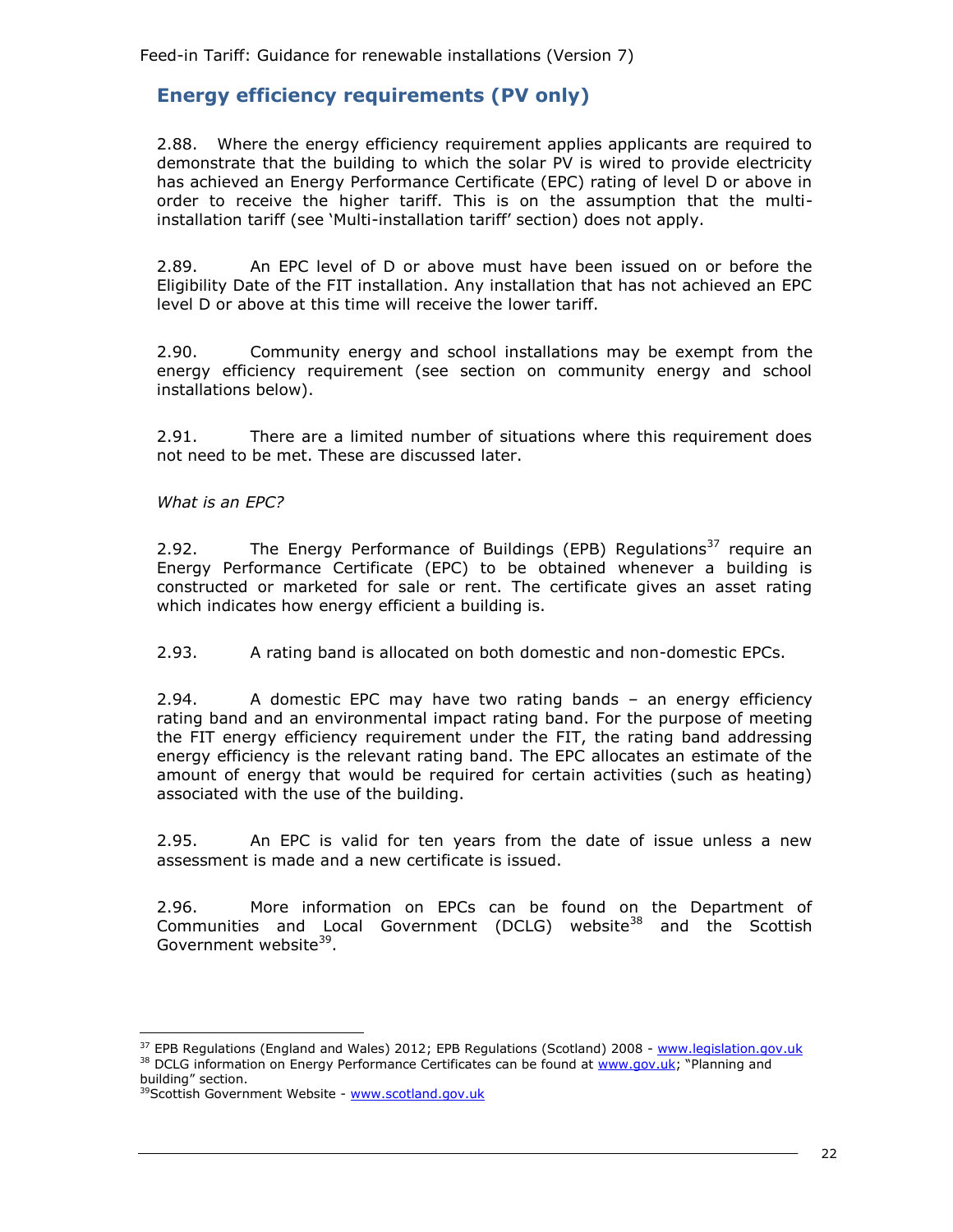*Assessing whether the energy efficiency requirement applies*

2.97. The energy efficiency requirement does not apply to stand-alone<sup>40</sup> PV installations.

2.98. The energy efficiency requirement applies to a PV installation or extension with an Eligibility Date on or after 1 April 2012 which is wired to a "relevant building" or wired to provide electricity to one or more such buildings.

2.99. A "relevant building" is defined in Schedule A to Standard Licence Condition 33<sup>41</sup> and must be a roofed construction which has walls *and* for which energy is used to condition the indoor climate. Examples of energy being used to condition the indoor climate include heating and cooling systems. If any aspect of this definition does not apply to a building to which the PV installation is wired to provide electricity to then the energy efficiency requirement does not apply.

2.100. A relevant building must also be a building in respect of which an EPC can be issued. If an EPC cannot be issued then the building is not a relevant building and the energy efficiency requirement does not apply. Under the EPB Regulations some properties are exempt from the requirement for an EPC; however if a building can be assessed and receive an EPC then the energy efficiency requirement will apply under the FIT legislation (irrespective of whether an EPB exemption applies or not).

2.101. Failure to demonstrate that the efficiency requirement does not apply will result in the FIT generator receiving the lower tariff.

#### *Meeting the requirement*

2.102. Where the energy efficiency requirement applies, the FIT generator will be asked by Ofgem to provide a copy of a valid EPC level D or above. The EPC must be the most recent EPC that has been issued in respect of the relevant building and should confirm:

- whether an EPC level D or above has been achieved (or level G for community energy and school installations)
- the date on which the EPC was issued.

2.103. An EPC is "valid" if it has been issued on or before, but not more than 10 years before, the Eligibility Date<sup>42</sup> of the PV installation *and* is the most recent EPC that has been issued in respect of the relevant building.

j.

 $40$  The definition of stand-alone has been amended, to take effect on 1 May 2013. See Annex 3 to 'Modifications to the Standard Conditions of the Electricity Supply Licences (No 4. Of 2012)'.

<sup>41</sup>Annex 5 of Schedule A to Standard Condition 33 of the Electricity Supply Licence

<sup>42</sup>See paragraph 4.12 in Chapter 4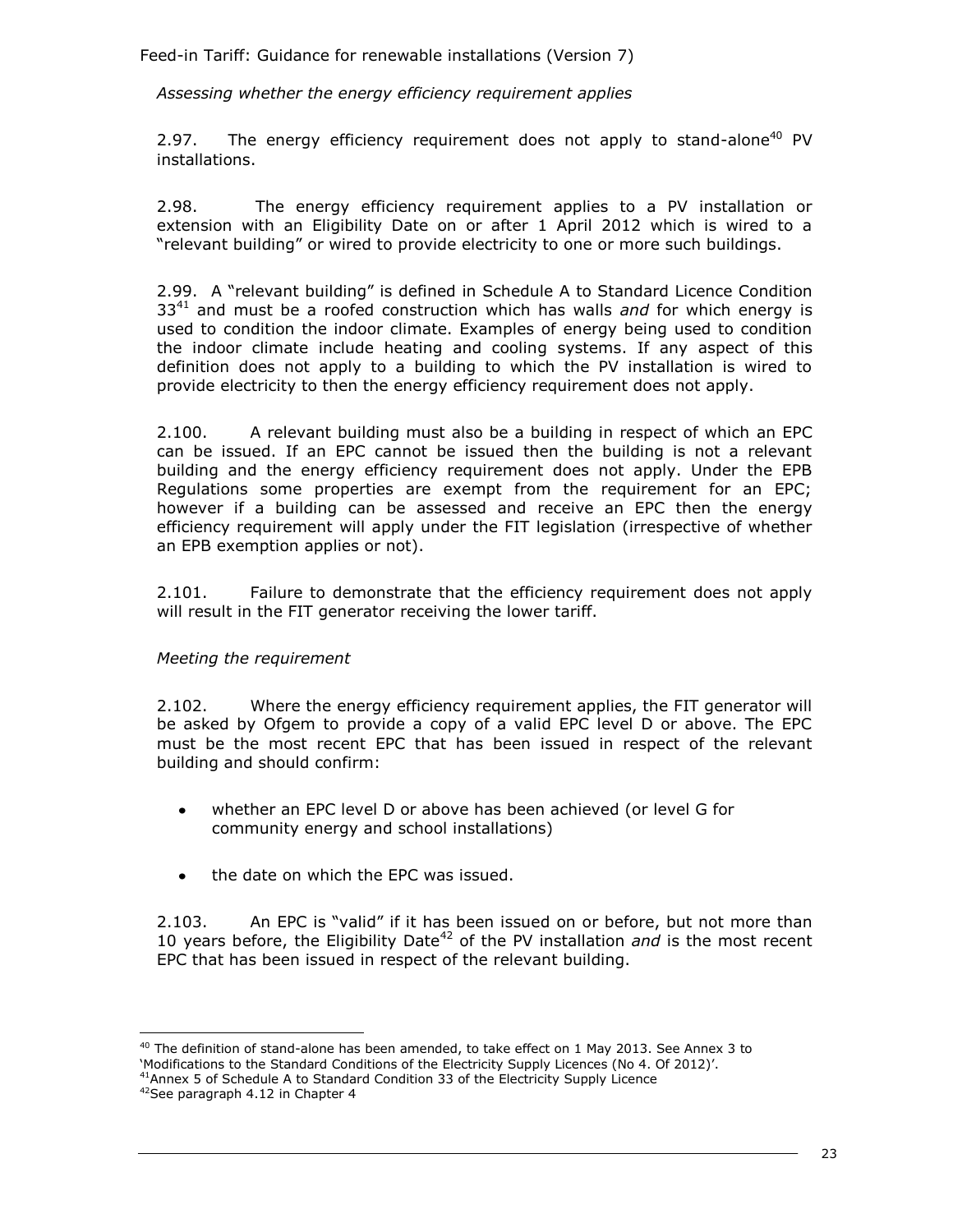2.104. A Display Energy Certificate (DEC) will not be accepted as proof of meeting the energy efficiency requirement.

2.105. Where an installation is wired to provide electricity to a number of buildings that are relevant buildings, only one of those buildings needs to satisfy the energy efficiency requirement.

2.106. The following examples describe different scenarios and explain what evidence is needed, where an installation is wired to provide electricity to:

- one "relevant building": must provide an EPC for that building
- one non "relevant building": must prove that the building is not a "relevant building" (eg letter from EPC assessor) and that they therefore do not need to meet the energy efficiency requirement
- multiple "relevant buildings": must provide one EPC for any one of the buildings
- multiple non-relevant buildings: must prove that all the buildings do not need to meet the energy efficiency requirement
- a combination of "relevant" and non "relevant buildings": must provide one EPC for any of the relevant buildings.

#### *Declarations*

2.107. Applications for accreditation received on or after 1 April 2012 must include a declaration relating to the energy efficiency requirement (see Appendices 2 and 3). The declaration must be signed to confirm that the energy efficiency requirement is applicable and if it has been met.

2.108. **We advise all parties to read the relevant sections of the FIT Order, the SLCs, and this guidance document and take their own legal advice, before signing the relevant declarations.** A copy of the declarations can be found in Appendices 2 and 3.

#### *Extensions and the energy efficiency requirement*

2.109. Extensions with an Eligibility Date on or after 1 April 2012 must also meet the energy efficiency requirement.

2.110. As with new installations, the EPC certificate date must be on or before the Eligibility Date. For extensions, the EPC certificate issued date must be on or before the commissioned date of the extension.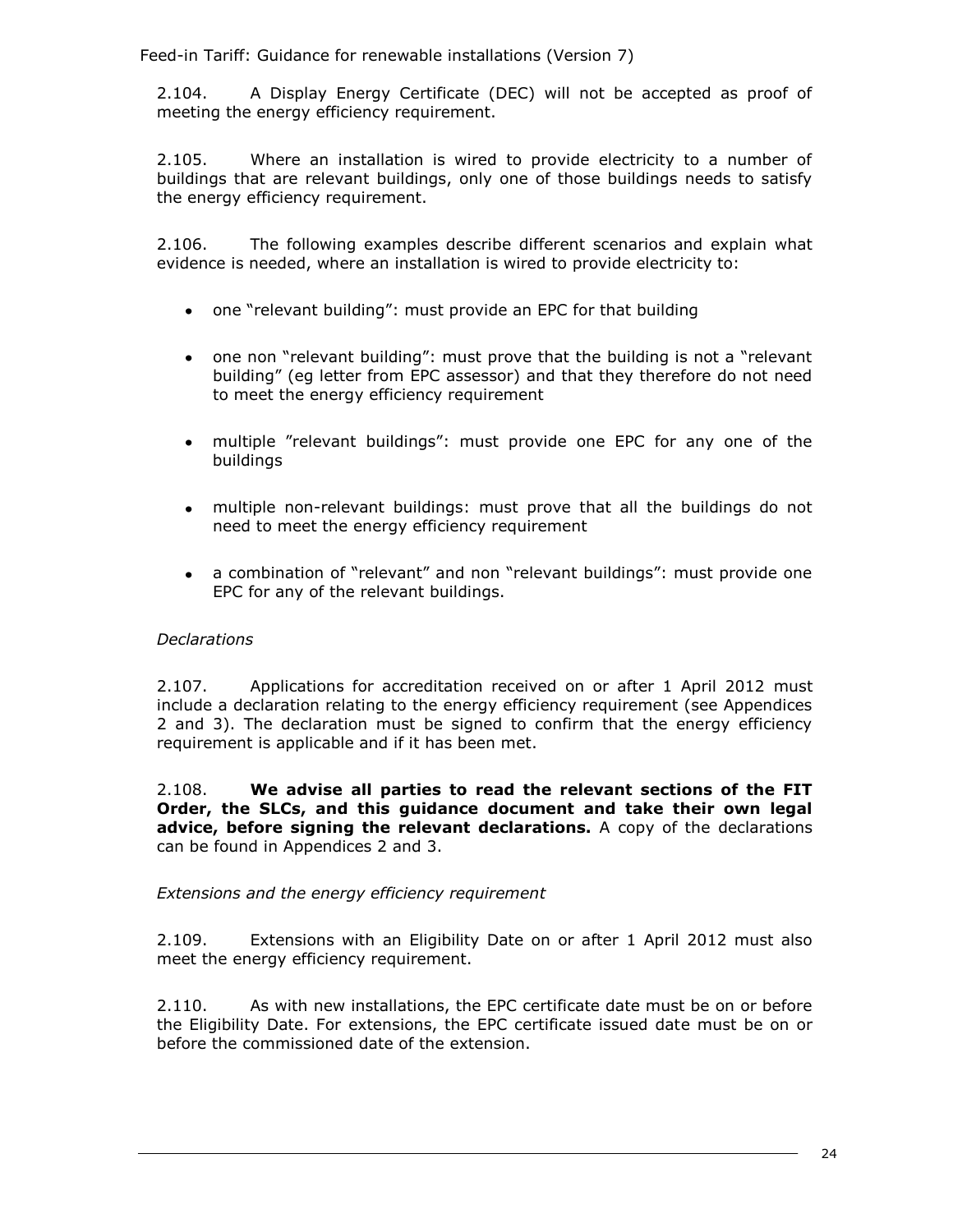## <span id="page-28-0"></span>**Community energy installations and school installations**

2.111. DECC have introduced a number of measures to benefit "community energy installations $43''$  and "school installations $44''$ .

2.112. From 1 December 2012, community organisations and education providers who install solar PV community energy and school installations will benefit from a relaxation of the energy efficiency requirement. This means that a valid non-domestic EPC that has achieved any level, ie G or above, will be sufficient to meet the energy efficiency requirement.

2.113. Community energy and school installations with a DNC over 50kW may wish to apply for ROO-FIT preliminary accreditation. In certain circumstances, preliminary accreditation may provide a tariff guarantee for a set validity period and confirmation of eligibility prior to commissioning the installation. See Chapter 3 for information on how to apply for preliminary accreditation.

2.114. Extensions to existing installations, even if they are solar PV community energy or school installations, will still be required to meet the existing EPC level D or above in order to receive the higher tariff.

2.115. FIT Generators wishing to benefit from the relaxation of the energy efficiency requirement will be asked during the ROO-FIT accreditation process whether the installation meets the definition of a community installation or school installation as defined in the FIT Order.

2.116. A FIT Generator who already holds an EPC rated level D or above for the building to which their installation is wired to provide electricity will not be required to demonstrate that they meet the definition of a community energy or school installation.

2.117. Documentary evidence to support the verification of the community installation or school installation must be submitted during the ROO-FIT application process. Details of this are included in the guidance document 'Feed-in Tariff: Guidance for community energy and school installations'. Verification that the installation is a community energy installation or school installation will be determined by the Ofgem FIT Community team.

2.118. Once we have verified that the installation is a community energy installation or school installation, a confirmation letter will be sent in writing via post and email to the applicant.

2.119. For further information on this process, including how to apply and the supporting evidence required, please email **FITcommunity@ofgem.gov.uk** or refer to the 'Feed-in Tariff: Guidance for community energy and school installations'.

 $43$  Article  $11(6)$  – FIT Order

 $44$  Article 12(6) – FIT Order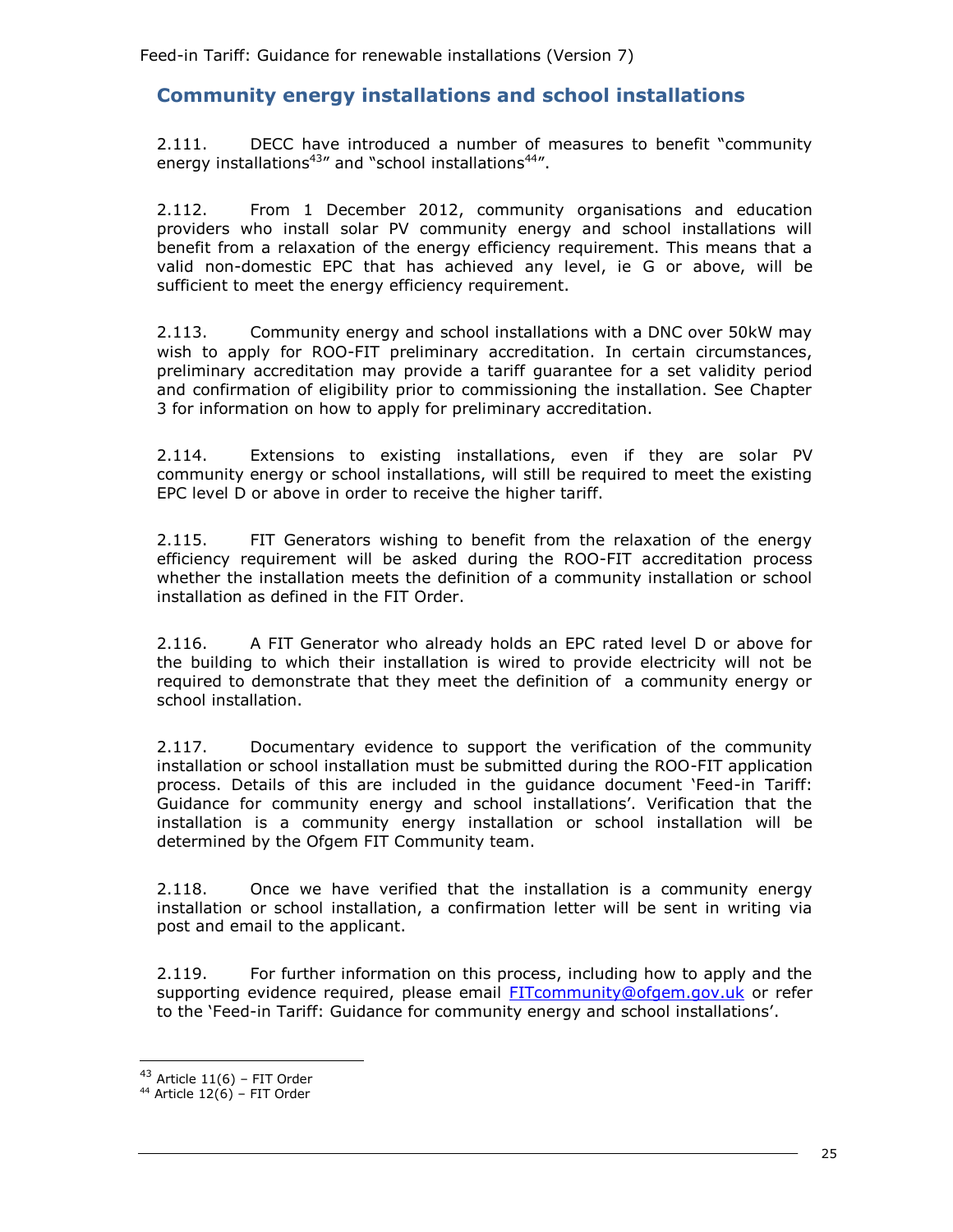2.120. Further information on the energy efficiency requirement and its impact on tariff rates is available from the 'Feed-in Tariffs - Frequently Asked Questions document<sup>45</sup> which is available on the DECC website.

## <span id="page-29-0"></span>**Multi-installation tariffs (PV only)**

2.121. Multi-installation tariffs apply to any solar PV installation with a TIC up to and including 250kW and with an Eligibility Date on or after 1 April 2012 where the FIT generator or nominated recipient already owns or receives FIT payments from **25 or more other** eligible solar PV installations.<sup>46</sup>

2.122. For the purposes of this document, the multi-installation tariff is a reduced, middle tariff rate that applies to an installation. However where the energy efficiency requirement is applicable and not met, the lower tariff rate will always apply.

2.123. Tariff information is available from Ofgem's website<sup>47</sup>. Please see table 2 below for an explanation on the effect of the energy efficiency requirement and multi-installation tariff in terms of the higher, middle and lower tariff rate.

2.124. Solar PV installations (not including extensions) with an Eligibility Date on or after 1 April 2012 with a TIC up to and including 250kW, with the exception of stand-alone installations, will need to be assessed to determine whether the multi-installation tariff applies. Please see the paragraph below for an explanation on the effect of the energy efficiency requirement and multi-installation tariff in terms of the higher, middle and lower tariff rate.

#### *Determining when multi-installation tariffs apply*

2.125. When determining whether the multi-installation tariffs apply, the following criteria are relevant:

- where the FIT Generator for the installation and any persons who are "connected persons" in relation to them (see paragraph below) are, or have applied to be, the FIT Generator or nominated recipient for 25 or more other eligible solar PV installations on different sites, the multi-installation tariffs will apply, or
- where the nominated recipient for the installation and any persons who are "connected persons" in relation to them (see paragraph below are, or have applied to be, the FIT Generator or nominated recipient for 25 or more other eligible solar PV installations on different sites, the multi-installation tariffs will apply.

<sup>&</sup>lt;sup>45</sup> This document can be found on the DECC website: [www.gov.uk/decc](http://www.gov.uk/decc)

<sup>46</sup> Allocated through the tariff code under Article 13 of the FIT Order

<sup>47</sup> [www.ofgem.gov.uk/FITs](http://www.ofgem.gov.uk/FITs)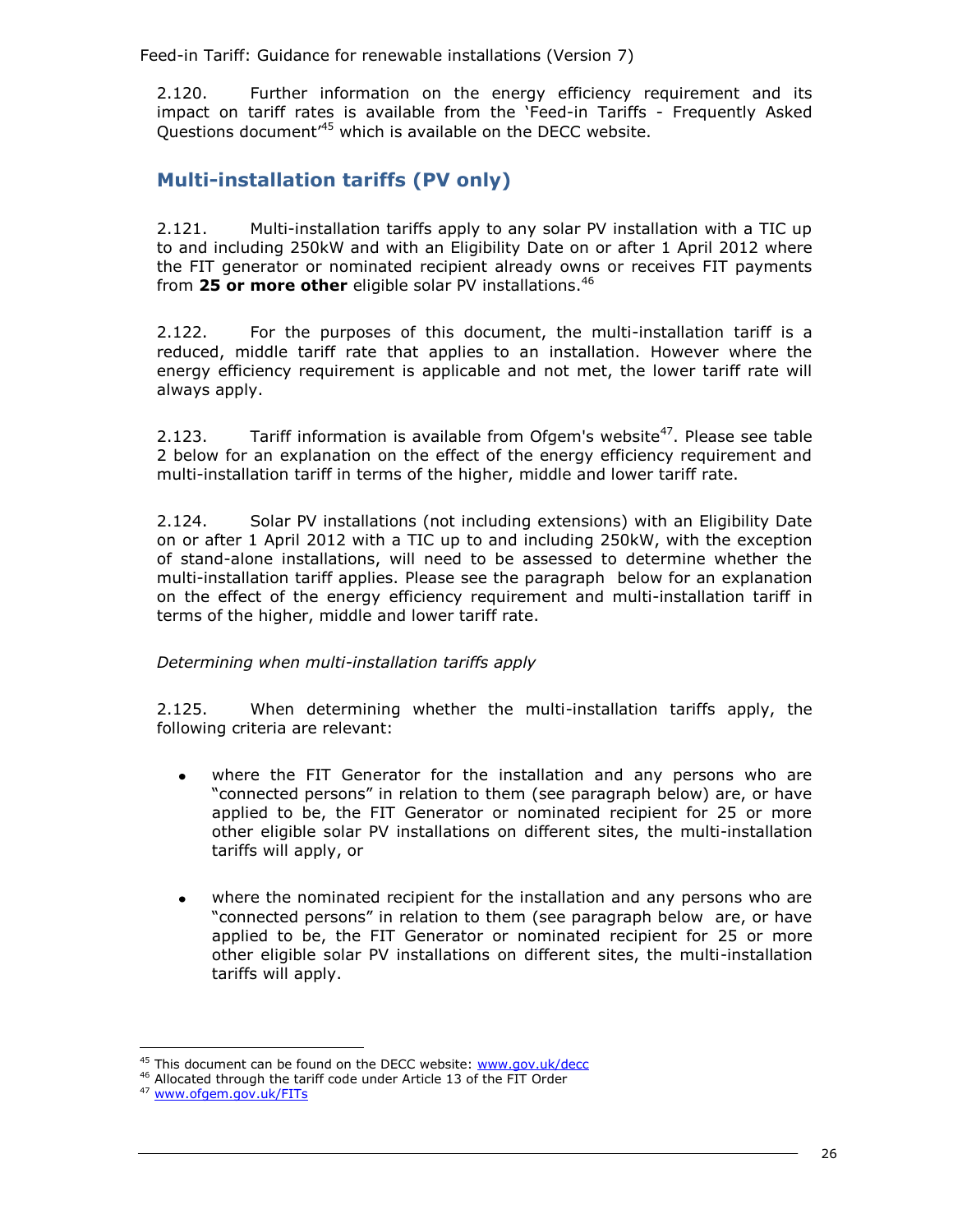2.126. A "connected person" in relation to a FIT Generator or a nominated recipient, means any person connected to that person within the meaning of section  $1122$  of the Corporation Tax Act 2010<sup>48</sup>. These provisions are detailed and a full explanation of them is beyond the scope of this guidance.

2.127. Where participants or prospective participants in the FIT scheme are assessing whether the multi-installation tariffs may apply to them it is suggested that they take independent legal advice relevant to their circumstances. Participants or prospective participants should note that the FIT legislation requires that a FIT generator or nominated recipient and (in each case) connected persons are assessed collectively when assessment is made of whether the multiinstallation rate is applicable.

2.128. Below are some common **illustrative examples** only of how a person (person A) may be a connected person in relation to another person (person B):

- Person A is person B's spouse or civil partner
- Person A is person B's relative
- Person A is a relative of person B's spouse or civil partner
- Person A is a spouse or civil partner of a relative of person B
- Person A and person B are both companies: and the same person (person C) has control over both
- Person A and person B are both companies; person C has control over person A; and persons connected with person C have control over person B.

*Determining when multi-installation tariffs apply upon receipt of notices of change of FIT Generator or nominated recipient* 

2.129. When determining whether the multi-installation tariffs apply upon a notice being received of a change in the identity of either the FIT Generator or the nominated recipient for an existing installation, the following criteria are relevant:

Where (as at the date on which the notice is received) the new FIT  $\bullet$ Generator or new nominated recipient for the installation who is identified in the notice and any persons who are connected persons (see paragraphs above) in relation to them are, or have applied to be, the FIT generator or nominated recipient for 25 or more other eligible solar PV installations on different sites, the multi-installation rate will apply in respect of the installation to which the notice relates.

l 48 Corporation Tax Act 2010, section 1122 - [www.legislation.gov.uk](http://www.legislation.gov.uk/)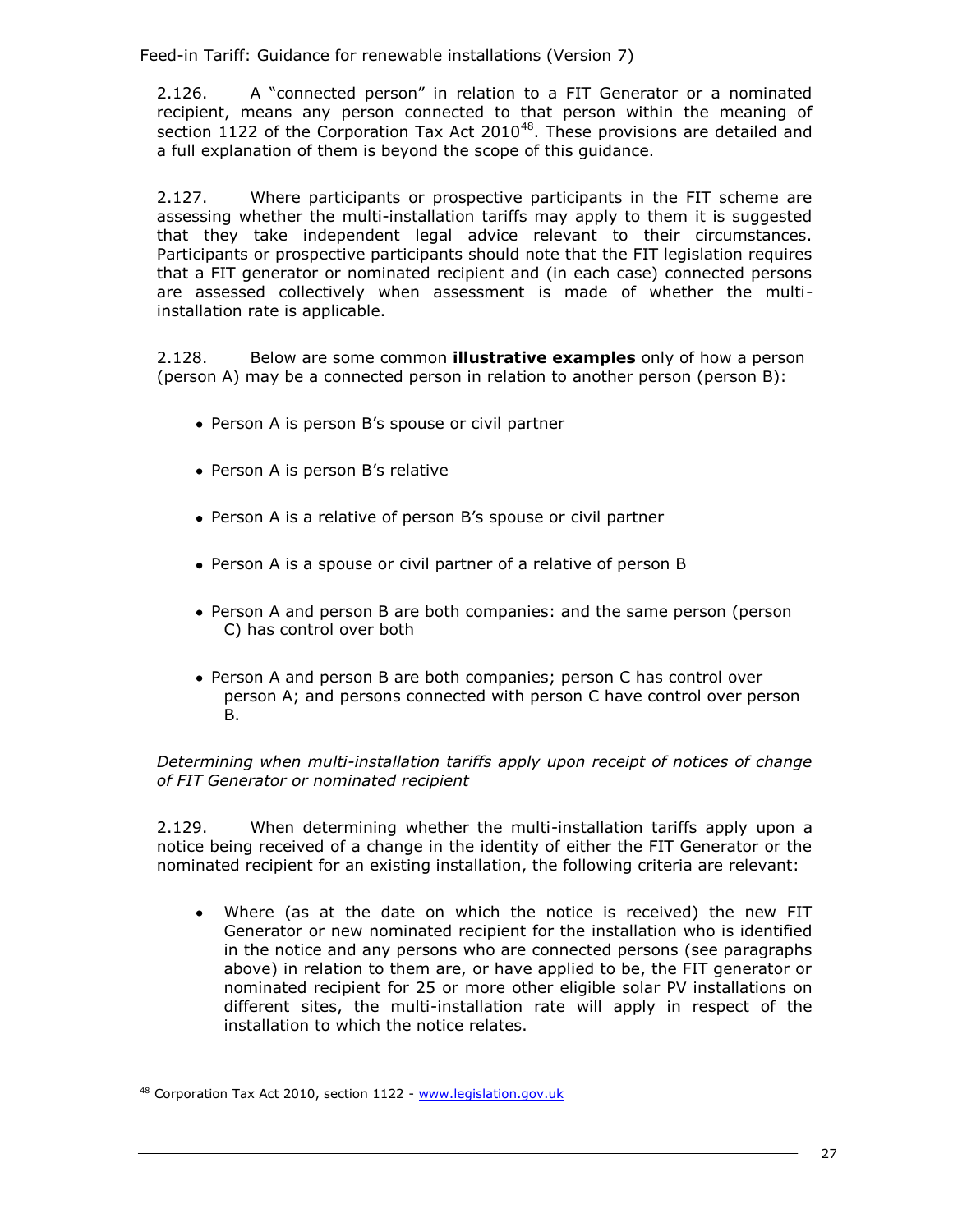#### *Continued application of the multi-installation tariff*

2.130. If before a change in FIT Generator or nominated recipient an installation is receiving the higher tariff (please refer to the Multi-installation tariff table in this section) and following the change the multi-installation tariff is to apply, the tariff level will be lowered as appropriate to the middle tariff.

2.131. If before a change in FIT Generator or nominated recipient an installation is receiving the middle tariff (please refer to the Multi-installation tariff table in this section) then, following the change, although the criteria for the multiinstallation tariff may no longer apply, the multi-installation tariff will continue to apply.

2.132. Hence, if the multi-installation tariff has been applied to an installation, the installation will continue to be subject to the tariff, even if changes in FIT Generator or nominated recipient mean the criteria for the multi-installation are no longer met.

#### *Declarations*

2.133. Applications for accreditation and notices of changes of FIT generators or nominated recipients received on or after 1 April 2012 must include a declaration relating to the multi-installation tariffs (see Appendix 2 and 3). The owner or nominated recipient will be required to sign a declaration to confirm that they are or are not the owner or nominated recipient for 25 or more other solar PV installations.

2.134. There are a number of declarations that can be signed within Appendix 2 and 3, for which there are various outcomes, as set out below:

Appendix 2

- Where Declaration 5 has been signed, this indicates that the multi- $\bullet$ installation tariff will be applicable to the installation.
- Where Declaration 6 has been signed, this indicates that the multi- $\bullet$ installation tariff will not be applicable to the installation.

Appendix 3

- Where Declaration 1 for changes to the FIT generator or nominated  $\bullet$ recipient has been signed, this indicates that the multi-installation tariff will be applicable to the installation.
- Where Declaration 2 for changes to the FIT generator or nominated recipient has been signed, this indicates that the multi-installation tariff will not be applicable to the installation unless already subject to the middle tariff.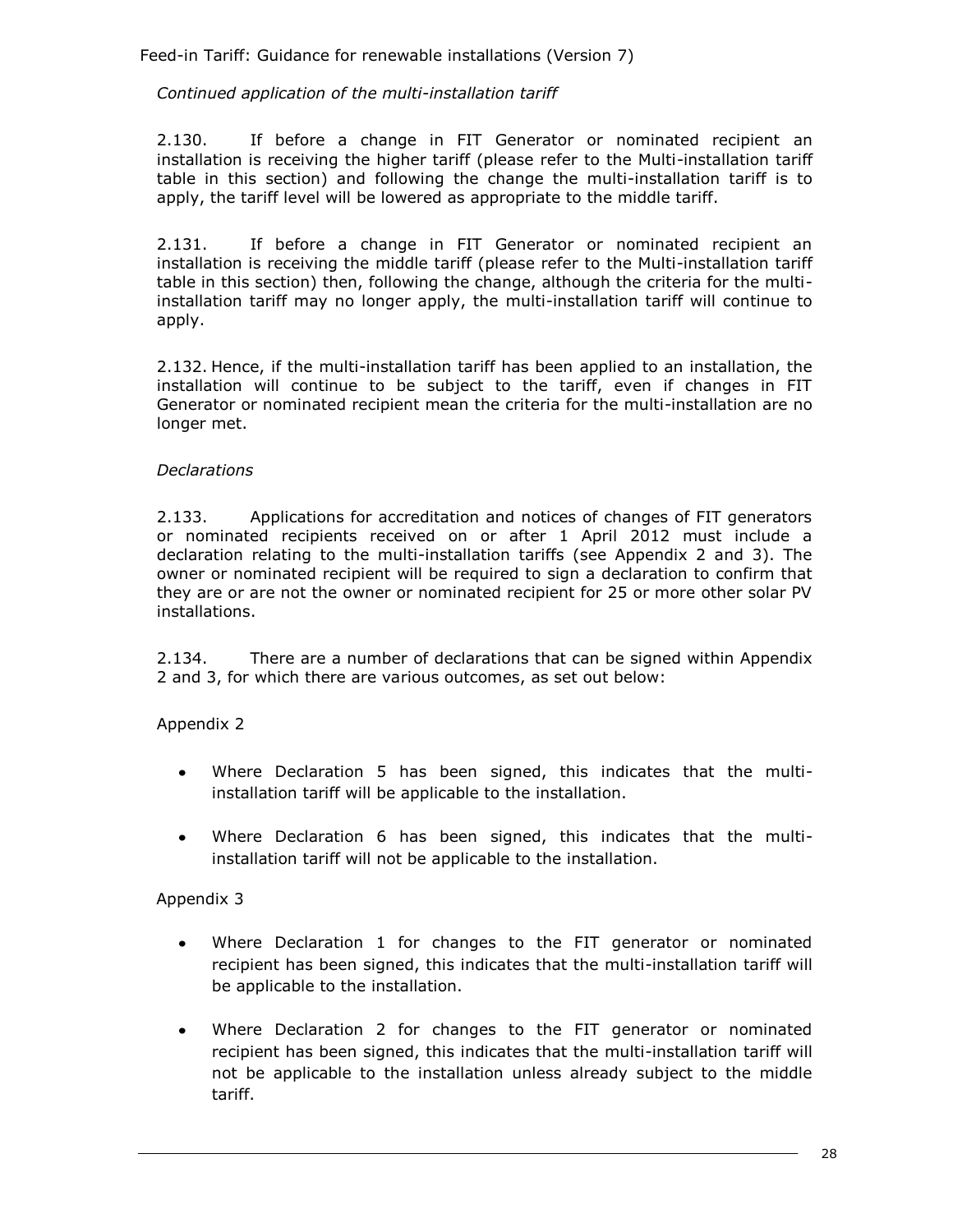2.135. **All parties should read and be familiar with the relevant sections of the FIT Order, Schedule A to Standard Licence Condition 33 , and this guidance document and take their own legal advice, before signing the relevant declarations. A copy of the declarations can be found in Appendix 2 and 3.**

#### *Existing installations, extensions and other technologies*

2.136. Existing solar PV installations with an Eligibility Date before 1 April 2012 will be included when assessing whether the multi-installation tariff applies. Tariffs for these existing installations will not change as a consequence of the multiinstallation tariff applying to any new installations.

2.137. In these circumstances the multi-installation tariff will apply to the  $26<sup>th</sup>$ installation and each subsequent installation will be subject to the multi-installation tariff, depending on whether the energy efficiency requirement applies and has been met.

2.138. Extensions to accredited solar PV installations will not be treated as separate installations when assessing whether the multi-installation tariff applies.

2.139. FIT installations using technologies other than solar PV will not be included when assessing whether the multi-installation tariff applies.

## <span id="page-32-0"></span>**The effect of energy efficiency and multi-installation on tariff rates**

2.140. From 1 April 2012, three possible tariff rates have been available to solar PV installations; a higher rate, a middle rate, and a lower rate. These rates will be dependent on meeting the energy efficiency requirement and whether the multi-installation tariff applies.

2.141. Tariff information is available from Ofgem's website<sup>49</sup>.

2.142. Table 2 overleaf provides the tariff outcomes based on a new solar PV installation with an Eligibility Date on or after 1 April 2012 and its interaction with the energy efficiency requirement and whether the multi-installation tariff applies.

<sup>49</sup> www.ofgem.gov.uk/FITs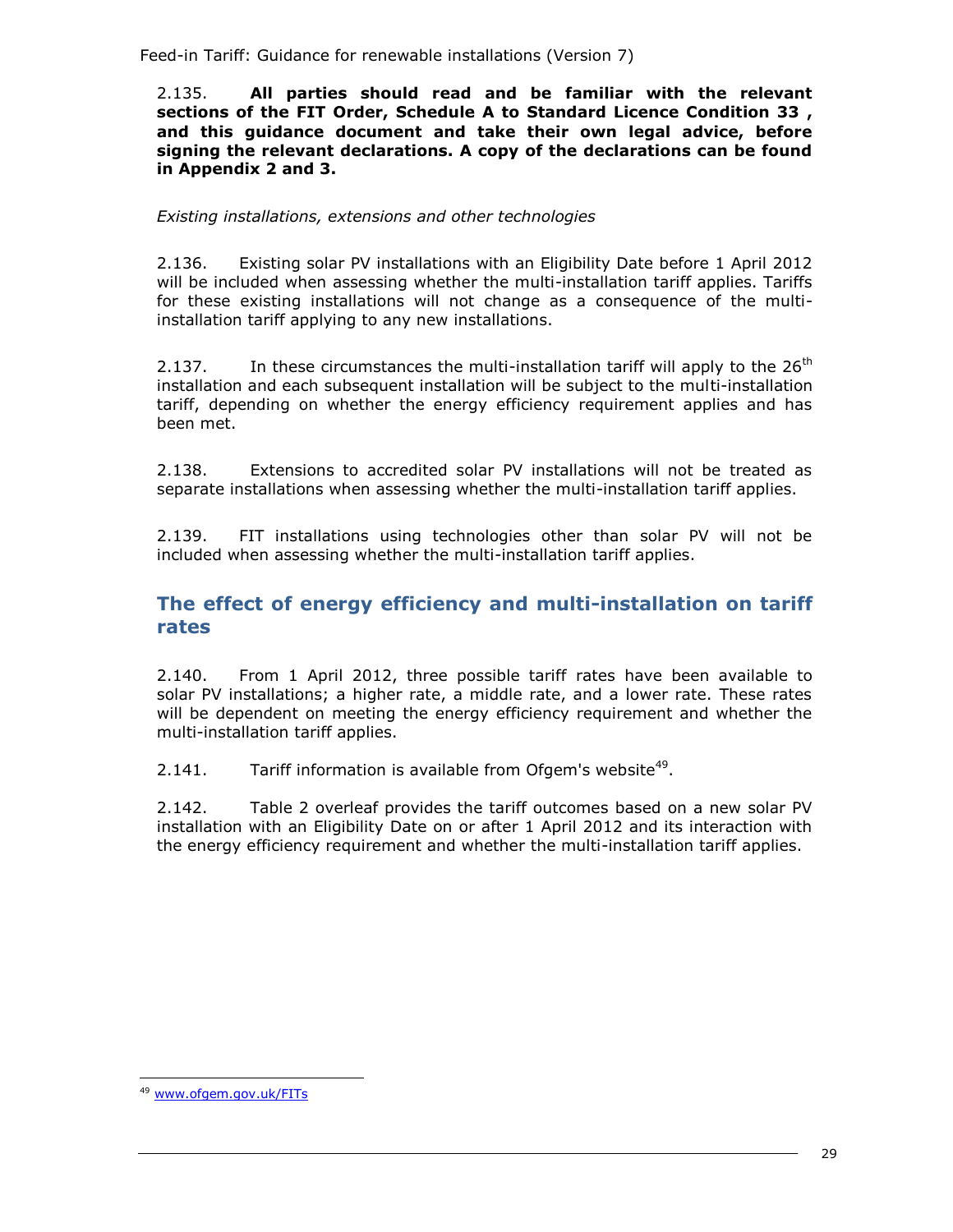#### **Table 2: Multi-installation tariffs**

| <b>New solar PV</b><br>installations with an<br><b>Eligibility Date on or</b><br>after 1 April 2012 | <b>Multi-installation tariff</b><br>applies | <b>Multi-installation tariff does</b><br><b>NOT apply</b> |
|-----------------------------------------------------------------------------------------------------|---------------------------------------------|-----------------------------------------------------------|
| <b>Energy efficiency</b><br>requirement met by<br>installation                                      | Middle rate                                 | Higher rate                                               |
| <b>Energy efficiency</b><br>requirement NOT met by<br>installation                                  | Lower rate*                                 | Lower rate $*$                                            |
| <b>Energy efficiency</b><br>requirement not<br>applicable for<br>installation                       | Middle rate                                 | Higher rate                                               |

\* Installations will receive the lower tariff rate when an installation has not met the energy efficiency requirement, regardless of whether the multi-installation tariff should apply.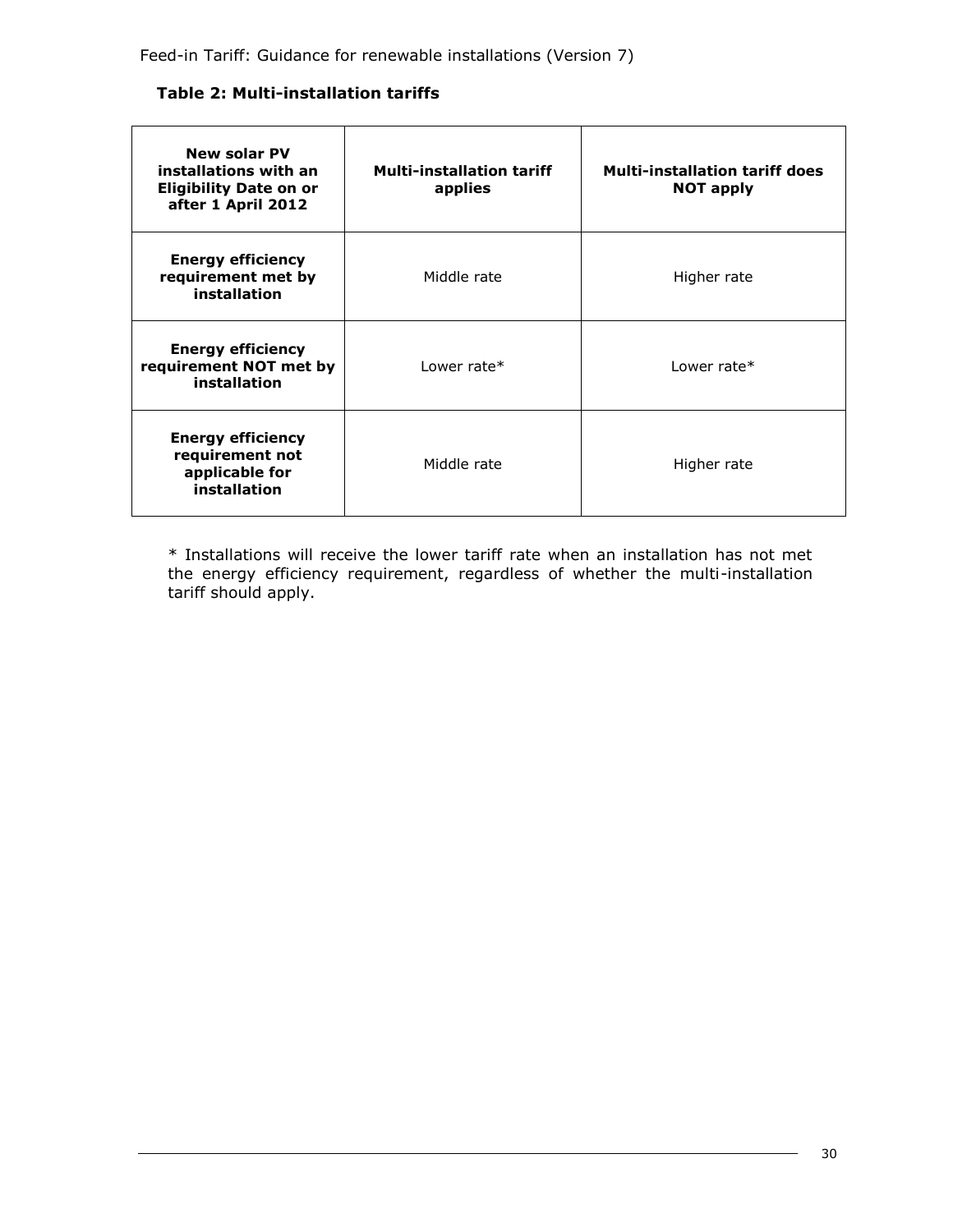# <span id="page-34-0"></span>3. Preliminary Accreditation

#### **Chapter summary**

Outlines the key eligibility requirements of the preliminary accreditation process, the prerequisite documentation required and how to apply.

## <span id="page-34-1"></span>**What is Preliminary Accreditation?**

3.1. Preliminary accreditation under the FIT scheme is a mechanism which allows prospective generators to obtain an assurance that they will be accredited, and of the tariff rate they will receive, before they commission their Eligible Installation. This assurance will have a set validity period depending on the technology.

3.2. Preliminary accreditation is available to all installations that, once commissioned, would use the ROO-FIT route of accreditation (solar PV and wind installations with a DNC over 50kW and all AD and hydro installations). It is not available to extensions.

#### **What the FIT Order says**

3.3. The FIT Order<sup>50</sup> states that the Authority must grant preliminary accreditation where it is satisfied that specific information has been provided and the installation, once commissioned, would receive accreditation under the FIT scheme.

## <span id="page-34-2"></span>**How to apply for preliminary accreditation**

3.4. An application for preliminary accreditation can be submitted by an individual or an individual representing a company who proposes to construct or operate an installation. The "super user" of the generator account set up on our Register should be the individual or representative of the company that proposes to construct or operate the Eligible Installation.

3.5. An application for preliminary accreditation is made via the Register. An application can be submitted at any time prior to the installation's commissioning date. Please refer to paragraph 3.37 which provides details of an installation's validity period.

3.6. An application must be accompanied by all prerequisite documentation listed in paragraph 3.10. That documentation must have been issued on or before the date of application for preliminary accreditation. This means that all documentation must clearly state the date on which it was issued by the relevant party. If this requirement is not met in full, the application will be rejected and the applicant must submit a new application once the prerequisite documentation has been obtained.

<sup>50</sup> Article 9 - FIT Order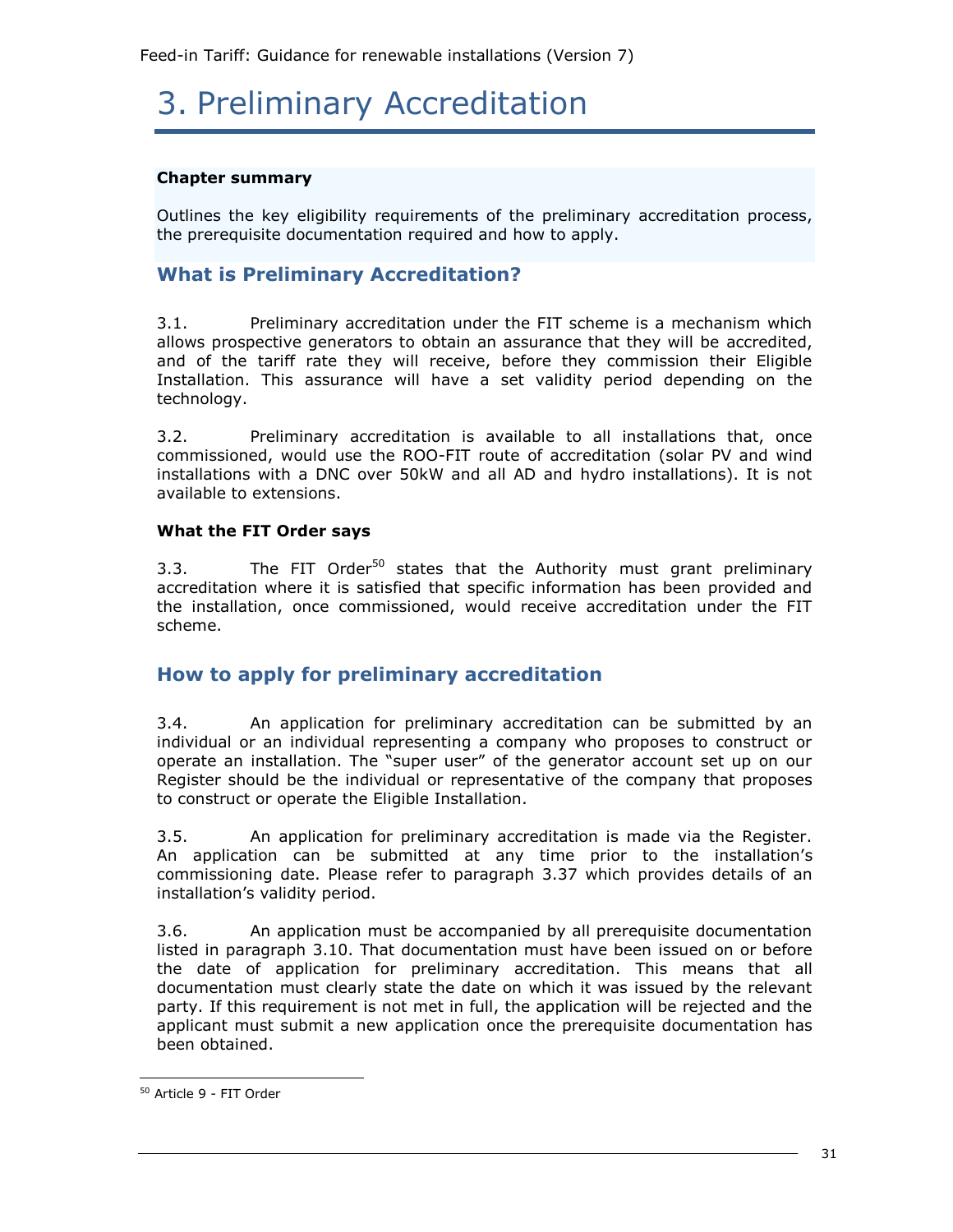3.7. Where it is proposed to locate an installation on the site of an existing FIT accredited installation or forms part of an RO accredited generating station, that FIT or RO accreditation must first be withdrawn before an application for FIT preliminary accreditation can be considered.

3.8. The onus is on the generator to ensure that they are familiar with the Register and guidance documents in advance of setting up a generator account and using the functionality of that account. The applicant will need to comply with the following steps:

- Create a generator account via the Register.
- Complete an application for accreditation via their generator account, providing documentation as appropriate.
- Make the relevant declarations in advance of submitting an application $51$ .
- Once the declarations have been made, submit the application to us and respond to any queries we may have on the application. Email notifications will be sent to alert generators when we raise queries on applications.

3.9. Each application undergoes three stages of review. If we require further information, a query will be raised on the application and the applicant will be able to view this in their account on the Register. Accreditation will be granted once we are satisfied that all eligibility criteria have been met.

## <span id="page-35-0"></span>**Prerequisite documentation**

3.10. An application for preliminary accreditation must be accompanied by documentary evidence which addresses each of the following matters $^{52}$ :

- planning permission  $\bullet$
- grid connection agreement, and  $\bullet$
- relevant licences and consents (hydro only)

3.11. The documentary evidence should show to our satisfaction that planning permission has been obtained, a grid connection agreement has been entered into and, for hydro installations, all relevant licences and consents have been granted for the installation. Alternatively, where any of the above are not required for the installation, the documentary evidence should show this to our satisfaction. Further guidance is provided in the following sections.

3.12. In all cases, the documentary evidence must have been issued on or before the date of application for preliminary accreditation.

 $<sup>51</sup>$  An application will not be received by Ofgem until all declarations are agreed and the application</sup> submitted

 $52$  Article 9(3)(3) The FIT Order 2012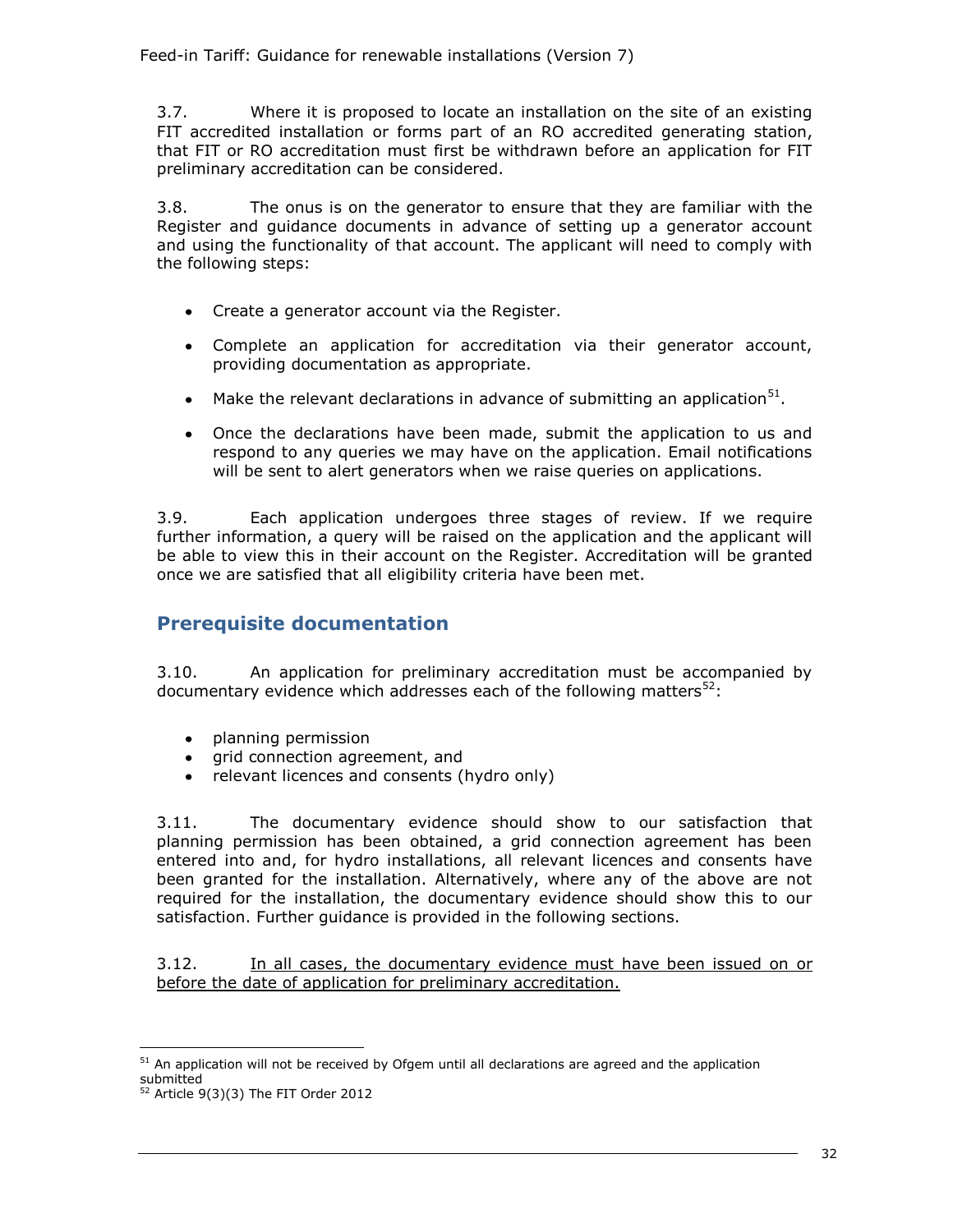3.13. Where documentary evidence is absent, insufficient or has been issued after the date of application, preliminary accreditation cannot be granted. The application will be rejected and no 'Tariff date' will be allocated (see 'The guaranteed tariff' section below). A new application may be submitted once suitable evidence is available.

# **Planning permission**

3.14. An application for preliminary accreditation must be accompanied by a copy of the planning permission issued under the Town and Country Planning Act 1990 ("TCPA") in relation to installations in England and Wales, or the Town and Country Planning (Scotland) Act 1997 ("TCPSA") in relation to installations in Scotland. The planning permission must be specific to the installation for which an application for preliminary accreditation has been submitted.

3.15. Where it is claimed that planning permission is granted as permitted development under the Town and Country Planning (General Permitted Development Order) 1995 in England and Wales, or the Town and Country Planning (General Permitted Development (Scotland) Order 1992 in Scotland, a Certificate of Lawfulness of Proposed Use or Development (CLOPUD) issued under section 192 of the TCPA or section 151 of the TCPSA should be provided as evidence of that grant of planning permission.

3.16. Where it is claimed that a planned installation does not require planning permission, satisfactory evidence must be provided in support of this. Applicants are reminded that such evidence must have been issued on or before the date of application for preliminary accreditation. Evidence that planning permission is not required could take the form of a CLOPUD.

3.17. Where presented, a CLOPUD must be specific to the installation for which an application for preliminary accreditation has been submitted. It must also contain the planning authority's reasons for having issued the CLOPUD and have been issued on or before the date of application for preliminary accreditation. A copy of the application for the CLOPUD should also accompany the application. This will enable an assessment to be made as to whether the installation described in the CLOPUD is the installation specified in the application for preliminary accreditation.

3.18. We are unlikely to accept an informal officer's opinion or a statement or declaration from the applicant as suitable evidence that planning permission is not required. Any CLOPUD submitted as evidence in support of an application for preliminary accreditation should be issued on or before the date of the application for preliminary accreditation.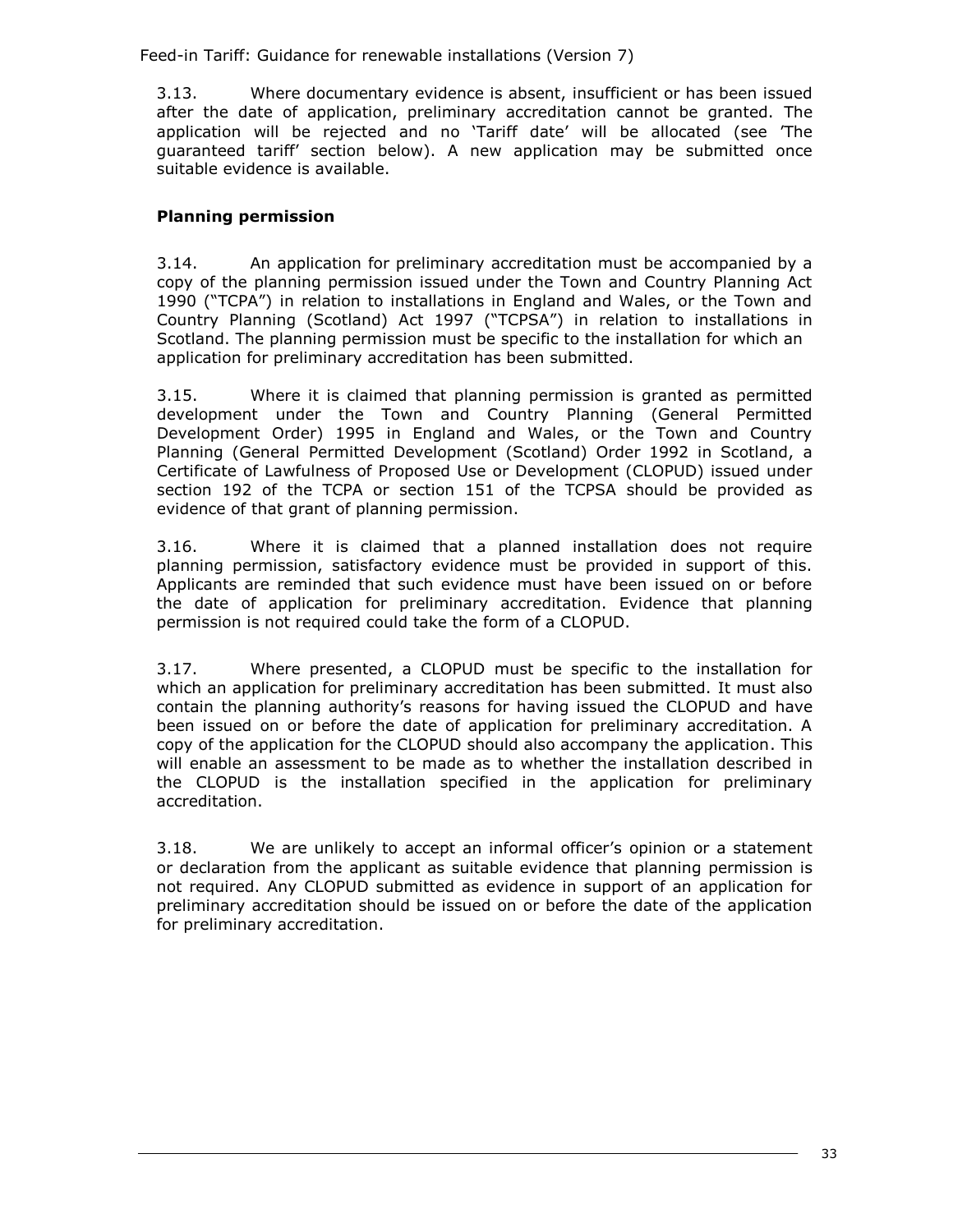## **Grid connection agreements**

#### *Grid connected installations*

3.19. For installations which are intended to be grid connected, the applicant must provide evidence that a grid connection agreement is in place between them and the transmission or distribution network operator (TNO/DNO). At a minimum, that evidence should include:

- a copy of the grid connection offer letter
- a copy of the signed acceptance of that offer, and
- evidence that payment requested within the offer letter has been received  $\bullet$ by the TNO/DNO.

3.20. The grid connection offer must cover the non-contestable works relating to the installation at a minimum. Any contestable works do not need to be covered in the offer.

3.21. Where a grid connection agreement specifies a connection capacity that is less than the DNC of the installation specified in an application for preliminary accreditation, this may affect the applicant's ability to demonstrate that their installation is "commissioned". It may also result in a permanent limitation of the generating capacity of the generating installation being required if it is to be accredited under the FIT scheme. Whilst these matters are more of a concern when seeking full ROO-FIT accreditation, it is important for applicants to be aware of these points.

3.22. Where an installation does not require a grid connection agreement, supporting evidence must be supplied. Such evidence could take the form of a letter from the relevant TNO/DNO confirming that no new agreement or amendment to an existing agreement is necessary to cater for the connection of the renewable installation. Applicants are reminded that such evidence must have been issued on or before the date of application for preliminary accreditation.

3.23. We are unlikely to accept a declaration from the applicant as suitable evidence that a grid connection agreement is not required.

#### *Off-grid installations*

3.24. Off-grid installations are not required to provide any documentation to meet this requirement. However please do note paragraphs 3.40 and 3.41 which are concerned with 'Invalidating preliminary accreditation'.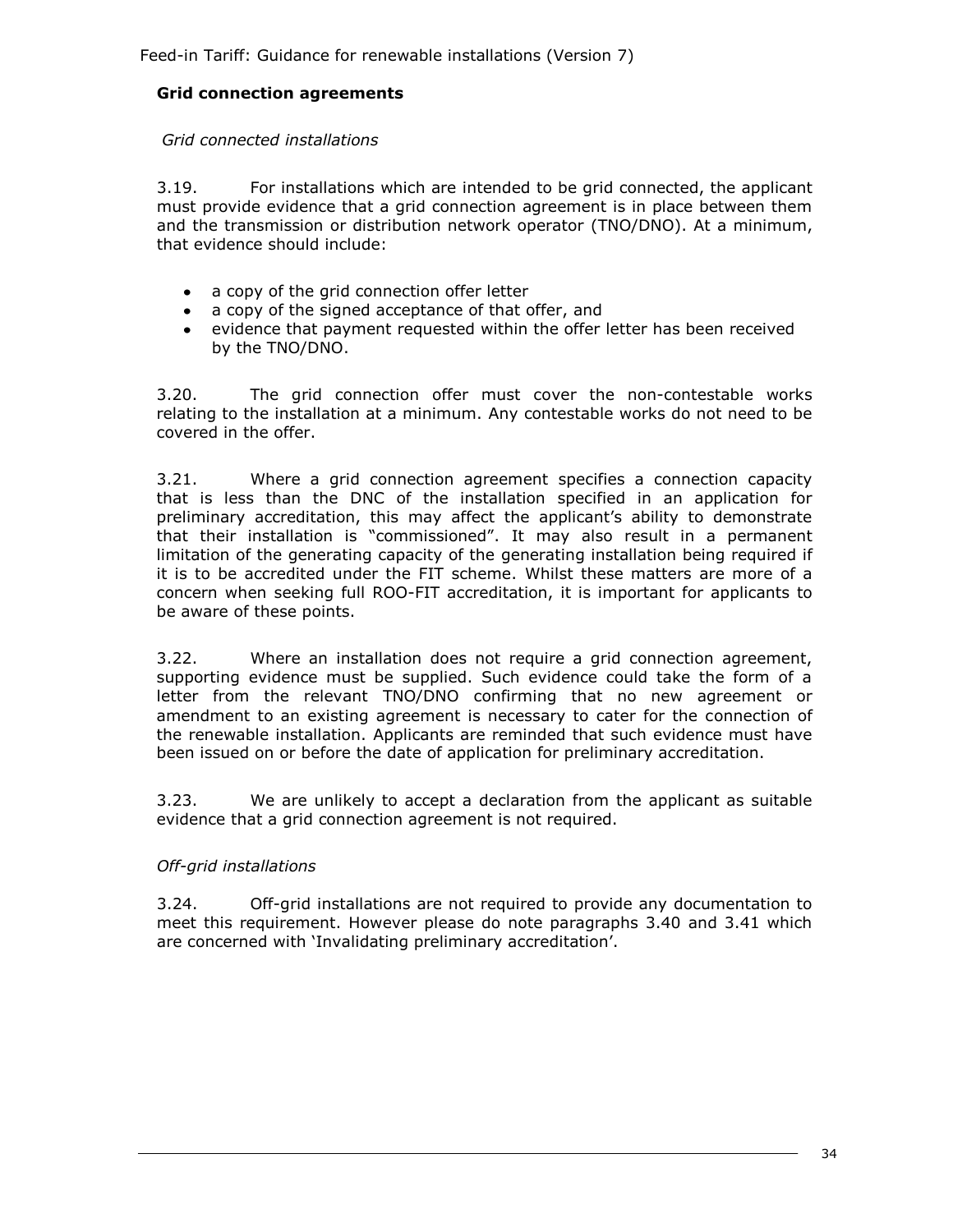## **Hydro generating station licences and consents**

3.25. If the planned installation is a hydro generating station, it must be in receipt of the following licences, consents and authorisations:

- For hydro generating stations in England and Wales the following licences and consents issued under the Water Resources Act 1991:
	- o an abstraction licence
	- o an impounding licence
	- o consent to erect any structure in, over or under a watercourse which is part of a main river.
- For hydro generating stations in Scotland, an authorisation under the Water Environment (Controlled Activities) (Scotland) Regulations 2011 for,
	- o abstraction
	- o impounding works, and
	- o any other engineering works required for the installation.

3.26. All licences, consents and authorisations listed above which are relevant to the planned installation must have been issued for the installation on or before the date of application for preliminary accreditation.

3.27. Where a licence, consent or authorisation is not considered to be required for the installation, supporting documentary evidence should be supplied. We are unlikely to accept a declaration from the applicant as suitable evidence that any licences and consents are not required. Applicants are reminded that such evidence must have been issued on or before the date of application for preliminary accreditation.

# **Granting preliminary accreditation**

3.28. Where we are satisfied that the prerequisite documentation meets the requirements of the FIT Order and, were the installation to be commissioned, it could receive accreditation under the FIT scheme, we will grant preliminary accreditation. We will supply the applicant with a confirmation of preliminary accreditation letter containing the following information:

- the technology, TIC and location of the installation  $\bullet$
- whether the installation is grid connected
- the dates on which the validity of the preliminary accreditation starts and ends
- $\bullet$ the tariff date (see paragraphs 3.33 and 3.34 which will apply if the installation is commissioned and submits a convert to full application within the validity period)
- a copy of the tariff table that was applicable on the tariff date
- the preliminary accreditation code (see paragraph 4.22)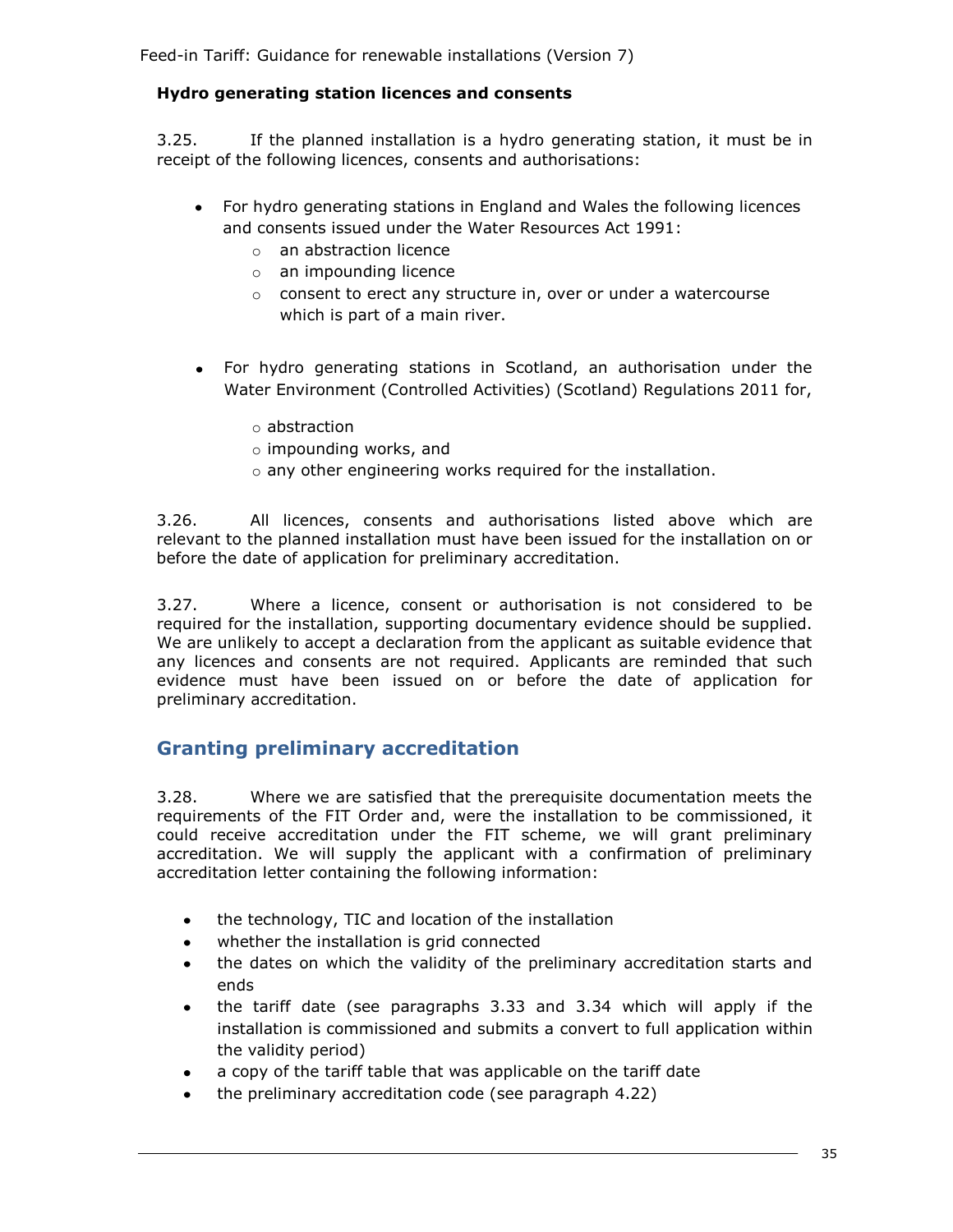- what constitutes a material change under the FIT scheme (see paragraph 3.39), and
- any general or specific conditions attached to the preliminary accreditation by the Authority.

3.29. The energy efficiency and multi installation requirements are not assessed as part of the preliminary accreditation process. As such, PV installations affected by these requirements could receive the higher, middle or lower tariff applicable on the tariff date.

3.30. Where preliminary accreditation is refused, the applicant will be informed in writing of the reasons for refusal.

3.31. Once preliminary accreditation is granted it cannot be cancelled or withdrawn by either the applicant or by Ofgem at the applicant's request.

3.32. Preliminary accreditation can be granted once for a proposed installation. Should a proposed installation fail to commission within the validity period, it will lose its right to receive FIT support at the guaranteed tariff rate. A second application for preliminary accreditation can be submitted upon the expiration of the validity period. This will be treated as distinct from any earlier application.

## **The guaranteed tariff**

3.33. Installations granted preliminary accreditation which successfully go on to receive full accreditation within the validity period of the grant of preliminary accreditation will have their tariff guaranteed at the "tariff date".

- 3.34. The tariff date is:
	- for applications received from 1 April to 31 December, the date the  $\bullet$ application is received by the Authority, or
	- for applications received between 1 January and 31 March, 1 April of that  $\bullet$ year.

3.35. The "eligibility period" – ie the duration of FIT support - will begin on the "eligibility date". The eligibility date is the later of the date the installation commissioned and the date the application converting the preliminary accreditation to full accreditation was received by Ofgem (see the 'Eligibility Date' section).

3.36. If the proposed installation is commissioned and applies for full accreditation within the validity period, the installation will be entitled to receive the FIT tariff available on the tariff date. The tariff guarantee will be valid provided all eligibility requirements are met and the installation is not materially different to that which received preliminary accreditation (see paragraph 3.39).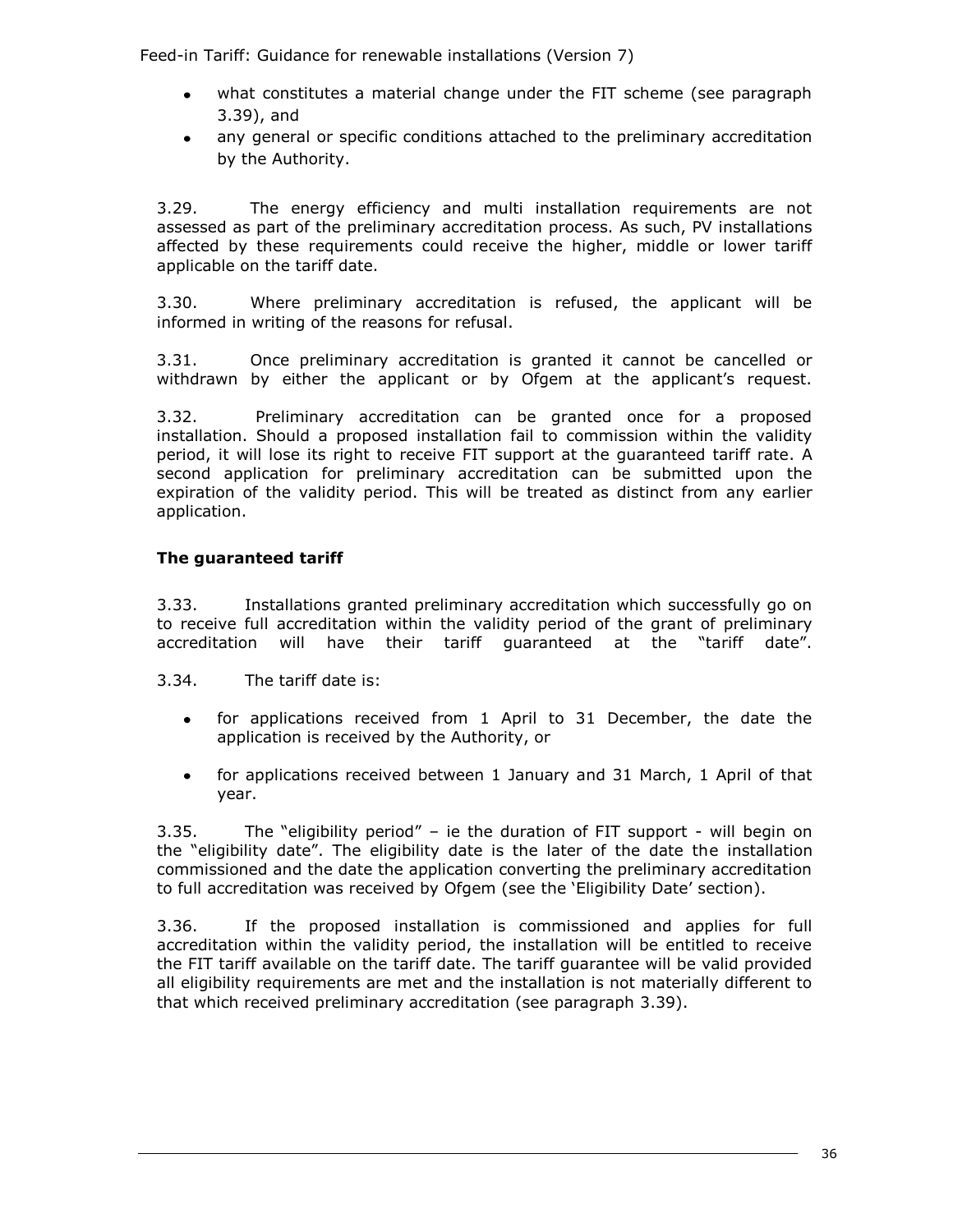3.37. The validity period of the preliminary accreditation tariff guarantee lasts for a fixed period of time beginning with the date of application for preliminary accreditation. The duration of validity is dependent on technology<sup>53</sup>:

- $\bullet$  PV 6 months
- $\bullet$  AD and Wind 1 year
- $\bullet$  Hydro 2 years

## Examples

- A. A prospective generator applies for preliminary accreditation for a PV installation on 1 June 2013. Preliminary accreditation is granted. The installation commissions and applies to convert to full accreditation on 30 November 2013. Full accreditation is granted and the tariff assigned to the installation is based on the tariffs available on 1 June 2013. The tariff lifetime is applicable from 30 November 2013.
- B. A prospective generator applies for preliminary accreditation for a hydro scheme on 1 February 2013. Preliminary accreditation is granted. The installation commissions and applies to convert to full accreditation on the 1 January 2015. Full accreditation is granted and the installation is assigned a tariff based on the tariffs available on 1 April 2013. The tariff lifetime is applicable from 1 January 2015.

# **Converting preliminary accreditation to full accreditation**

3.38. In order to realise the benefits of preliminary accreditation, the installation must have been commissioned and the FIT Generator must have submitted an application to convert their preliminary accreditation to full accreditation within the validity period. Submitting such an application is done through the relevant generator account on the Register:

- Access your generator account on the Renewables and CHP Register.
- Click on the "Accreditation" tab.
- Click on "Convert preliminary accreditation to full accreditation"
- Select "view" next to the relevant installation.
- The application will automatically populate some of the answers to the questions based on the answers you provided in your application for preliminary accreditation.
- Review the previous answers and answer all new questions that are raised,
- Upload and submit any additional information as appropriate.
- Make the relevant declarations in advance of submitting an application $54$ .

3.39. The installation will then be assessed against all eligibility requirements of the FIT scheme. These are covered in Chapter 2 of this guidance document.

<sup>53</sup> Article 9(8) FIT Order

<sup>54</sup> An application will not be received by Ofgem until all declarations are agreed and the application submitted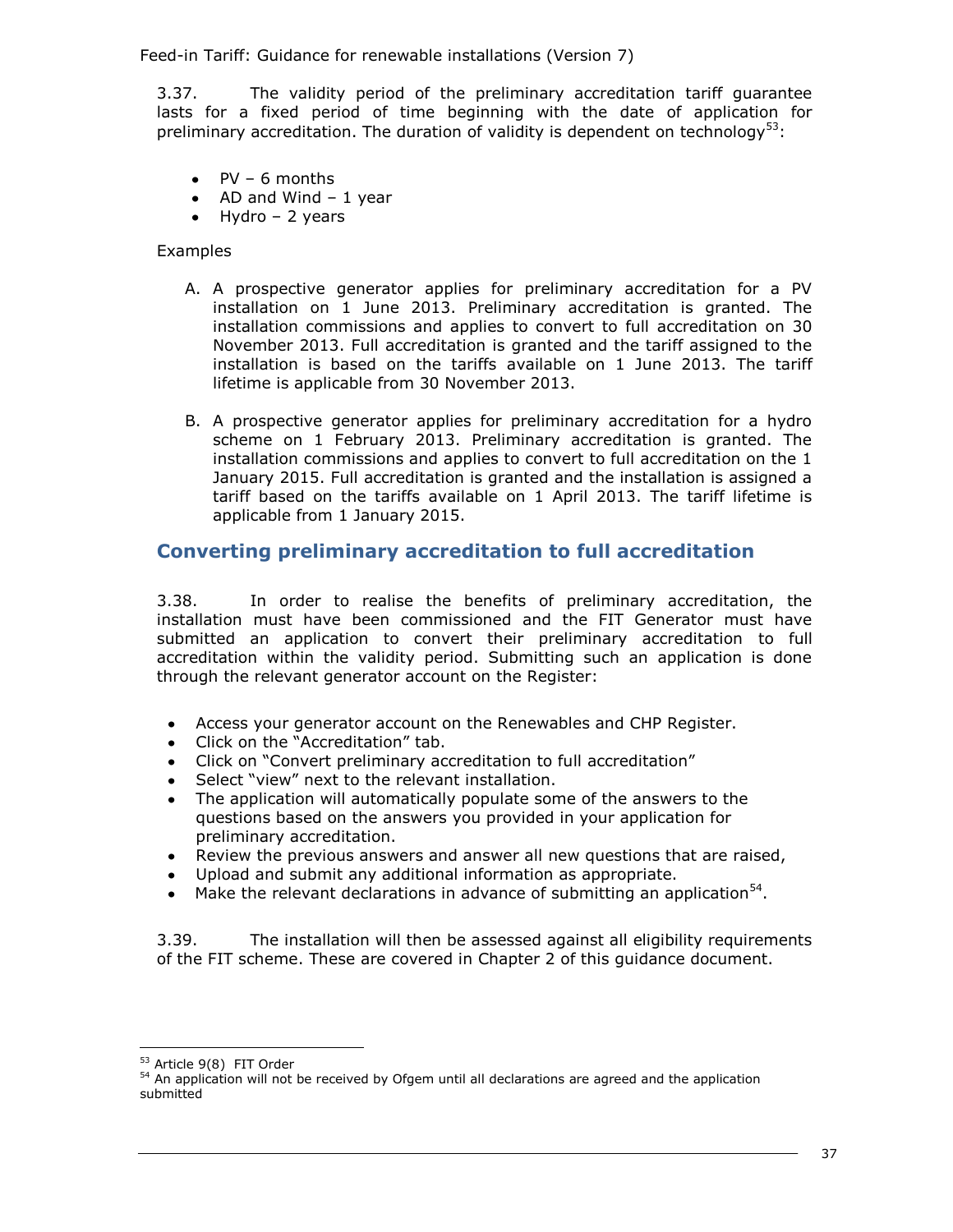# **Invalidating preliminary accreditation**

3.40. The preliminary accreditation and tariff guarantee will be void in the following situations:

- the installation is materially different from the installation which was  $\bullet$ granted preliminary accreditation (see below)
- any condition attached to the preliminary accreditation has not been  $\bullet$ complied with, or
- the information on which the preliminary accreditation was granted was incorrect in such a way that, had the Authority known the true position, preliminary accreditation would have been refused.

3.41. An installation would be considered to be materially different from the installation which was granted preliminary accreditation in the following situations $55$ :

- its site is different to that stated in the application  $\bullet$
- it uses a different eligible low-carbon energy source  $\bullet$
- the installation is either:
	- o grid connected while the preliminary accreditation application stated off-grid
	- o off-grid while the preliminary accreditation application stated grid connected.
- its TIC is greater than that stated in the preliminary accreditation  $\bullet$ application
- its TIC is less than that stated in the preliminary accreditation application  $\bullet$ such that the installation is subject to a different tariff band.

<sup>&</sup>lt;sup>55</sup> Article 10(4) FIT Order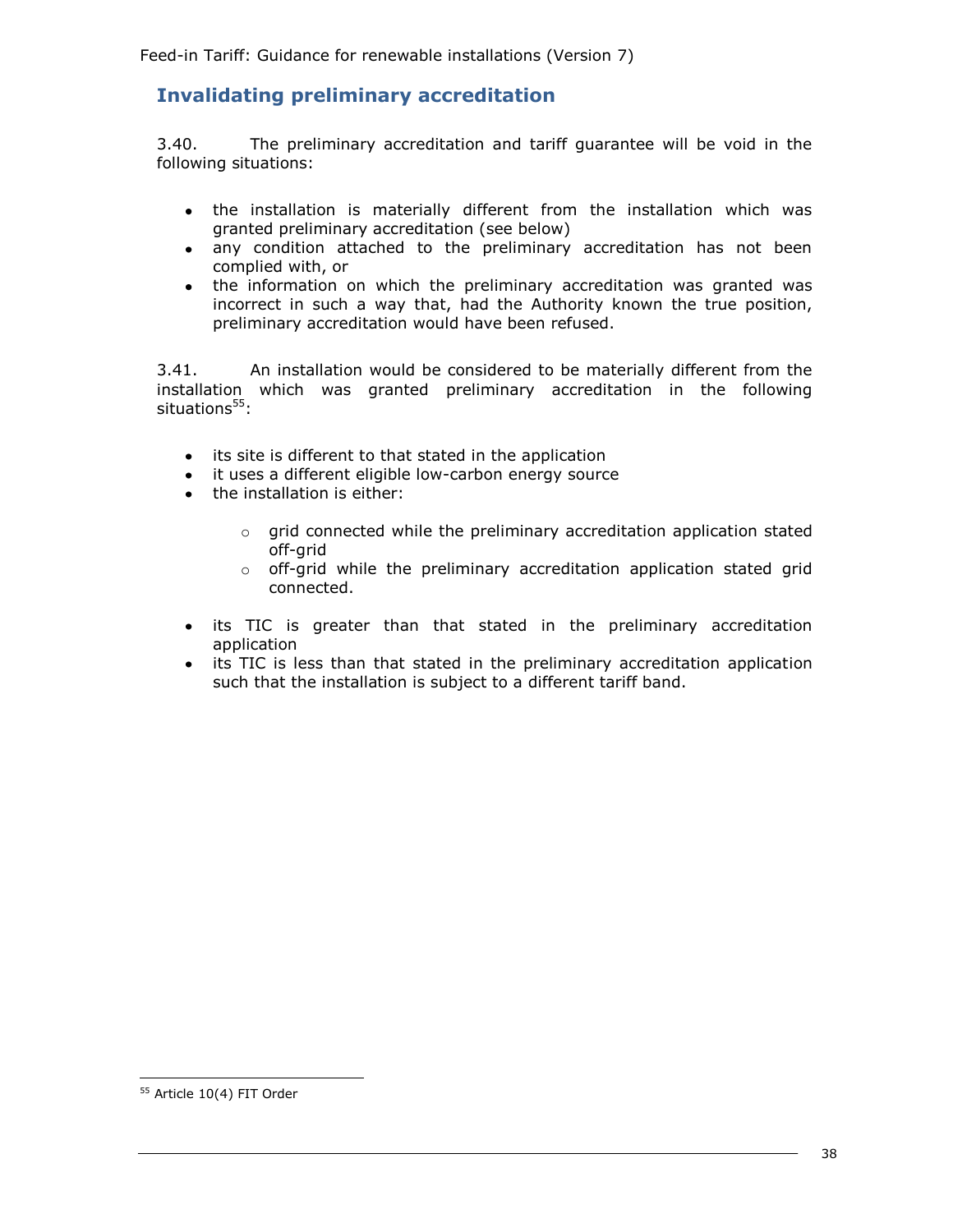# 4. Accreditation for FIT

#### **Chapter summary**

Explains the ROO-FIT accreditation process. It sets out how to apply for accreditation, how to appoint a FIT Licensee, the statement of FIT terms, the process for switching FIT Licensee, and FIT payments.

- 4.1. There are two routes of accreditation under the FIT scheme:
	- Customers using solar PV or wind with a DNC of 50kW or less, or CHP up to a TIC of 2kW, must use MCS certified equipment installed by an MCS certified installer. Applicants should approach their electricity supplier for accreditation.
	- All installations using a FIT-eligible technology with a DNC over 50kW up to a TIC of 5MW and AD and hydro installations of all capacities should apply to Ofgem for ROO-FIT accreditation.
- 4.2. The following guidance covers the ROO-FIT accreditation process only.

# **What the FIT Order says**

4.3. The FIT Order<sup>56</sup> states that the Authority must accredit an Eligible Installation as an accredited FIT installation if it is satisfied that the installation would receive accreditation under the ROO, were an application to be made.

# **How to apply for accreditation**

4.4. An application for FIT accreditation can be made by the owner of the installation only. The "super user" of the generator account set up on our Register should be a representative of the company that owns and operates the Eligible Installation.

4.5. An application for ROO-FIT accreditation is made [via](http://via/) a generator account that has been set up on the Register<sup>57</sup>. An application for ROO-FIT accreditation can be made up to two months prior to commissioning.

4.6. The onus is on the generator to ensure that they are familiar with our Register and guidance documents in advance of setting up a generator account and using the functionality of that account. The installation owner will need to comply with the following steps:

<sup>56</sup> Article 5(2) - FIT Order

<sup>57</sup> [www.renewablesandchp.ofgem.gov.uk](http://www.renewablesandchp.ofgem.gov.uk/)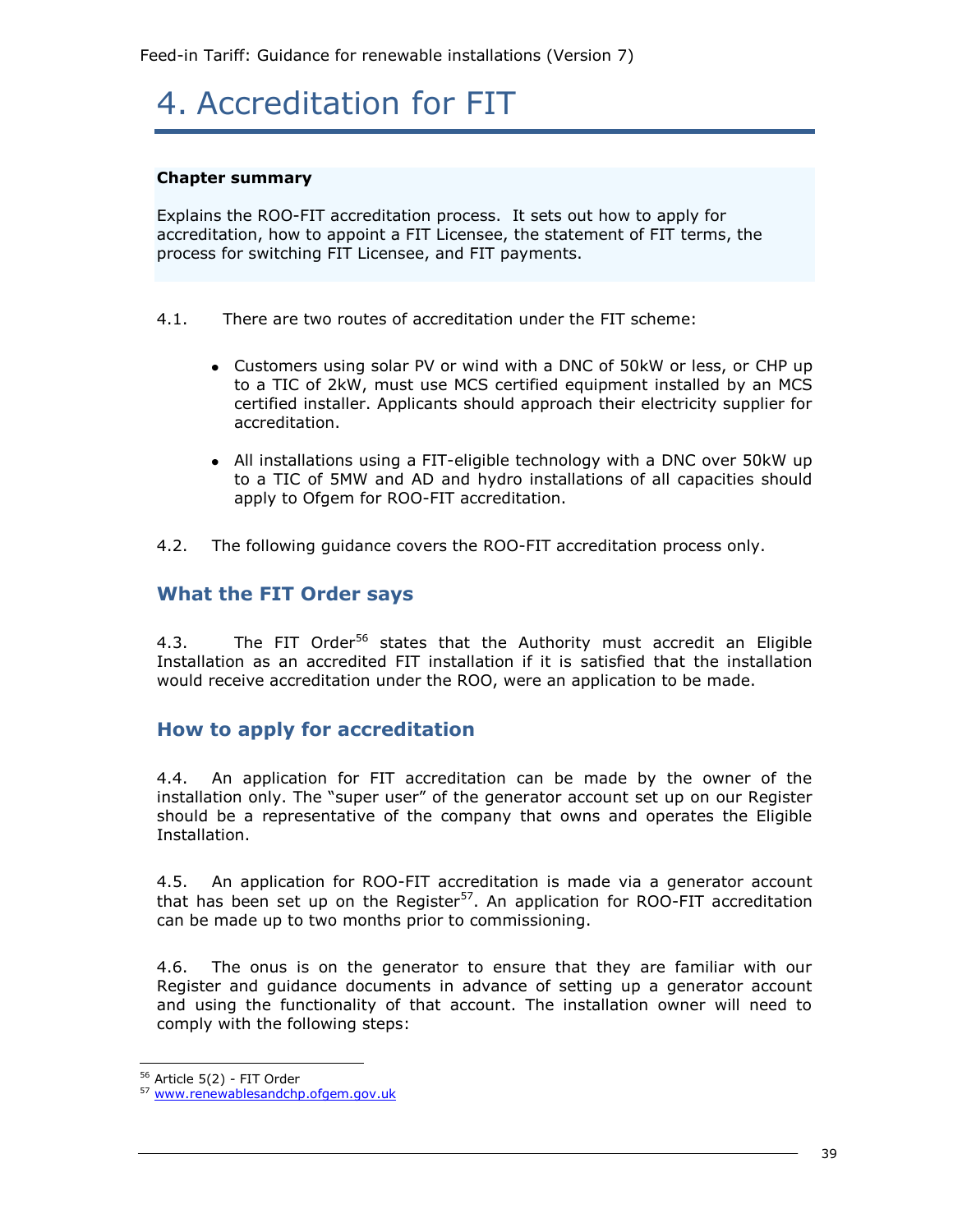- create a generator account via the Register $58$
- complete an application for accreditation to Ofgem via their account, uploading or submitting any information as appropriate
- make the relevant declarations in advance of submitting an application<sup>59</sup>  $\bullet$
- once the declarations have been made, submit the application to us and  $\bullet$ respond to any queries we may have on the application. Email notifications will be sent to alert generators when we raise queries on applications.

4.7. Each application goes through three stages of review. If we require further information, a query will be raised on the application and the applicant will be able to view this in their account on the Register. Accreditation will be granted under delegated Authority once we are satisfied that all eligibility criteria have been met.

4.8. New installations with a DNC over 50kW, and up to a TIC of 5MW, have the one-off choice of applying under the ROO or FIT schemes. Once accreditation has been granted, the installation cannot switch between schemes at any point. We would strongly advise generators to be sure as to which scheme they wish to apply under in advance of making an application to us.

4.9. It is important to stress that the rules of the FIT scheme are very clear with regard to Eligibility Date (see below). This applies from the later of the application date and the date on which the installation was commissioned. If an application was made under a different scheme in the first instance and then the applicant wished to switch the application to the FIT scheme during the accreditation process, the earliest the Eligibility Date would be the date of the ROO-FIT application, ie not the original application date.

4.10. FIT payments cannot be issued prior to the Eligibility Date (see paragraph 4.12) nor can we backdate accreditation to before an application was first made.

4.11. Community energy installations and school installations will be asked to submit a unique reference number during the ROO-FIT application process. This will be provided in a separate communication from the Ofgem FIT Community team and will be dependent on whether they have met the eligibility requirements. See 'Feed-in Tariff: Guidance for community energy and school installations' for more information.

<sup>58</sup> [www.renewablesandchp.ofgem.gov.uk](http://www.renewablesandchp.ofgem.gov.uk/)

<sup>59</sup> An application will not be received by Ofgem until all declarations are agreed and the application submitted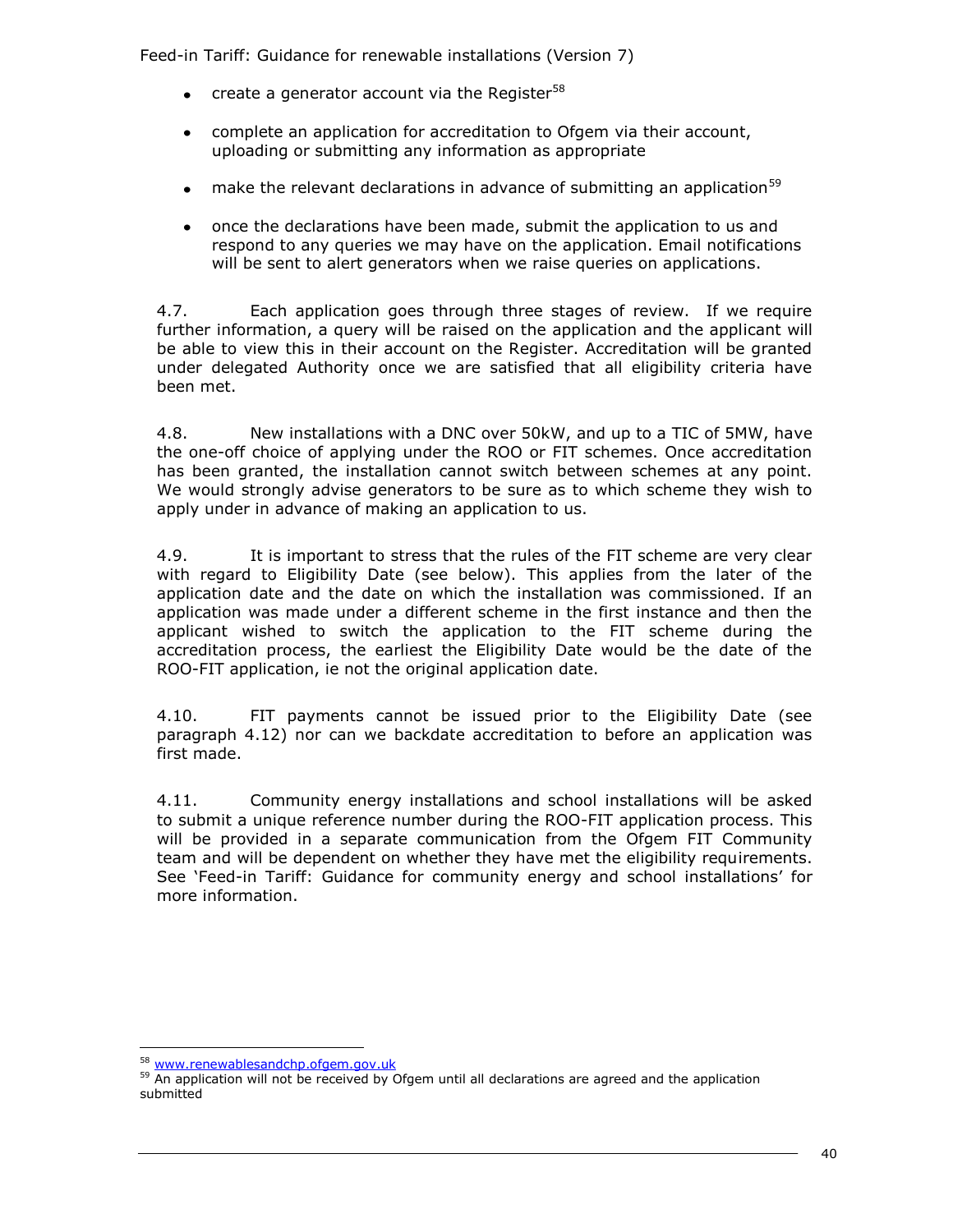# **The "Eligibility Date"**

4.12. If all eligibility criteria have been met, ROO-FIT accreditation is effective from the "Eligibility Date"<sup>60</sup>. This is the later of:

- the date the application was received by us ie the date that the application is  $\bullet$ submitted<sup>61</sup> via the Register - if the installation is already commissioned when we receive the application, or
- the date on which the installation is commissioned, if we receive the application for accreditation prior to the commissioning date, or
- 1 April 2010.

j.

4.13. Where a FIT accredited installation is extended using the same technology, the eligibility date of the extension will be the date the extension was commissioned.

4.14. Exceptions to this rule relate to micro-hydro installations that apply for FIT accreditation before 1 December 2012. In this case, the Eligibility Date is the commissioned date. Furthermore, where community energy installations and school installations have been pre-registered and are subsequently accredited, their Eligibility Dates will be as follows<sup>62</sup>:

- for school installations it will be the date on which the application for pre- $\bullet$ registration was received
- $\bullet$ For community energy installations it will be the later of the date that the application for pre-registration was received or the commissioning date.

4.15. We recommend that a FIT Generator contact their chosen FIT Licensee prior to or upon making an application for FIT accreditation. The FIT Licensee will explain the process for submitting meter readings. If the installation has already commissioned, or if the application for accreditation is still being processed once the installation commissions, the FIT Generator should take meter readings from the Commissioning Date. Once accredited, FIT payments will be back dated to the Eligibility Date. FIT payments will be made based on these meter readings.

4.16. FIT Generators should note FIT payments will not be made for generation or export prior to the Eligibility Date. For example, if we receive an application for a commissioned installation on 17 July 2011 and a meter reading is provided from 1 July 2011, FIT payments cannot be made for generation that occurred prior to 17 July 2011.

 $^{60}$  Article 2(1) - FIT Order and Schedule A to Standard Condition 33 of the Electricity Supply Licence  $61$  An application is considered submitted once the application has been completed and all relevant declarations have been made by the super user of the generator account.

<sup>&</sup>lt;sup>62</sup> See 'Feed-in tariff: Guidance for community energy and school installations' for more information.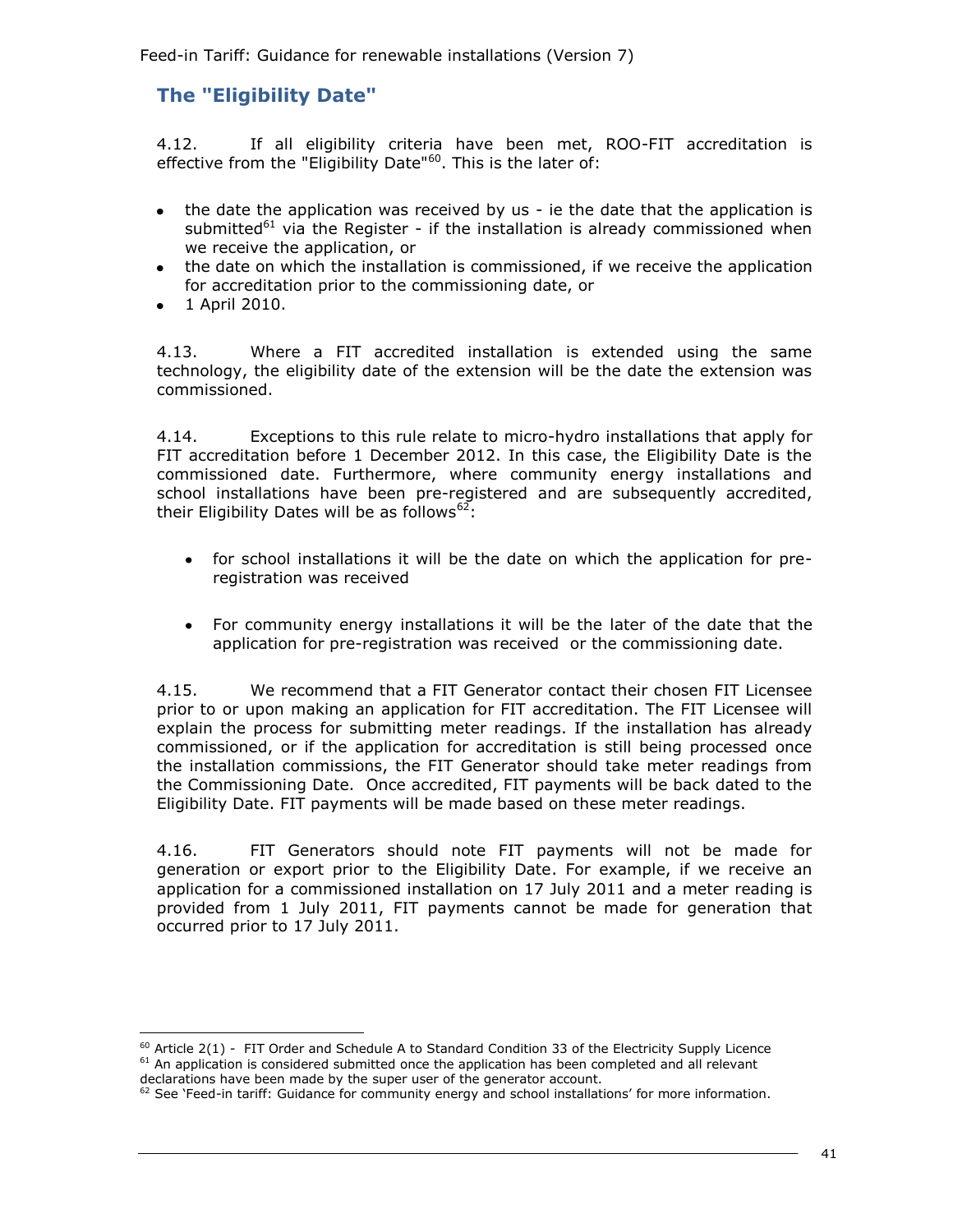# **Confirming accreditation**

4.17. Where we are satisfied that the installation meets all eligibility requirements, we will confirm accreditation in writing to the FIT Generator. They should then take this confirmation to their FIT Licensee in order to commence arrangements to agree a statement of FIT terms.

4.18. The confirmation of accreditation will state:

- the FIT accreditation number
- the TIC of the installation
- the technology type  $\bullet$
- the Eligibility Date
- whether or not the multi-installation threshold applies (PV only)
- $\bullet$ whether or not the energy efficiency requirement has been met (PV only)
- whether the installation has been recognised as meeting the definition of community energy installation or school installation
- It will also specify any general and specific conditions attached to the accreditation.

# **Accreditation number**

4.19. When an installation is granted ROO-FIT accreditation, we will issue a unique accreditation number. For example, for a wind installation in England, we would allocate a number such as F WD 00006 EN.

4.20. In this example:

- F signifies a FIT code
- WD is the ROO-FIT technology code for wind
- 00006 is the sequential installation number (in other words, this might be 00001 for the first installation of that technology type to be accredited, 00002 for the second installation of that technology type to be accredited etc), and
- EN is the code for England, the country in which the installation is located  $\bullet$ (SC would indicate that the installation is located in Scotland and WA in Wales).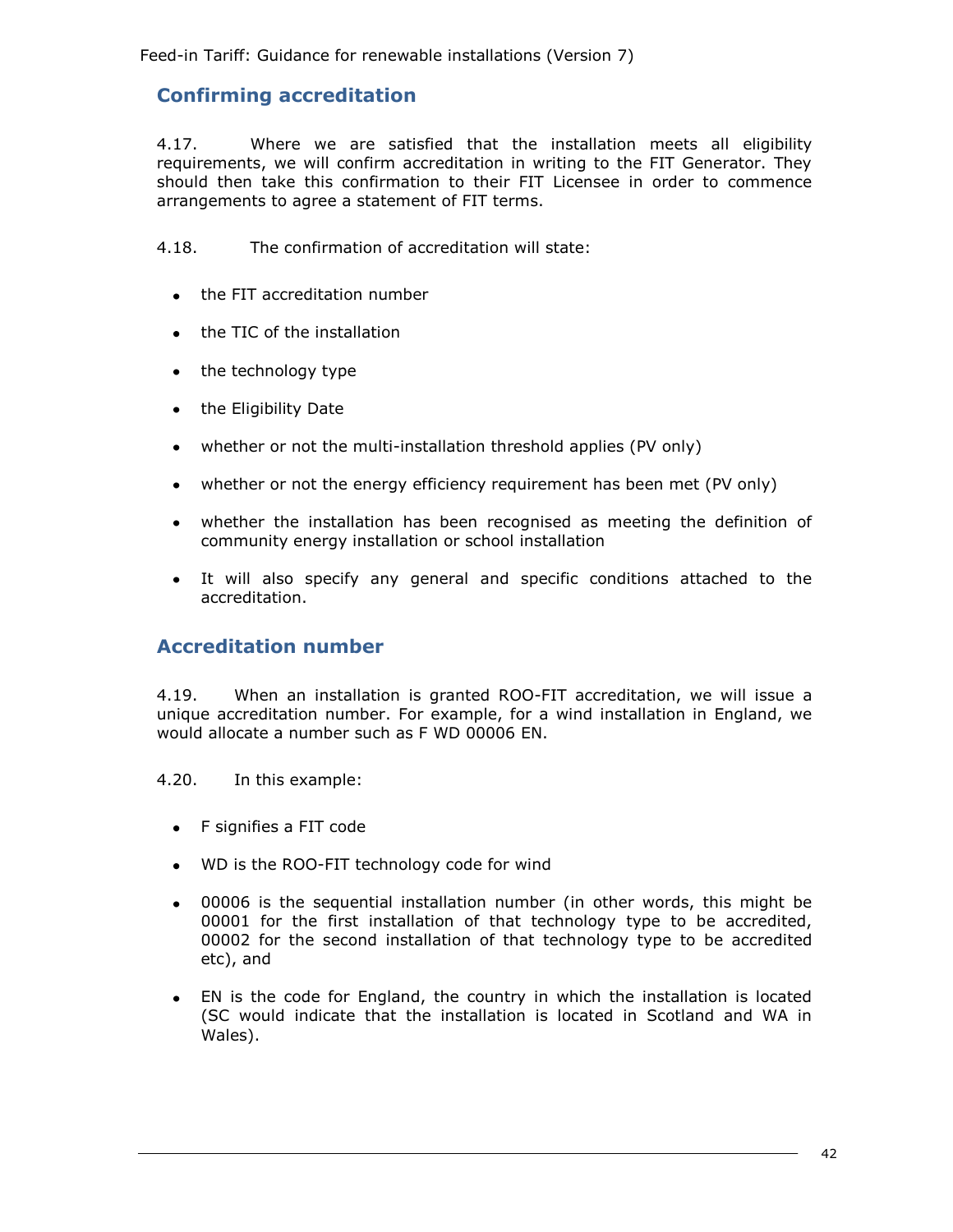## **Technology codes**

4.21. A list of technology codes for all installation types accredited under the ROO-FIT is included below:

- $\bullet$  PV Photovoltaics
- WD Wind
- HD Hydro
- AD Anaerobic digestion.

4.22. Preliminary accreditation codes will follow the same structure as stated in paragraphs 4.19-4.21 above but will begin with a "P" rather than an "F".

4.23. Once the preliminary accreditation is converted to full accreditation, the accreditation number will have a prefix of the letter P, followed by 5 numerical values, 2 letters denoting the technology and 2 letters denoting the country e.g. P12345PVEN.

# **Refusal to accredit**

4.24. We will refuse to accredit an installation where we are not satisfied that it meets all of the eligibility requirements. We will also refuse to accredit an installation if the application has been made fraudulently or by a party not entitled to apply for accreditation.

# **Appointing a FIT Licensee**

4.25. Once successfully accredited, in order to register to receive FIT payments, the FIT Generator must approach a FIT Licensee. The FIT Licensee will require the accreditation number in order to register the installation on the CFR. We recommend that the FIT Generator contact their chosen FIT Licensee prior to or upon making an application for FIT accreditation to discuss meter readings and FIT payments.

4.26. A list of FIT Licensees is available from our website. Table 3 provides more information on the types of installations Mandatory and Voluntary Licensees are required to support.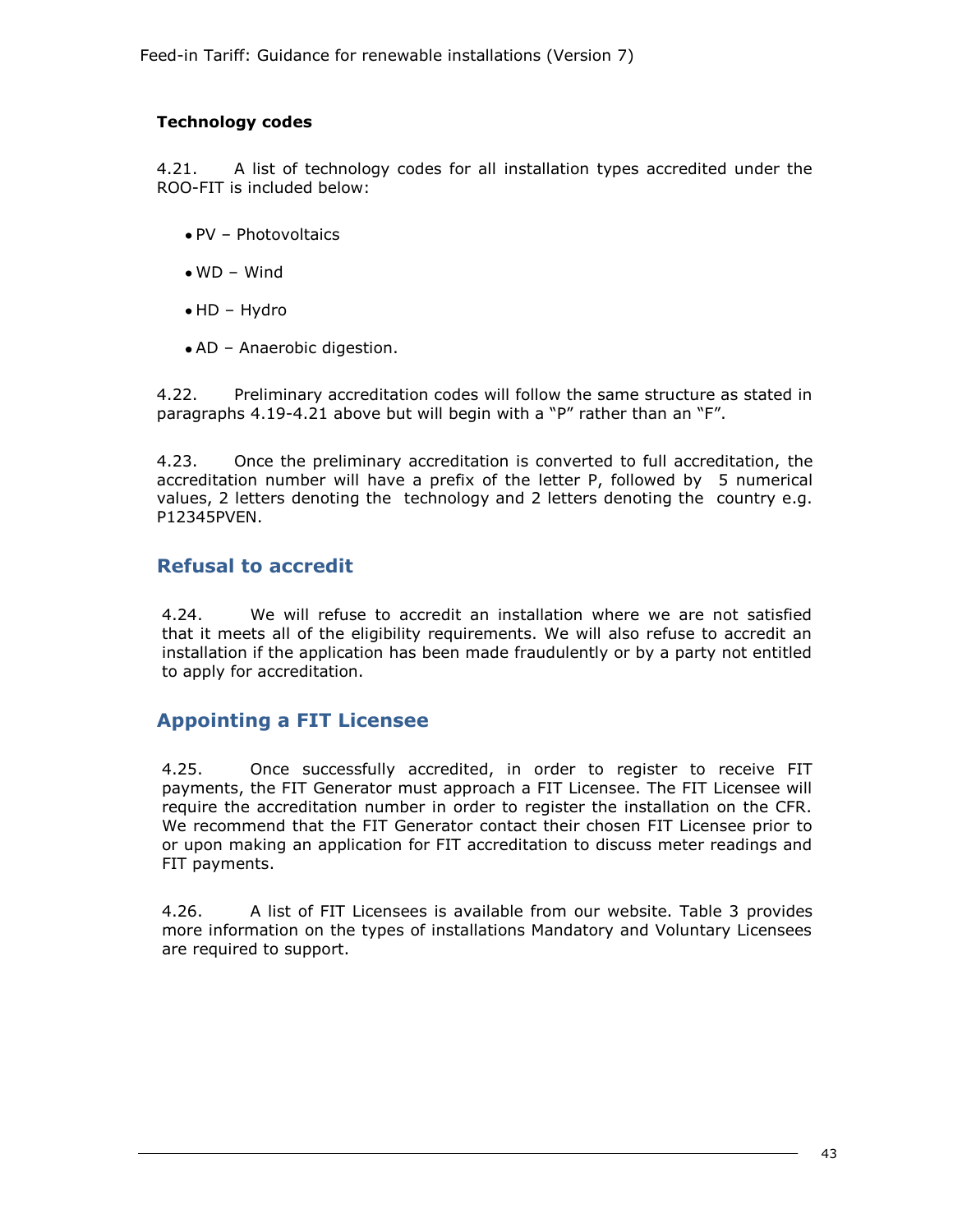4.27. A Mandatory FIT Licensee is obliged, when approached, to register and make FIT payments to:

- its own electricity supply customers
- any electricity supply customers of a licensed electricity supplier who is not a Mandatory FIT Licensee, and
- the owner of an Eligible Installation on a Site which does not receive an electricity supply from the National Grid (ie "off grid" installations).

4.28. A Mandatory FIT Licensee is also free to register and make FIT payments to any FIT Generator or nominated recipient it chooses to offer FIT services.

#### **Table 3: Mandatory and voluntary FIT Licensees**

|                                            | <b>FIT Licensees</b>                                                                 |                                                      |                                             |
|--------------------------------------------|--------------------------------------------------------------------------------------|------------------------------------------------------|---------------------------------------------|
|                                            | <b>Mandatory</b>                                                                     | <b>Voluntary</b>                                     | <b>Other</b>                                |
| Obligation to<br>take on (if<br>requested) | • own customers<br>•customers of non-<br>Mandatory suppliers<br>• off-grid customers | •own customers <= 50kw None-but must give            | information on how to<br>find FITs Licensee |
| Optionalto<br>take on                      |                                                                                      | Any otherFITs Generator Any otherFITs Generator None |                                             |

4.29. A Voluntary FIT Licensee is obliged to register and make FIT payments when requested by one of its own customers who own an installation with a DNC of 50kW or below.

4.30. A Voluntary FIT Licensee is also free to register and make FIT payments to any FIT Generator or nominated recipient it chooses to offer FIT services.

4.31. Where an Eligible Installation is installed on a Site that is not receiving a supply of electricity (ie neither the installation nor the Site on which the installation resides), the FIT Generator may request FIT payments from any FIT Licensee. Installations that are not grid connected can receive FIT payments from any Mandatory FIT Licensee and that licensee will be obligated to make payments.

4.32. If the property on which the installation is located receives a supply but the installation owner is not the electricity supply customer (eg rent-a-roof installations), the FIT Generator may request FIT payments from any FIT Licensee but no FIT licensee will be obligated to make payments to that FIT Generator.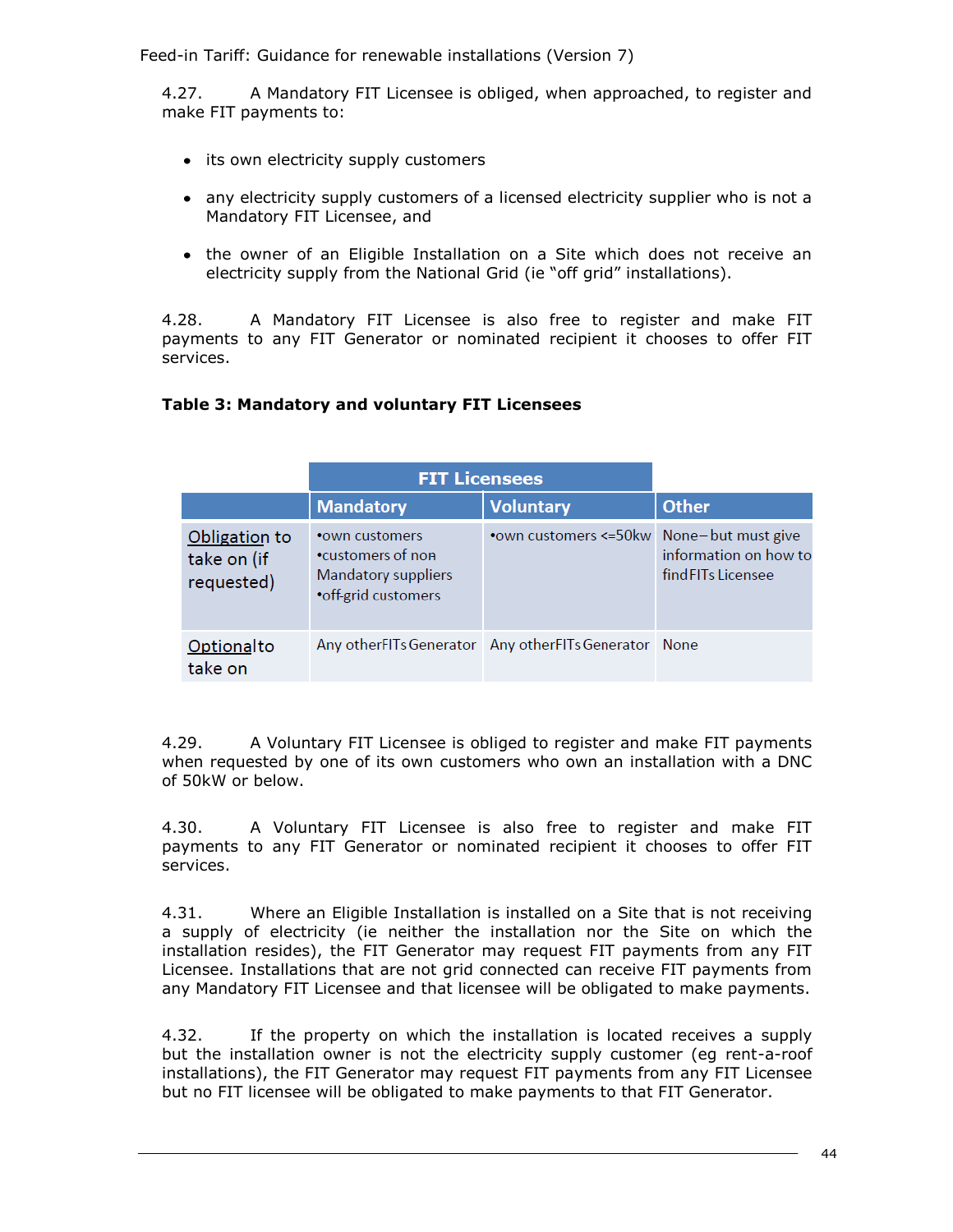4.33. Further information on the roles and responsibilities of FIT Licensees is provided in the Feed-in Tariff supplier guidance<sup>63</sup>.

# **Statement of FIT terms**

4.34. Once a FIT Licensee has been appointed by the FIT Generator, a Statement of FIT Terms must be agreed before FIT payments can begin.

4.35. The Statement of FIT terms must be made in writing and include the Principal Generator Terms<sup>64</sup> as follows:

- obligations relevant to FIT Payments, including:
	- (a) Tariff Code
	- (b) Confirmation Date
	- (c) Eligibility Date and Eligibility Period
	- (d) Tariff Date
	- (e) the Generation Tariff applying at the Confirmation Date
	- (f) the Export Tariff applying at the Confirmation Date (where applicable) and how to elect to receive Export Payments
	- (g) frequency of FIT Payment
	- (h) data on which calculation of FIT Payments shall be based and the process by which such data is to be provided
	- (i) the consequences of ceasing to be eligible for FIT Payments
	- (j) and any other term that may reasonably be considered to significantly affect the evaluation by the FIT Generator of the arrangement under which FIT Payments shall be made by the Mandatory FIT Licensee, and
- obligations relevant to the protection of the FIT Generator to which the Mandatory FIT Licensee shall be obliged to adhere, including:
	- (a) a description of the Complaints Procedure and a stated duty to participate in the Complaints Procedure on disputes in relation to compliance with obligations under the FIT Scheme
	- (b) a duty not to discriminate without objective justification in terms of changing Relevant Electricity Supplier or the prices for supply and other charges as between FIT Generators and other parties to whom electricity is supplied by the Mandatory FIT Licensee

<sup>63&</sup>lt;sub>WWW.O</sub>fgem.gov.uk/FITs

 $64$  Schedule A to Standard Licence Condition 33, Section B (6)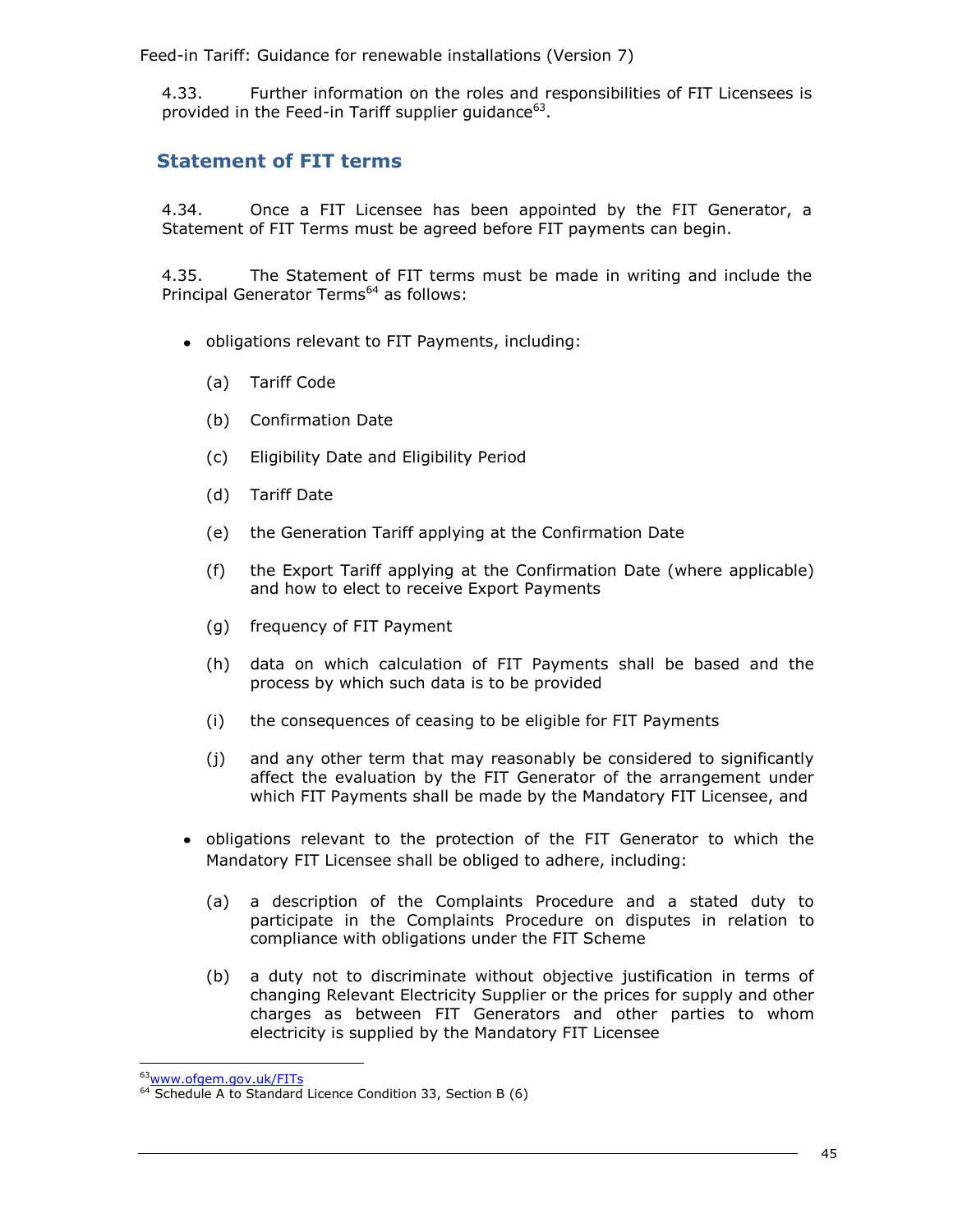- (c) a description of the process of Switching and a stated duty to participate as required to facilitate the Switching of a FIT Generator
- (d) a duty not to impose any obligations on a FIT Generator which are additional to, or more onerous than those that are necessary to enable the Mandatory FIT Licensee to meet its obligations under the FIT Scheme
- (e) a duty to fulfil obligations under the FIT Scheme efficiently and expeditiously
- (f) a term setting out the termination rights which permit the FIT Generator to withdraw from the FIT Scheme or Switch
- (g) a term identifying the risks to a FIT Generator of failure to adhere to the Statement of FIT Terms, for example following failure to provide the required data in a timely fashion and as regards suspension and recoupment of FIT Payments.
- 4.36. The Principal FIT Licensee Terms shall include:
	- a term explaining that FIT Payments shall be made by reference to data in the Central FIT Register
	- a term identifying the FIT Generator's obligations as regards providing information, declarations and evidence to the Mandatory FIT Licensee and the Authority (as well as any consents required for the purposes of data protection) as required for the administration of the FIT Scheme
	- a term requiring the FIT Generator to inform the Mandatory FIT Licensee as soon as reasonably possible in the event there is a change in ownership of an Accredited FIT Installation
	- a term requiring the FIT Generator to inform the Mandatory FIT Licensee as soon as reasonably possible of Extensions or Reductions to an Accredited FIT **Installation**
	- a term setting out the circumstances and procedures for changing the Nominated Recipient on the Central FIT Register
	- a term explaining meter ownership and responsibilities, including access to the property of the FIT Generator if required for inspection, testing and (in the case of the Export Meter) maintenance and, if appropriate, replacement.

4.37. In the event the Central FIT Register is amended by the Authority to correct an error or to reflect any change in circumstances relevant to the content of the Statement of FIT Terms, for example, the Extension of an Accredited FIT Installation, the Mandatory FIT Licensee shall revise the Statement of FIT Terms as required and an amended version shall be supplied to the FIT Generator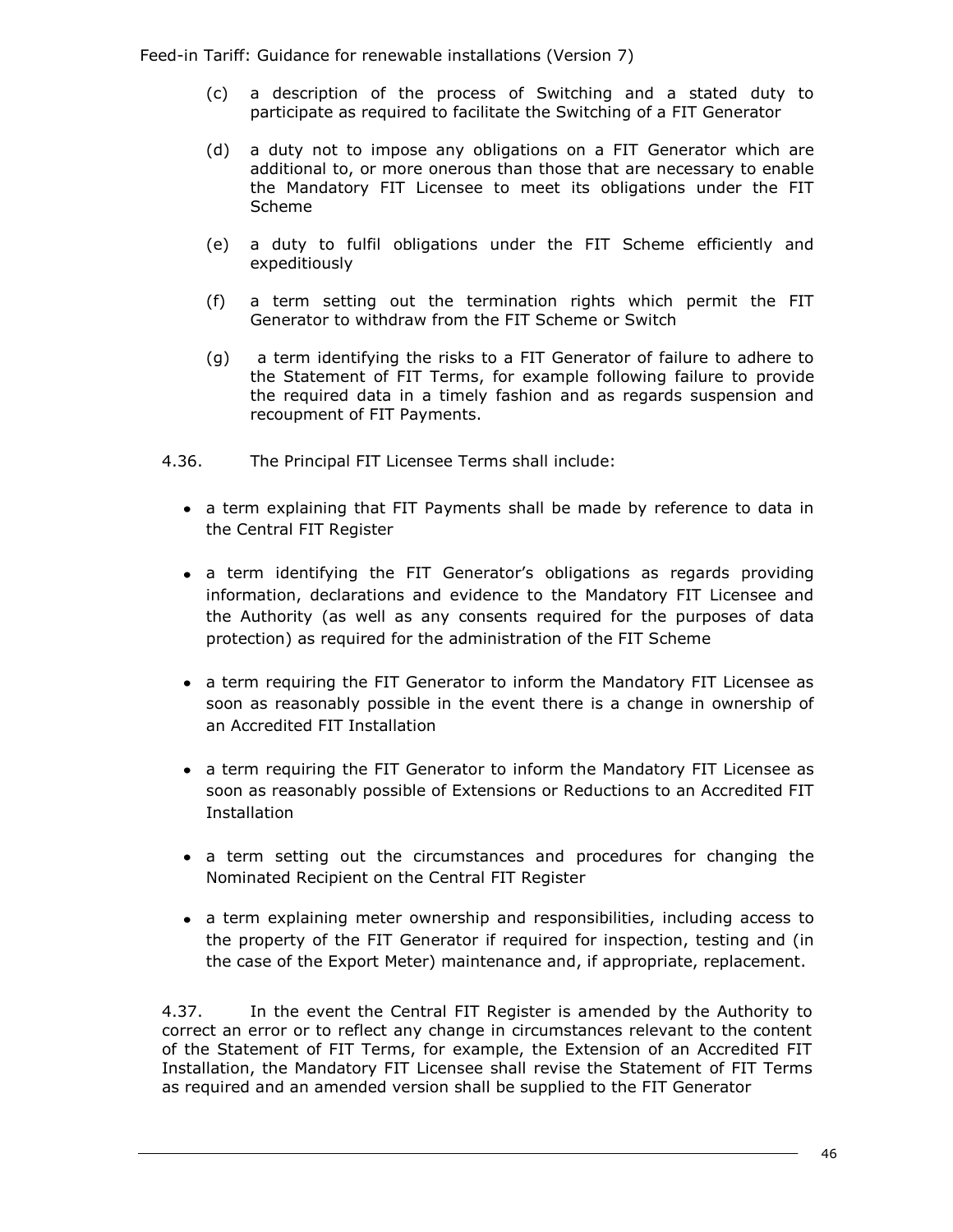4.38. The Mandatory FIT Licensee shall be required to take due account of guidance issued by the Authority as regards the content and the form of the Statement of FIT Terms but can agree terms more favourable to the FIT Generator if so desired.

4.39. In addition to what is stipulated in the Statement of FIT Terms, the Mandatory FIT Licensee shall have the following specific duties as regards FIT Generators in the context of the FIT scheme;

- when providing information to a FIT Generator in relation to the FIT Scheme, the Mandatory FIT Licensee shall take all reasonable steps to ensure it:
	- (a) is complete and accurate
	- (b) is capable of being easily understood by the FIT Generator
	- (c) does not mislead the FIT Generator, and
	- (d) is otherwise fair, transparent, appropriate and delivered in a professional manner both in terms of content and in terms of how it is presented (with more important information being given appropriate prominence).

4.40. To the extent a FIT Generator falls into the definition of Customer, Domestic Customer or Micro-business Consumer under the Electricity Supply Licence, participation in the FIT Scheme and involvement in Small-scale Lowcarbon Generation shall have no effect on the rights and obligations resulting from that status under Sections A and B of the Electricity Supply Licence.

4.41. When making FIT Payments to a FIT Generator or Nominated Recipient, the Mandatory FIT Licensee shall ensure that the Statement of FIT Terms by reference to which it does so does not materially discriminate without objective justification between one group of FIT Generators and any other such group;

4.42. The Mandatory FIT Licensee shall notify FIT Generators and Nominated Recipients to which it makes FIT Payments as soon as reasonably possible at the occurrence of an Insolvency Event.

4.43. In addition, the Statement of FIT Terms must include a term:

- which states that the information provided by the FIT Generator or Nominated Recipient can be used for the purpose of administering, reporting and auditing FITs by the FIT Licensee and Ofgem
- which, specifically for Eligible Installations installed off-grid, requires them to make the following declaration: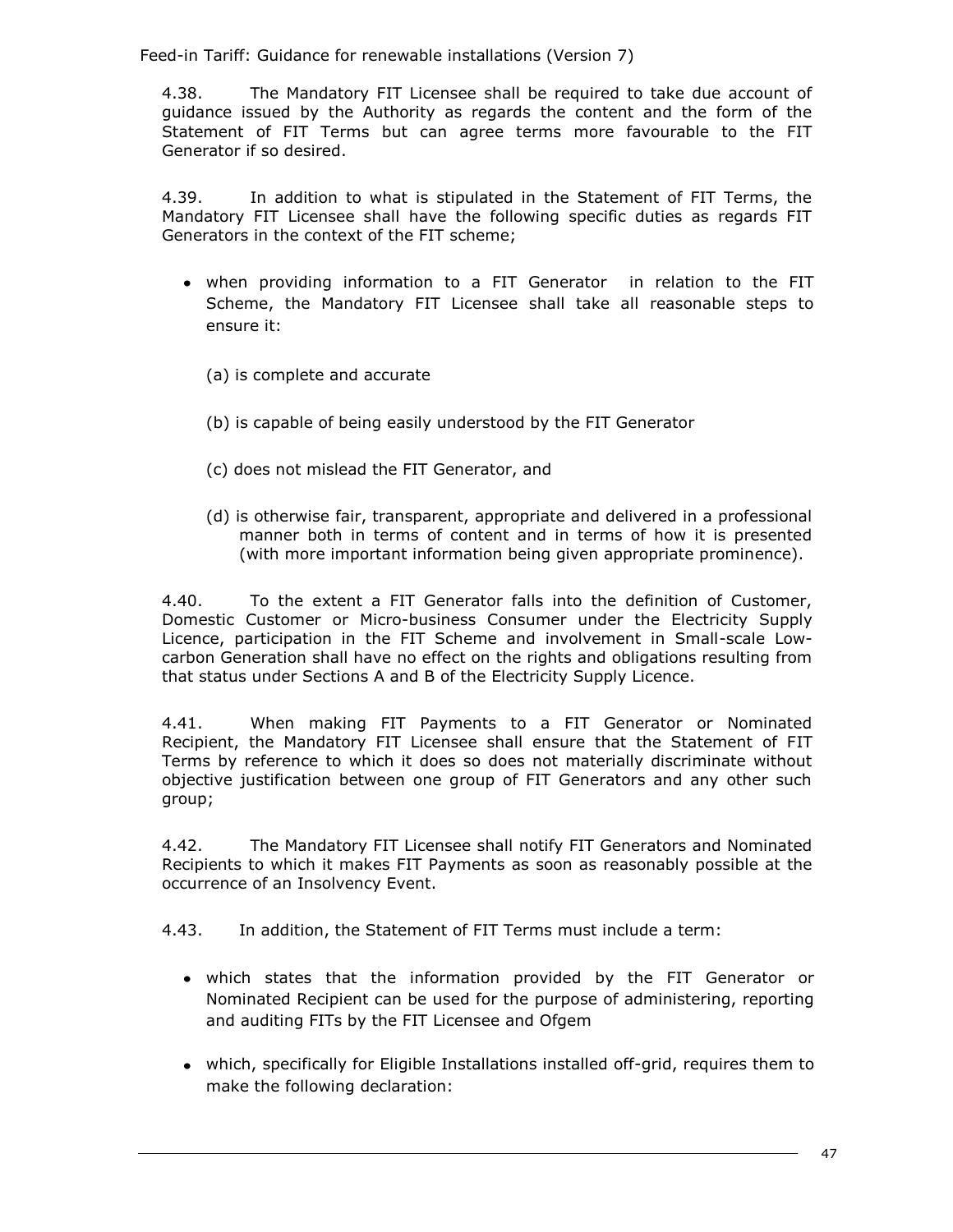"I hereby declare that it is my intention to use any and all electricity generated by my FIT Installation and that I fully understand that any electricity generated but not so used will not be eligible for FIT payments."

- which require FIT Generators to notify the FIT Licensee of any installations, including any extensions, which may affect the eligibility and capacity calculation of an Eligible Installation
- requiring the FIT Generator to make a declaration that the information they provide is complete and accurate
- requiring generation and export meters to be located, where reasonable, in an accessible location, and for access to be made available to the FIT Licensee or its contractor for generation and export meter readings, and
- requiring a declaration to be made by the FIT Generator to confirm that they are not in receipt of any grants which may make their installation ineligible for the FIT scheme.

You must inform your FIT Licensee if you become the owner/nominated recipient or are a connected person of 25 or more FIT installations.

# **Switching FIT Licensee**

4.44. If a FIT Generator wishes to switch FIT Licensees, they should approach the new FIT Licensee. The new FIT Licensee will request the switch from the original FIT Licensee and, if the original FIT Licensee consents, a switch date will be agreed. Both FIT Licensees must notify Ofgem of the switch and the date on which it is proposed to take effect Ofgem will then update the Central FIT Register to record the switch. Both FIT Licensees and the FIT Generator will be notified once the switch is complete. The FIT Generator will then agree a new Statement of FIT Terms with the new FIT Licensee, which Ofgem must be notified in respect of.

4.45. When a FIT Generator decides to switch to a new FIT Licensee, all installations sharing the same meter must be switched to the same FIT Licensee.

4.46. The new FIT Licensee will be obliged to pay all FIT payments from the switch date.

4.47. The old FIT licensee will be obliged to pay all FIT payments due to the FIT Generator up to the switch date.

4.48. FIT Generators should ensure that the closing generation meter read and, where relevant, export meter read with the existing FIT Licensee matches the opening meter read(s) with the new FIT Licensee.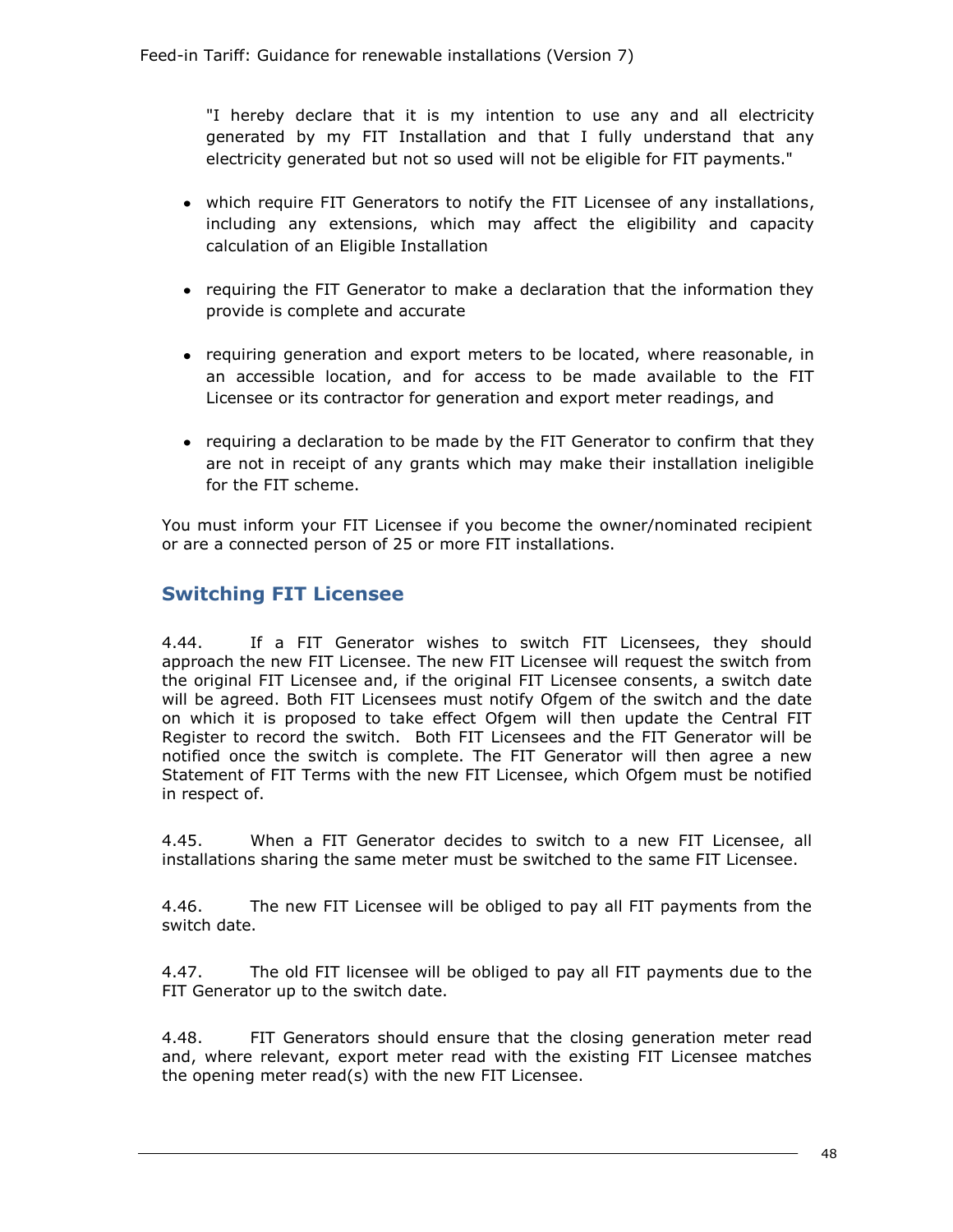# **FIT payments**

- 4.49. FIT payments can be broken down into two main components:
	- FIT Generation Payment a fixed payment made by the FIT Licensee to the FIT Generator or Nominated Recipient for every kWh generated by the Eligible Installation. The level of the generation tariff is based on the technology, the TIC and Eligibility Date of the installation<sup>65</sup>.
	- FIT Export Payment a fixed payment made by the FIT Licensee to the FIT Generator or Nominated Recipient for every kWh exported to the national grid.

4.50. FIT payments are made at the rates set out on our website<sup>66</sup>. Annually, Ofgem will publish tariff tables adjusted by the percentage increase or decrease in the Retail Price Index (RPI) over the 12 month period ending on 31 December of the previous year. Additionally PV tariff rates will be subject to possible further reduction from 1 November 2012 (taking account of PV deployment in the preceding months) as part of the degression mechanism for new PV installations.

4.51. A process of annual degression of generation tariffs is being introduced for non-PV technologies. The degression mechanism will be administered by Ofgem from 1 December 2012; however the first degression of tariffs will not take place until 1 April 2014. See Appendix 4 for more information.

4.52. Updated tariff rates will be published on the Ofgem website at least two months prior to their effective date. Similar reductions in tariff rates for generating technologies that do not use solar PV are intended to take effect from 1 April 2014 onwards and are described in Appendix 4. The tariff bands are also subject to periodic review by DECC.

# **Reducing, recouping and withholding FIT Payments**

4.53. FIT Payments may be reduced, recouped or withheld by the FIT Licensee if:

- an error has been made by the FIT Licensee, Ofgem or the FIT Generator as a result of which a FIT Generator or nominated recipient has received a payment to which it is not entitled, or
- Ofgem notifies the relevant FIT Licensee that it has good reason to believe that a FIT Payment should not have been made.

4.54. All FIT Licensees have an obligation to take all reasonable steps to ensure all FIT Payments are those to which a FIT Generator or nominated recipient is entitled.

<sup>&</sup>lt;sup>65</sup> The FIT Payment Rate Table is available from our website: **www.ofgem.gov.uk/FITs** 

<sup>&</sup>lt;sup>66</sup> See Footnote 74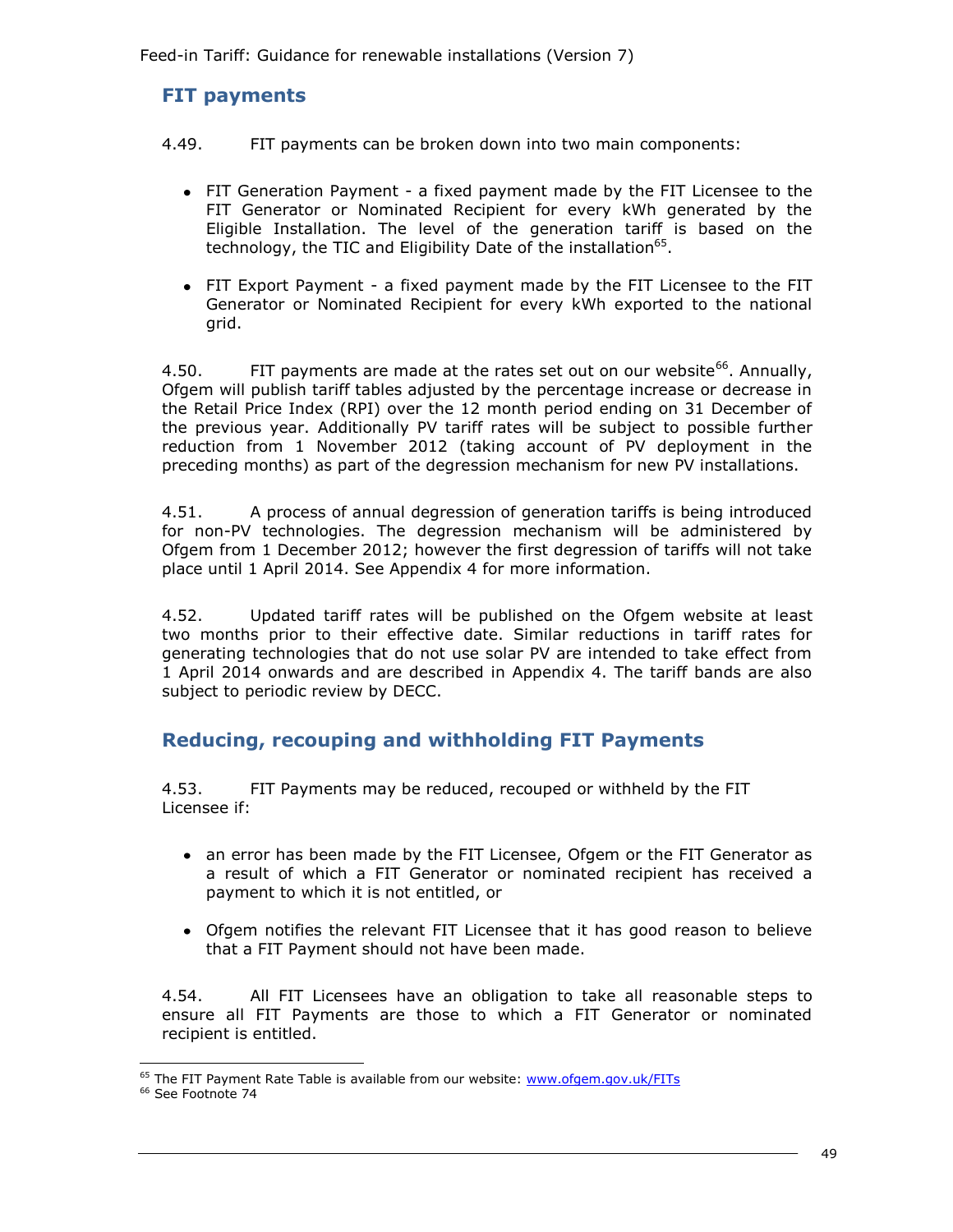4.55. If a FIT Licensee believes that in making a FIT Payment to a FIT Generator or Nominated Recipient it would contravene their obligations, it is required to notify Ofgem immediately. If Ofgem determines that a FIT Payment could result in the improper administration of the FIT scheme, it may suspend the relevant Eligible Installation(s) from the Central FIT Register.

4.56. If instructed to withhold payments, the FIT Licensee will continue to do so until notified by Ofgem that the suspension has been rescinded, or if instructed by Ofgem to recover or make a reduced FIT Payment.

4.57. If we discover an error in the Central FIT Register we will:

- correct the error
- if the correction affects the entitlement to FIT payments, we will notify the FIT Licensee responsible for making the payments.

# **Ofgem powers**

4.58. Under powers granted by the Feed-in Tariffs Order 2012, Ofgem may, in certain specified situations:

- withdraw accreditation
- suspend accreditation
- change the tariff code
- attach conditions on the accreditation
- amend conditions of accreditation.
- 4.59. Those specified situations are:
	- where the decision to grant accreditation or preliminary accreditation was based on information which was incorrect in a material particular
	- where any condition attached to an accreditation has not been complied with
	- where an installation has been extended or modified in such a way that it would not be entitled to accreditation, or
	- where Ofgem is notified by a relevant public authority that the construction or operation of an installation is in breach of legislation, a licence or a consent (eg a planning authority notifies Ofgem that an installation has not been granted planning permission).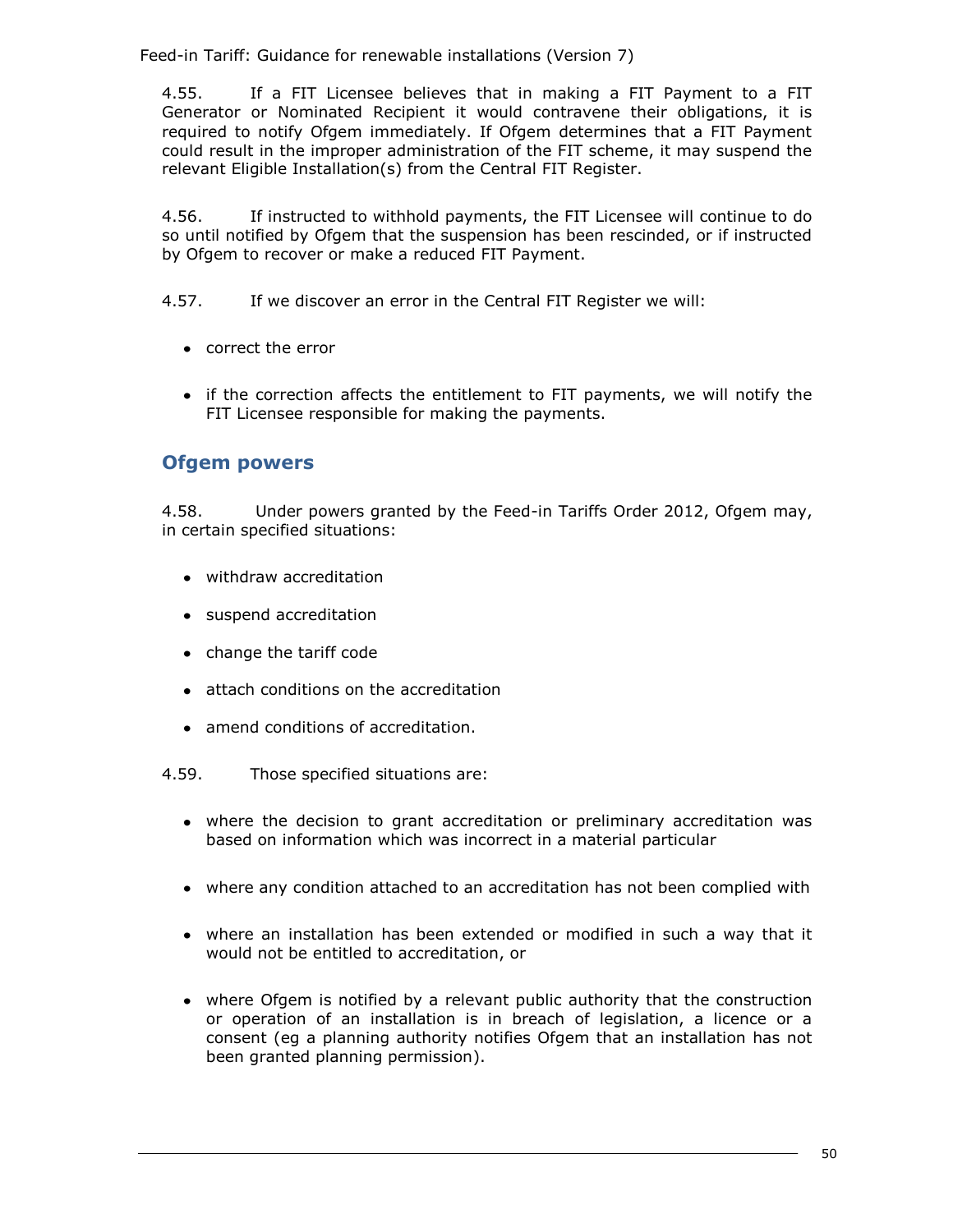4.60. Where Ofgem takes any of the above actions, we will notify the FIT generator and the FIT Licensee explaining why the action was taken and from what date.

# **Suspension and removal from the Central FIT Register**

4.61. FIT Generators and Eligible Installations may be suspended from the Central FIT Register in the circumstances identified at paragraphs 4.23 and 4.57 above, and in circumstances that could include the following:

- a change is made to an Installation which makes it ineligible
- fraud or abuse of the FIT scheme is suspected
- conditions included within a Statement of FIT Terms have been breached, or
- Ofgem have good reason to believe that a FIT Payment should not have been made

4.62. FIT Licensees must not make any FIT Payments to a FIT Generator or Nominated Recipient if Ofgem informs the FIT Licensee that payments are to be suspended, and / or that a FIT Generator or Eligible Installation has been suspended or removed from the Central FIT Register. Suspending an Eligible Installation should not affect FIT Payments due to a FIT Generator or Nominated Recipient for other Eligible Installations.

4.63. If Ofgem suspends or removes a FIT Generator or Eligible Installation from the Central FIT Register, we will write to the FIT Licensee and FIT Generator and explain what actions are being taken and why. If the suspension is lifted, Ofgem will again write to the FIT Licensee and FIT Generator confirming that the suspension has been lifted.

4.64. FIT Licensees are required to promptly inform Ofgem's Central FIT Register and Fraud Prevention Manager when they have reason to believe an error has occurred in relation to a FIT Generator or FIT Installation's eligibility, or that there is the possibility of fraud or abuse of the FIT scheme. Where possible, this should be done before the next FIT Payment is due. FIT Licensees should seek to remedy any error before the next FIT Payment is due. If appropriate, Ofgem may suspend the relevant entry on the Central FIT Register until the error has been corrected or any investigation into suspected fraud or abuse has been concluded.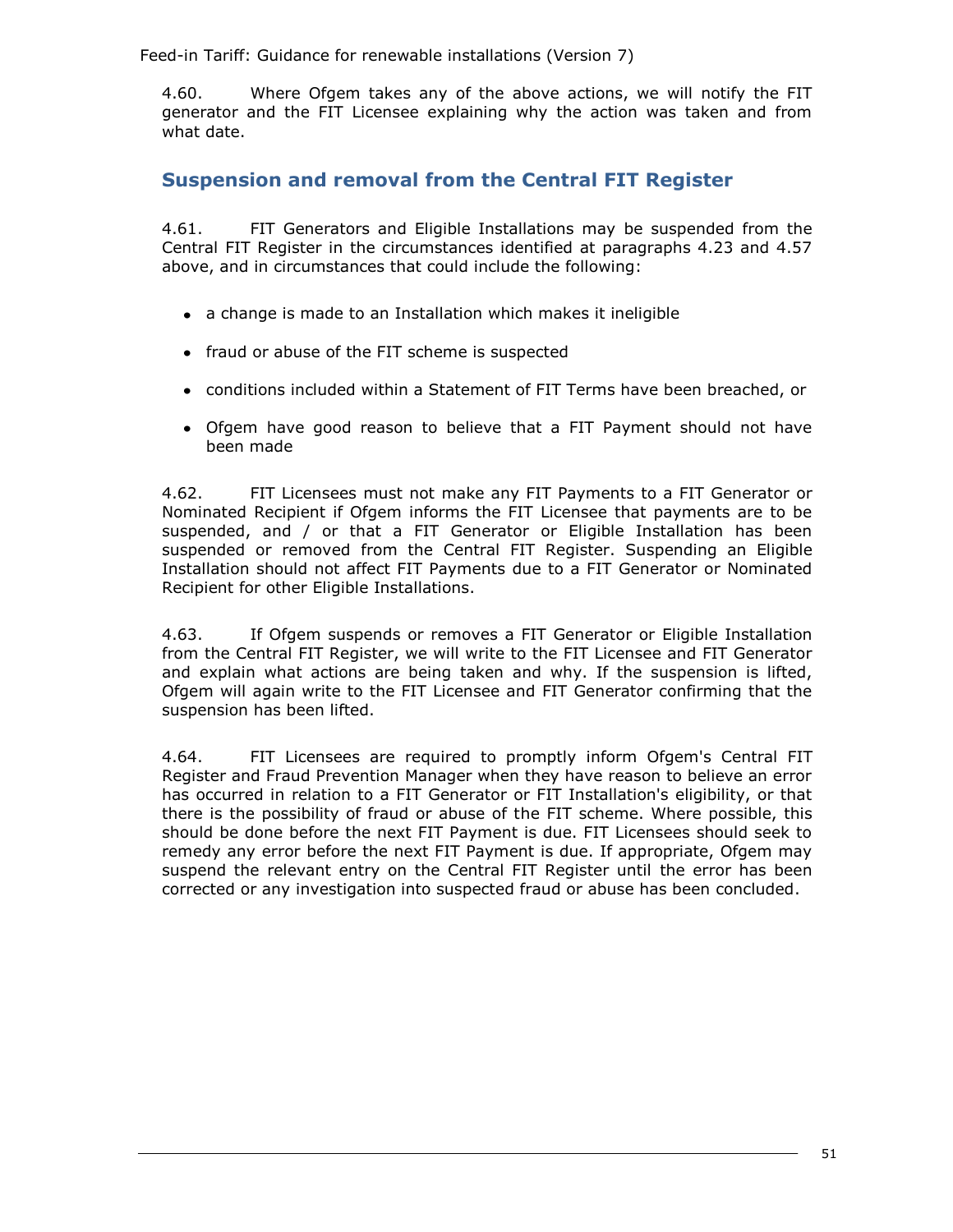# Appendices

# **Index**

| Appendix | <b>Name of Appendix</b>                                                         | <b>Page Number</b> |
|----------|---------------------------------------------------------------------------------|--------------------|
|          | Glossary                                                                        | 53                 |
|          | Solar PV declarations - installations and<br>extensions                         | 57                 |
|          | Solar PV declarations $-$ change to the FIT<br>Generator or nominated recipient | 63                 |
|          | Degression mechanism                                                            | 66                 |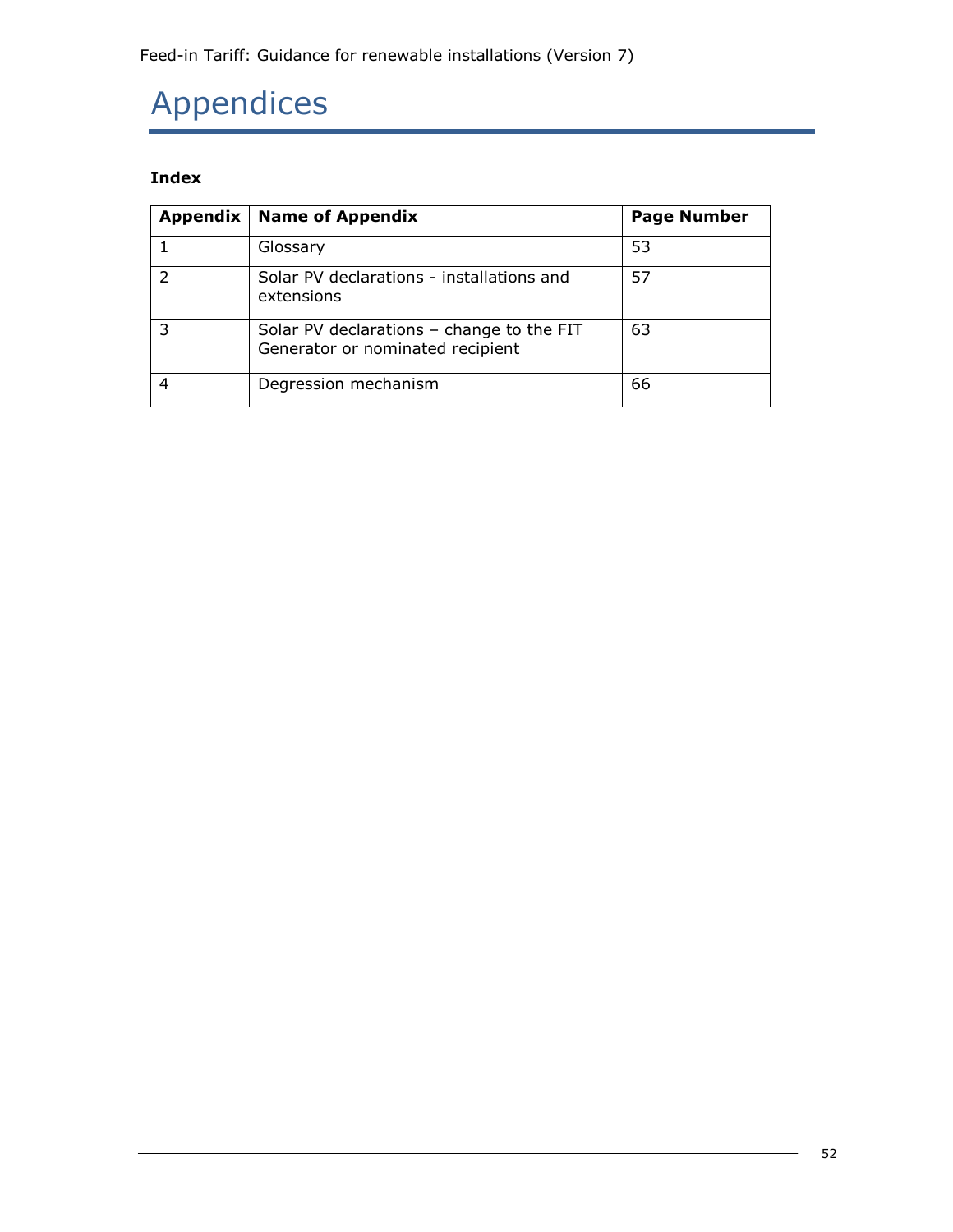# Appendix 1 - Glossary

# **A**

AD Anaerobic Digestion

# AEEM

Active Electrical Energy Meters

# **C**

**CFR** Central FIT Register

CHP Combined Heat and Power

## Community Organisation

A community interest company; or a community benefit society or co-operative society, other than such a company or society with more than 50 employees

## Community energy installation

An Eligible Installation which is wired to provide electricity to a building which is not a dwelling; and in relation to which the FIT Generator is a community

# **D**

**DCLG** Department for Communities and Local Government

## DEC

Display Energy Certificate

**DECC** 

Department of Energy and Climate Change

DNC Declared Net Capacity

## **E**

## Education Provider

The owner of a building used as the premises of a qualifying educational institution; or a person or body responsible for the management of such an institution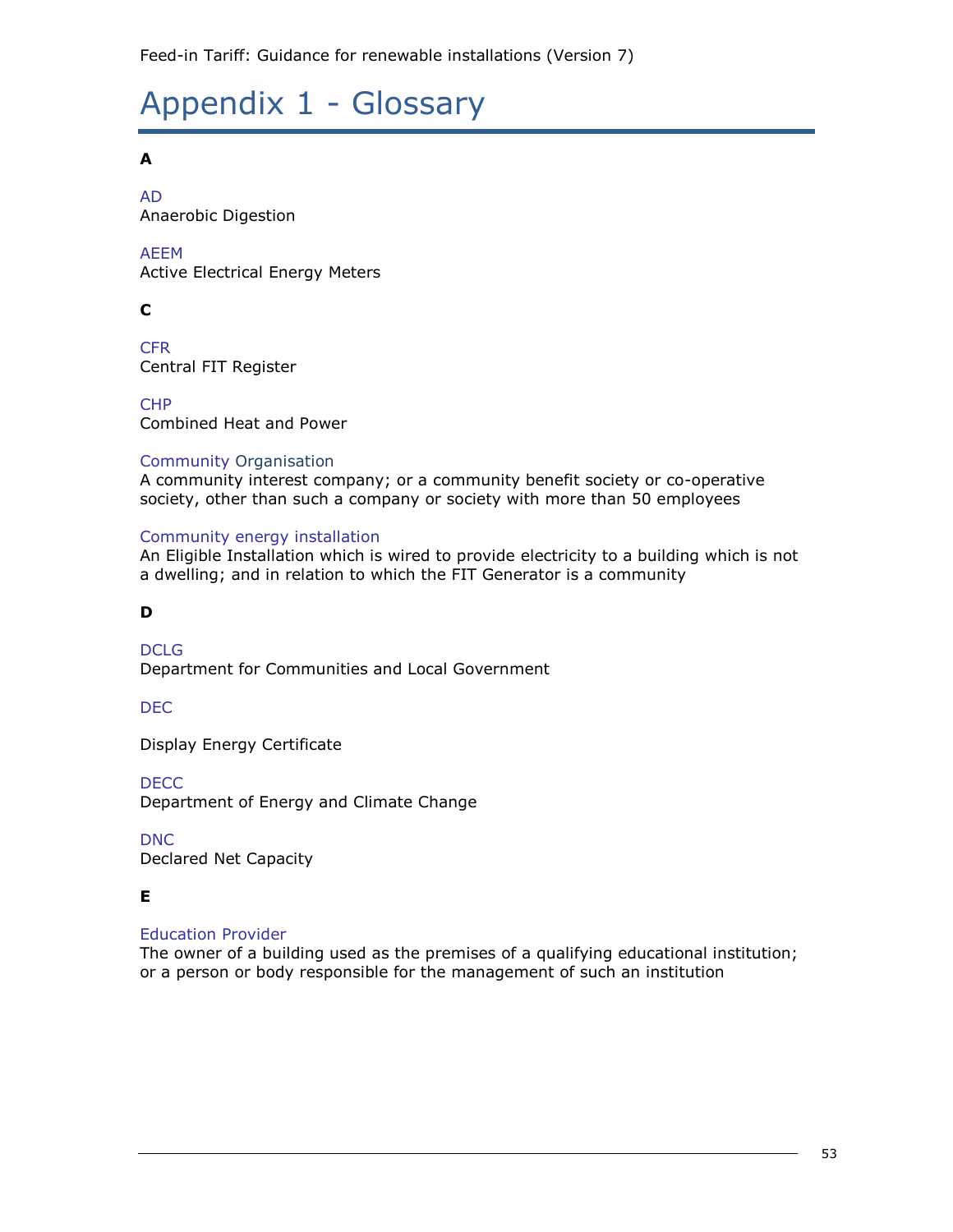## Eligibility Date

The date as regards to a particular Eligible Installation from which eligibility for FIT Payments commences which, unless the FIT Order provides otherwise, shall be the later of:

(a) the date, as applicable, of

(i) receipt by the Authority of a FIT Generator's written request for ROO-FIT Accreditation in a form acceptable to the Authority; or

(ii) receipt by a FIT Licensee of a FIT Generator's written request for MCScertified Registration, accompanied by an MCS Certificate for the installation; or

- (b) the date on which the installation is Commissioned; or
- (c) 1st April 2010

#### Eligibility period

The maximum period during which a FIT Generator can receive FIT Payments for a particular Eligible Installation, as set out in the table at Annex 1 of Schedule A to Standard Condition 33 of the Electricity Supply Licence

#### Eligible Installation

On a Site, any Installation owned by a FIT Generator capable of producing Smallscale Low-carbon Generation from the same type of Eligible Low-carbon Energy Source, the Total Installed Capacity of which does not exceed the specified maximum Declared Net Capacity

#### EPBD

Energy Performance of Buildings Directive

EPC Energy Performance Certificate

## **F**

FIT Feed-in Tariff

#### FIT Order

An order made in accordance with sections 43(3) and 41(1) EA08

#### **M**

**MCS** Microgeneration Certification Scheme operated by Gemserv

#### Micro installation

Term for an installation with a declared net capacity of 50kW or less

MPAN

Meter Point Administration Number

#### **N**

NFFO Non-Fossil Fuel Obligation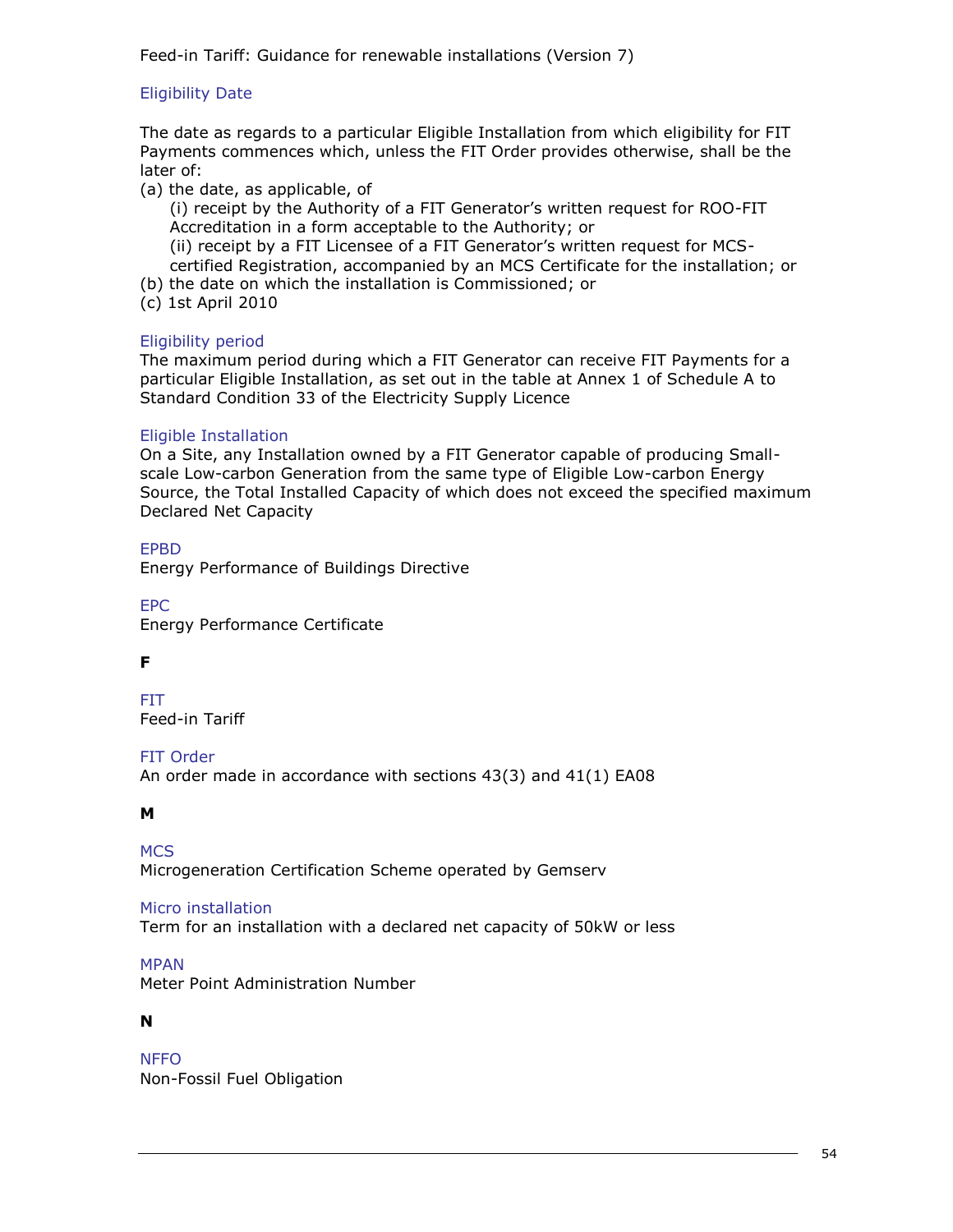NMO National Measurement Office

**O**

OS grid reference Ordnance survey grid reference

# **P**

PPA Power Purchase Agreement

#### Preliminary accreditation

Mechanism for prospective FIT Generators, giving increased security with regard to tariff rates and eligibility prior to commissioning

## **R**

RO Renewables Obligation

ROO Renewables Obligation Order

RPI Retail Price Index

## **S**

#### School installation

An Eligible Installation which is wired to provide electricity to a building which is used as the premises of a qualifying educational institution; and in relation to which the FIT Generator is the Education Provider which owns that building or is responsible for the management of that institution

#### Small installations

Term for an installation with a capacity over 50kW up to the Specified Maximum Capacity of 5MW TIC

SLC

Supplier Licence Conditions

## **SRO**

Scottish Renewables Obligation

## **T**

## Tariff Date

In relation to an Eligible Installation for which the method of determining the Tariff Date is specified in the FIT Order, means the date determined in accordance with the FIT Order, and in relation to any other Eligible Installation means the Eligibility Date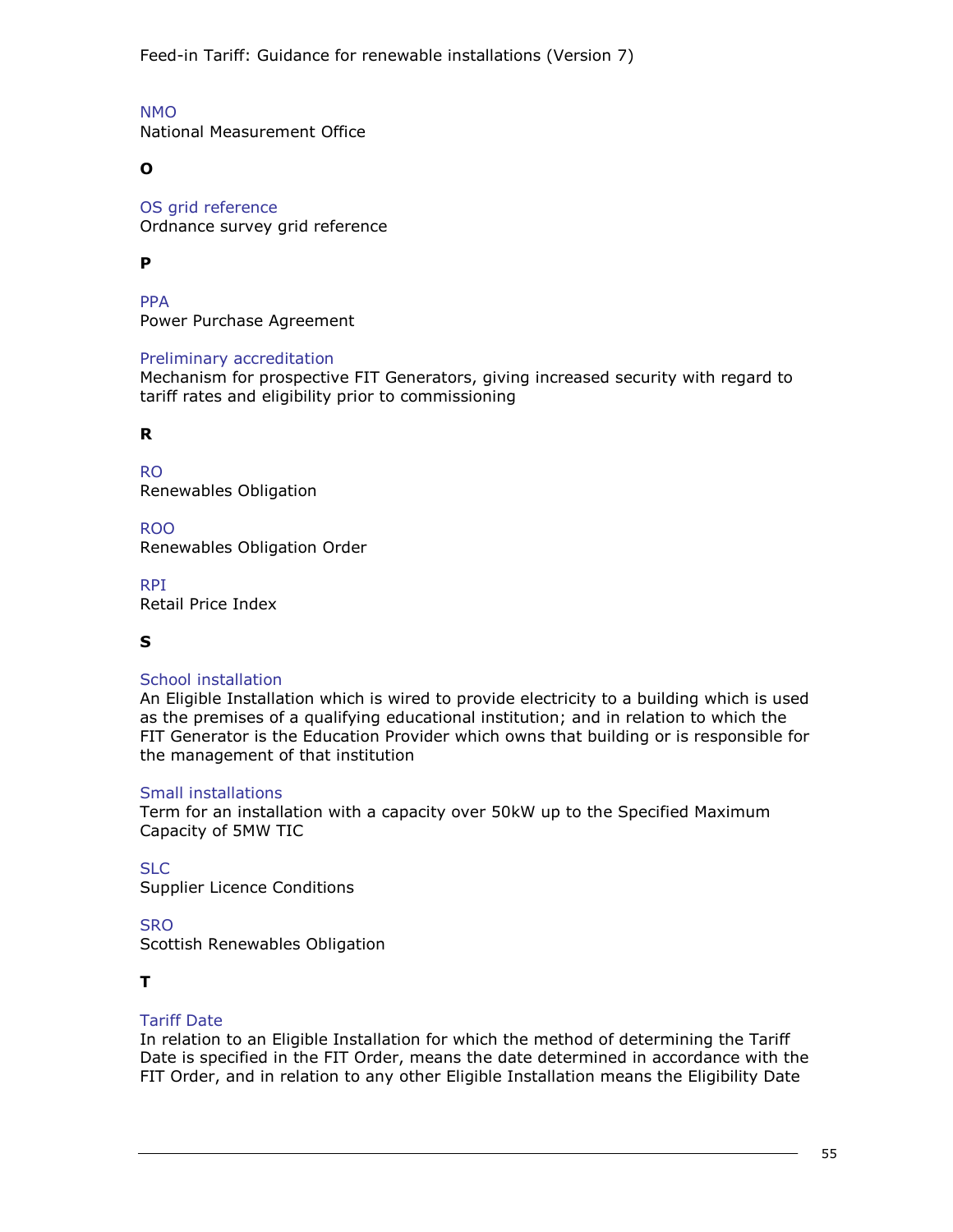TIC

Total Installed Capacity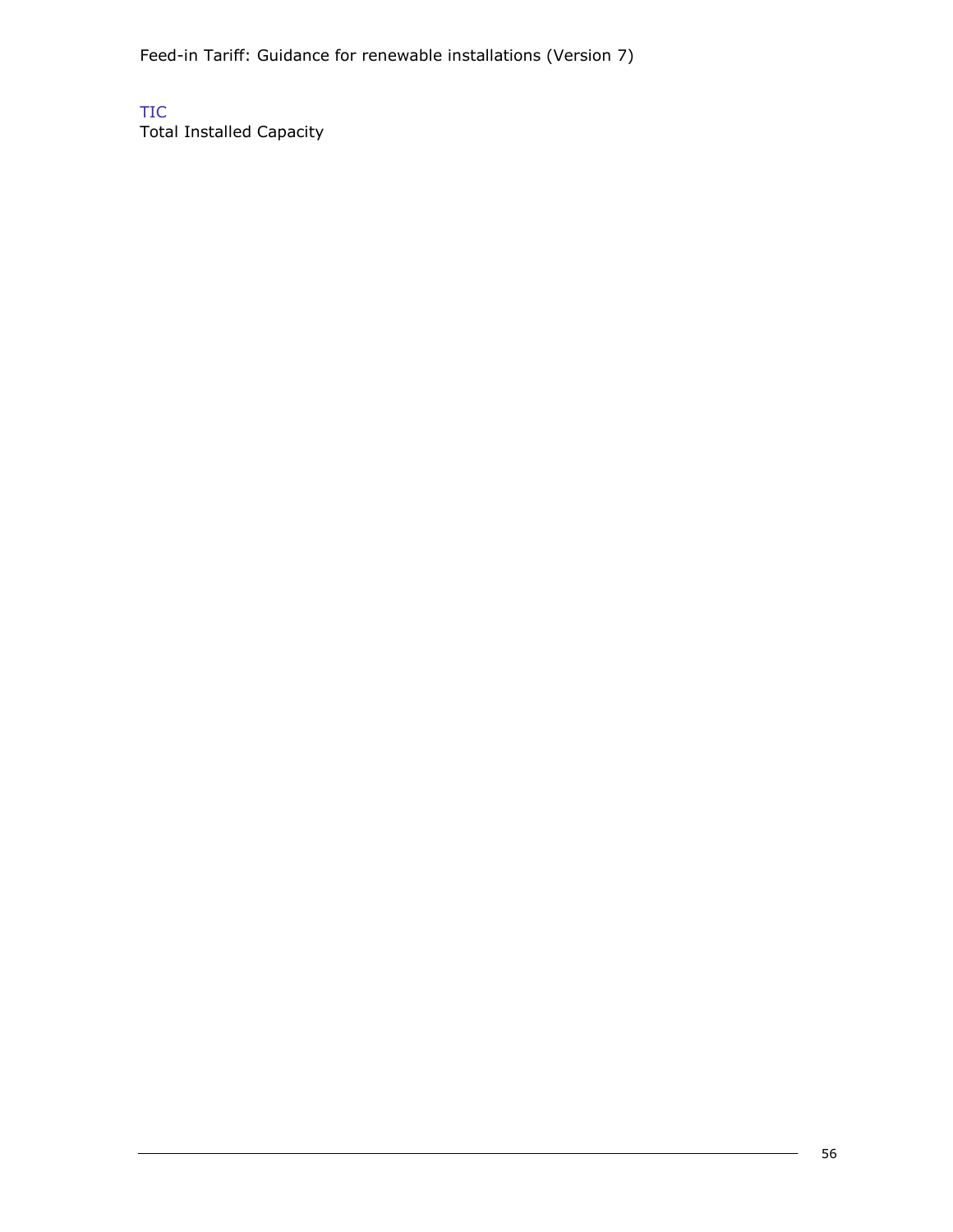# Appendix 2 -Solar PV (declarations for installations and extensions)

## **Feed-in Tariff (FIT) solar PV declarations (installations and extensions)**

**All applications for accreditation of solar PV installations (including extensions to existing installations), with an Eligibility Date on or after 1 April 2012, need to be accompanied by a copy of this document with the relevant section signed and dated. This will then be used by FITs licensees/Ofgem as appropriate to determine whether or not (i) the energy efficiency requirement applies and, if so, has been met; and (ii) the multiinstallation tariff rates should apply.** 

**If your application is for a PV installation with an Eligibility Date on or after 1 April 2012, you must sign two of the enclosed declarations; one declaration from the energy efficiency section and one declaration from the multi-installation section.** Tick one of the boxes in relation to the energy efficiency declarations **and** one of the boxes in relation to the multi installation declarations. Then go on to sign the two relevant declarations. **(This includes community energy or school installations)**

**However, if your application is for an extension to an existing PV installation, you must sign one declaration from the energy efficiency section only.** Tick one of the boxes in relation to the energy efficiency declarations then go on to sign the relevant declaration.

Please read the following information to understand which of the declarations are relevant to you.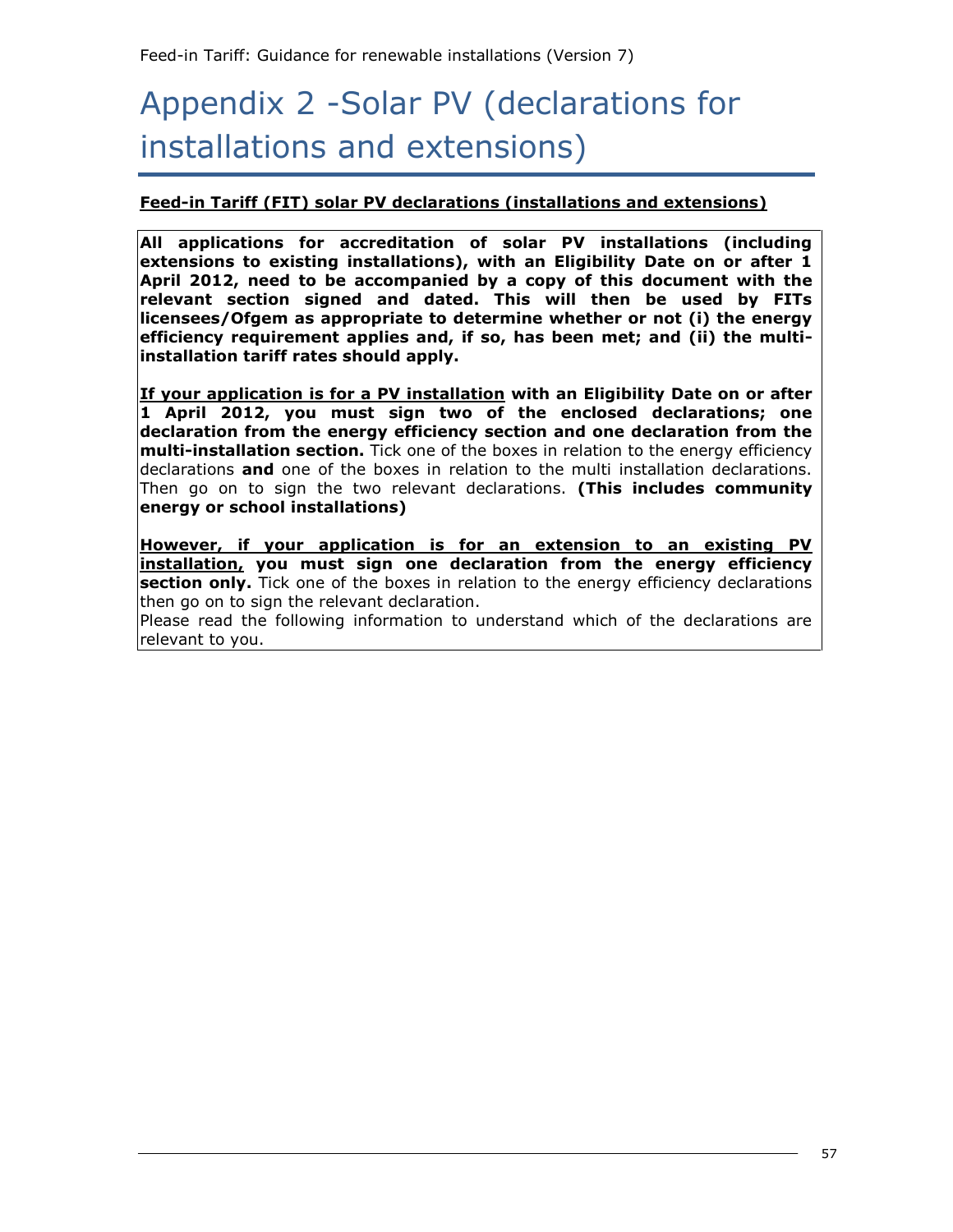#### **Energy Efficiency declaration**

Tick **one** of the following boxes in relation to the energy efficiency requirement and sign the relevant declaration overleaf:

- $\Box$  The energy efficiency requirement does apply and an Energy Performance Certificate (EPC) rating of level D or above *has* been achieved (complete declaration 1)
- $\Box$  The energy efficiency requirement does not apply because my installation is not wired to provide electricity to a "relevant building" $67$  (complete declaration 2)
- The energy efficiency requirement does apply and an EPC rating of level D or above *has not* been achieved (complete declaration 3)
- The energy efficiency requirement does apply and an Energy Performance Certificate (EPC) rating of level G or above *has* been achieved (complete declaration 4) **Community energy and school installations ONLY**

#### **Multi-installation declaration**

ł

Tick **one** of the following boxes in relation to the multi-installation requirement and sign the relevant declaration overleaf:

- $\Box$  The "FIT Generator"<sup>68</sup> or "nominated recipient"<sup>69</sup> owns or will receive FIT payments from 25 or more other eligible solar PV installations (complete declaration 5)
- Neither the FIT Generator or nominated recipient owns or will receive FIT payments from 25 or more other eligible solar PV installations (complete declaration 6)

 $67$  "relevant building" means a roofed construction having walls, for which energy is used to condition the indoor climate, other than such a building for which an energy performance certificate cannot be issued; and a reference to a relevant building includes a reference to part of such a building which has been designed or altered to be used separately;

<sup>68 &</sup>quot;FIT Generator" means in relation to an Accredited FIT Installation, the person identified as the Owner in the Central FIT Register; and in relation to any other Eligible Installation, the Owner,

Whether or not that person is also operating or intending to operate the Eligible Installation <sup>69</sup> "nominated recipient" means a person appointed by a FIT Generator to receive FIT Payments in respect

of an Accredited FIT Installation owned by that FIT Generator and recorded as such on the Central FIT Register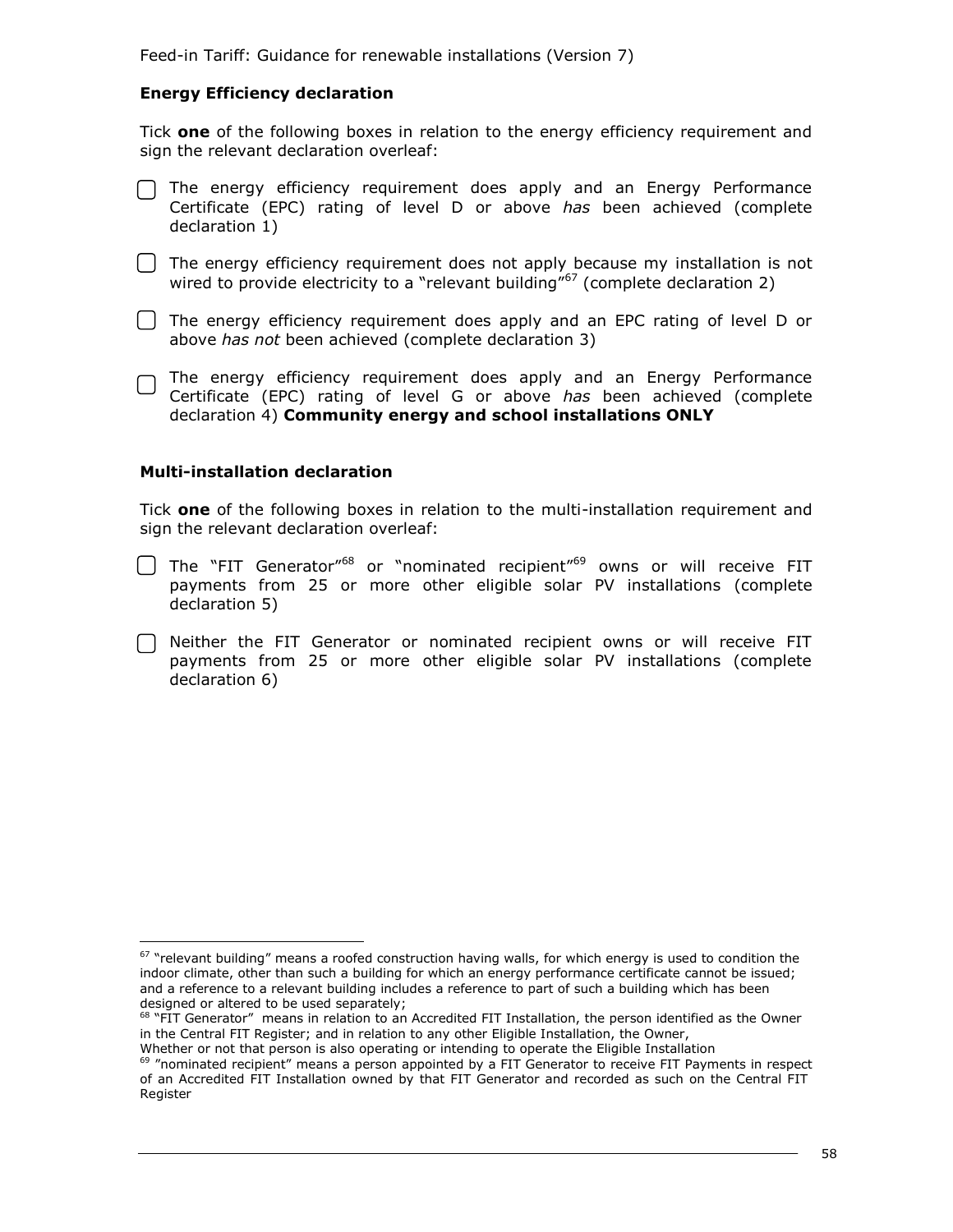#### **Energy Efficiency declarations (sign one declaration only from declarations 1-4)**

#### **Declaration 1**

I certify in respect of this application for accreditation that all of the following are applicable:

a. the eligible PV installation is wired to provide electricity to one or more relevant buildings;

b. a valid energy performance certificate is enclosed in respect of the building (or one of the buildings) to which the PV installation is wired to provide electricity;

c. the enclosed energy performance certificate is the most recently issued energy performance certificate in respect of that building;

d. the enclosed energy performance certificate certifies that the relevant building to which it relates has been assessed as being level D or above;

 $Signal$ 

Dated \_\_\_\_\_\_\_\_\_\_\_\_\_\_\_\_\_\_\_\_\_\_\_\_\_\_\_\_\_\_\_\_\_\_\_\_\_\_\_

#### **Declaration 2**

I certify in respect of this application for accreditation that the eligible PV installation is not wired to provide electricity to any "relevant building"<sup>1</sup>.

I have enclosed evidence supporting this declaration that the eligible PV installation is not wired to provide electricity to any "relevant building".

 $Signal$ 

Dated

| <b>Declaration 3</b>                                                                                       |                                                                                                                                             |
|------------------------------------------------------------------------------------------------------------|---------------------------------------------------------------------------------------------------------------------------------------------|
| AND has not been achieved.<br>I understand that this means I will receive the lower FIT generation tariff. | $\equiv$ certify that declarations 1 and 2 above do<br>not relate to my eligible solar PV installation. An EPC level D or above is required |
| Signed                                                                                                     |                                                                                                                                             |
| Dated                                                                                                      |                                                                                                                                             |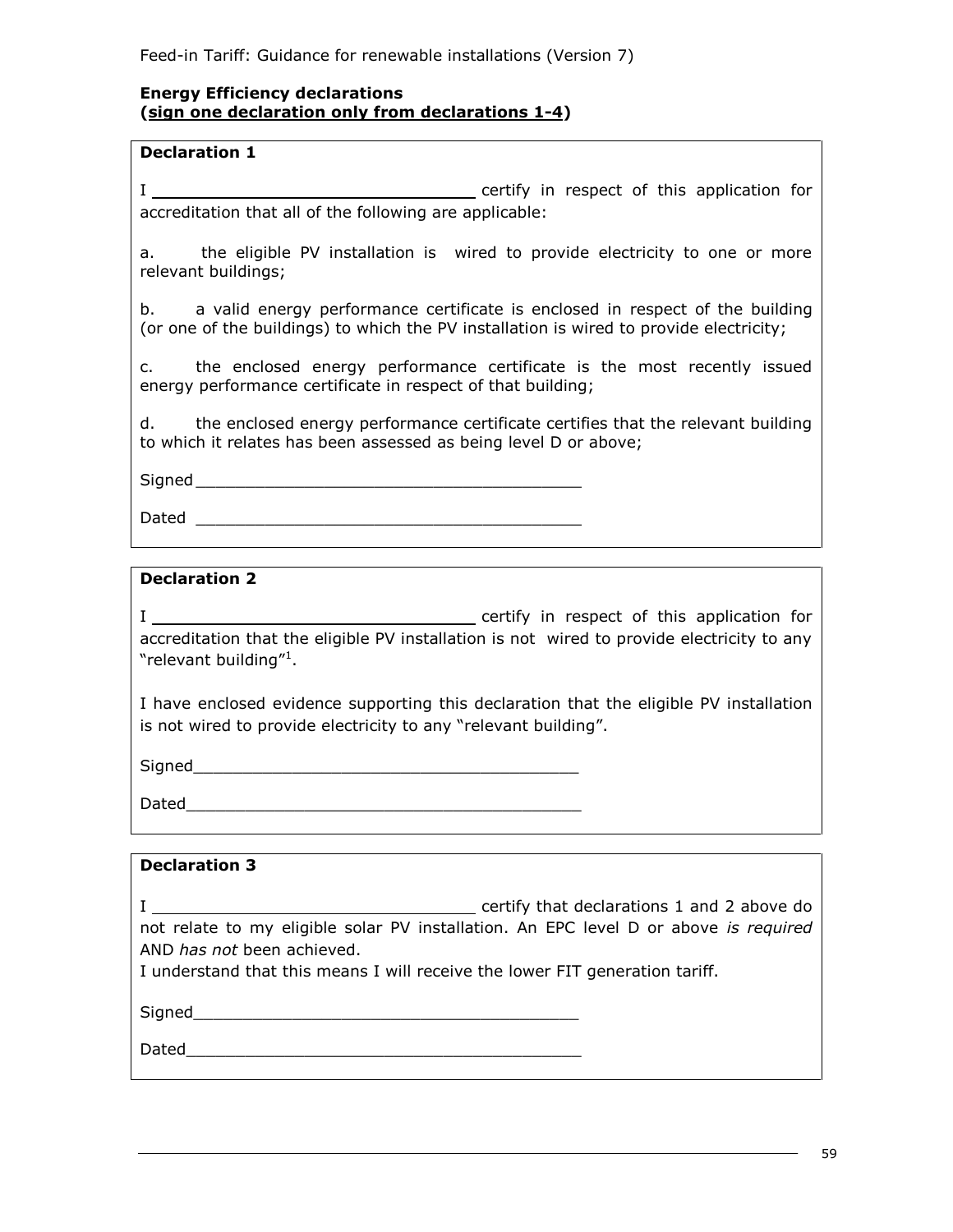#### **Declaration 4**

I certify in respect of this application for accreditation of a community energy/school installation<sup>70</sup> on behalf of (name of community organisation or education provider)

that all of the

following are applicable:

a. the eligible PV community energy/school installation is wired to provide electricity to one or more relevant buildings<sup>1</sup> at the address below;

Address of the building to which the installation is wired:

b. a valid energy performance certificate is enclosed in respect of the building (or one of the buildings, which is not a dwelling) to which the PV installation is wired to provide electricity;

c. the enclosed energy performance certificate is the most recently issued energy performance certificate in respect of that building;

d. the enclosed energy performance certificate certifies that the relevant building to which it relates has been assessed as being level G or above;

 $Signal$ 

Dated \_\_\_\_\_\_\_\_\_\_\_\_\_\_\_\_\_\_\_\_\_\_\_\_\_\_\_\_\_\_\_\_\_\_\_\_\_\_\_

<sup>&</sup>lt;sup>70</sup> As defined in the FIT Order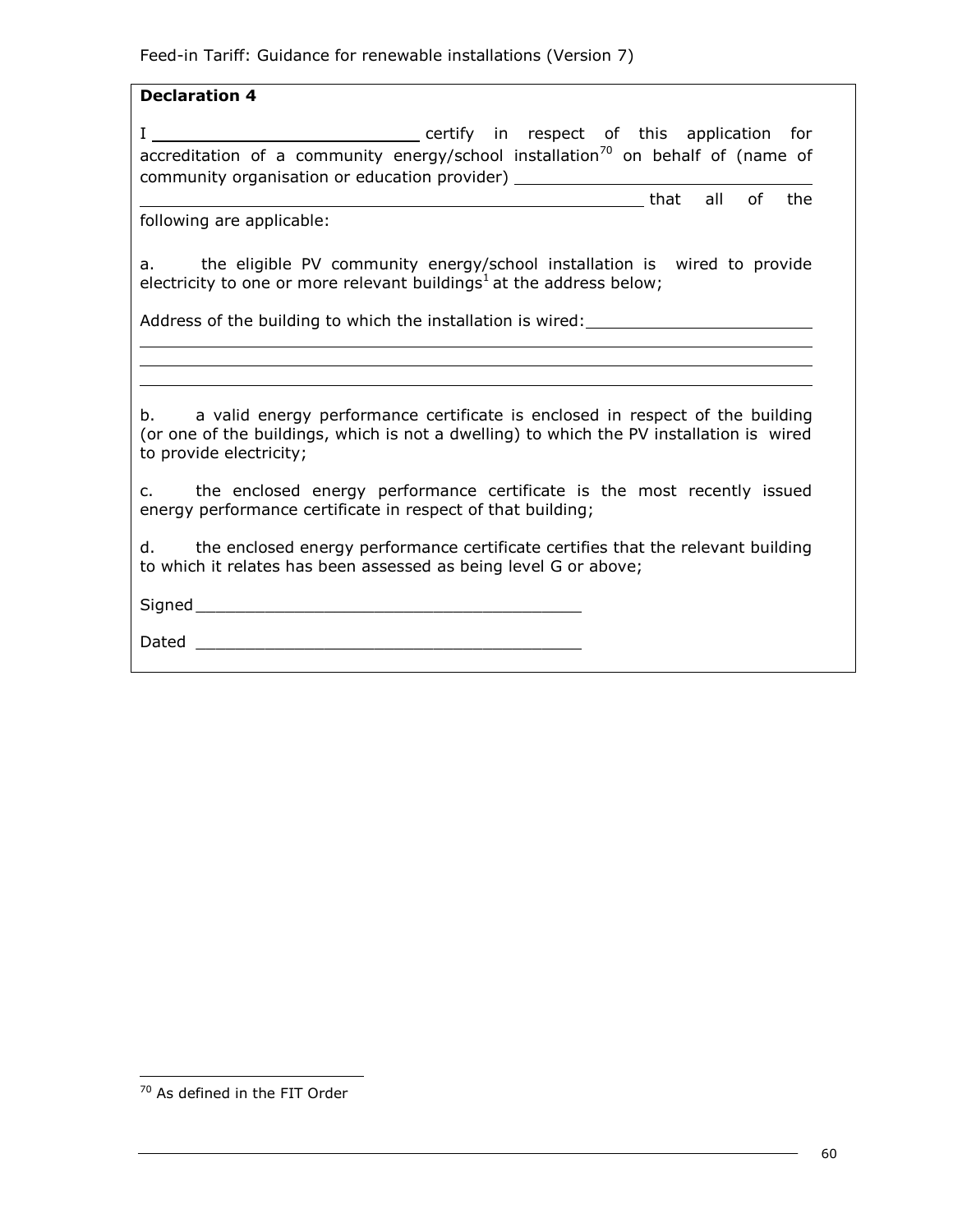#### **Multi-installation declarations**

#### **(sign one declaration only from declarations 5-6, unless your application is for the accreditation of an extension to an existing PV installation in which case you do not need to sign either of these declarations)**

#### **Declaration 5**

| ("the Nominated Recipient"*)) certify in respect of this application for accreditation<br>that either the FIT Generator or the Nominated Recipient (if there is one) are, or<br>have applied to be, the FIT Generator or Nominated Recipient for 25 or more other<br>eligible PV installations located on different Sites. |
|----------------------------------------------------------------------------------------------------------------------------------------------------------------------------------------------------------------------------------------------------------------------------------------------------------------------------|
| In this certification, references to the "FIT Generator" and "Nominated Recipient"<br>include all persons who are "connected persons" <sup>72</sup> in relation to them.                                                                                                                                                   |
|                                                                                                                                                                                                                                                                                                                            |
|                                                                                                                                                                                                                                                                                                                            |
| Dated: <u>Dated:</u> The Contract of the Contract of the Contract of the Contract of the Contract of the Contract of the Contract of the Contract of the Contract of the Contract of the Contract of the Contract of the Contract o                                                                                        |
| Please tick the relevant box or boxes to confirm whether the FIT Generator and/or<br>the nominated recipient owns or will receive FIT payments from 25 or more other<br>eligible solar PV installations:                                                                                                                   |
| <b>FIT Generator</b>                                                                                                                                                                                                                                                                                                       |
| Nominated recipient*                                                                                                                                                                                                                                                                                                       |
| *where applicable                                                                                                                                                                                                                                                                                                          |

 $71$  Only to be completed where there is a nominated recipient

<sup>&</sup>lt;sup>72</sup> A "connected person" in relation to a FIT Generator or a nominated recipient, means any person connected to that person within the meaning of section 1122 of the Corporation Tax Act 2010.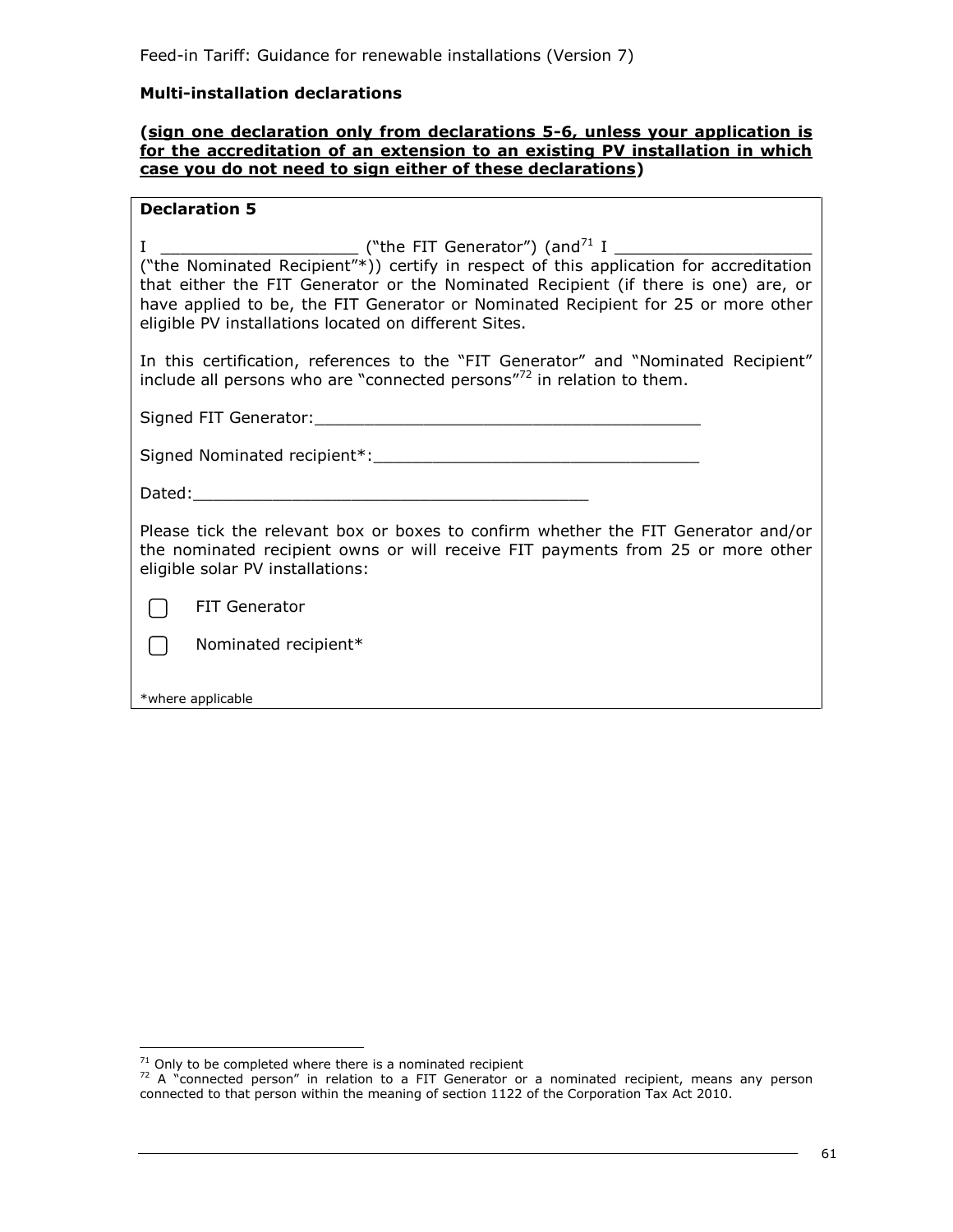#### **Declaration 6**

I \_\_\_\_\_\_\_\_\_\_\_\_\_\_\_\_\_\_\_\_ ("the FIT Generator") (and<sup>73</sup> I \_\_\_\_\_\_\_\_\_\_\_\_\_\_\_\_\_\_\_\_ ("the Nominated Recipient"\*)) certify in respect of this application for accreditation that neither the FIT Generator nor the Nominated Recipient (if there is one) are, or have applied to be, the FIT Generator or Nominated Recipient for 25 or more other eligible PV installations located on different Sites.

In this certification, references to the "FIT Generator" and "Nominated Recipient" include all persons who are "connected persons" in relation to them.

Signed FIT Generator:\_\_\_\_\_\_\_\_\_\_\_\_\_\_\_\_\_\_\_\_\_\_\_\_\_\_\_\_\_\_\_\_\_\_\_\_\_\_\_

|  | Signed Nominated recipient*: |  |
|--|------------------------------|--|
|  |                              |  |

Dated:\_\_\_\_\_\_\_\_\_\_\_\_\_\_\_\_\_\_\_\_\_\_\_\_\_\_\_\_\_\_\_\_\_\_\_\_\_\_\_\_

l

\*where applicable

 $73$  Only to be completed where there is a nominated recipient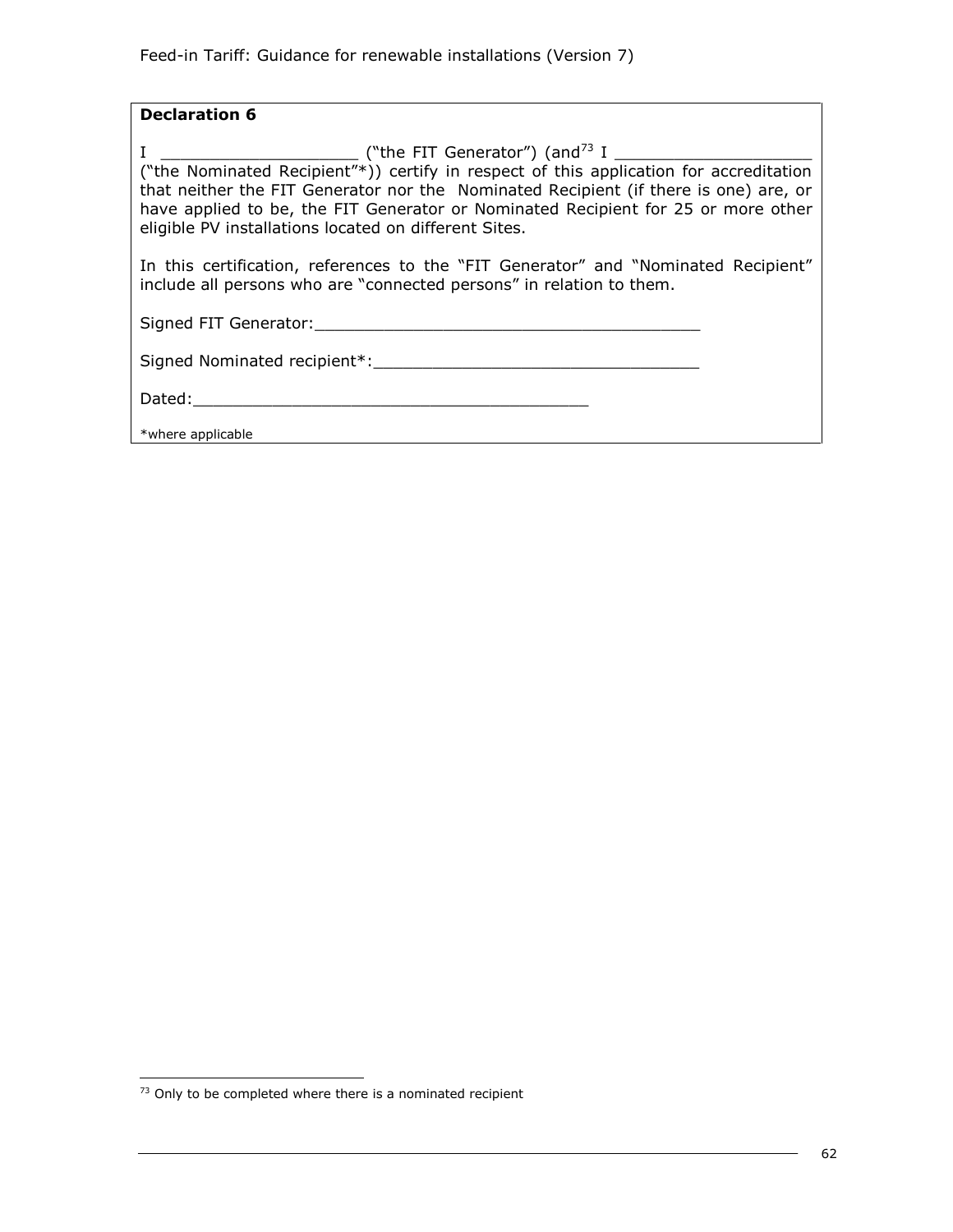# Appendix 3 -Solar PV declaration (change to the FIT Generator or nominated recipient)

**Feed-in Tariff (FIT) solar PV declaration – change to the FIT Generator or nominated recipient**

**You must sign one of the enclosed declarations where the FIT Generator or nominated recipient changes.** 

Please read the following information to understand which of the declarations are relevant to you.

Tick one of the following boxes then go on to sign the relevant declaration:

- $\Box$  The new "FIT Generator"<sup>74</sup> or "nominated recipient"<sup>75</sup> owns or will receive FIT payments from 25 or more other eligible solar PV installations (complete declaration "1")
	- The new FIT Generator and or the new nominated recipient does not own or will not receive FIT payments from 25 or more other eligible solar PV installations (complete declaration "2")

j.

<sup>&</sup>lt;sup>74</sup> "FIT Generator" means (a) in relation to an Accredited FIT Installation, the person identified as the Owner in the Central FIT Register; and (b) in relation to any other Eligible Installation, the Owner, whether or not that person is also operating or intending to operate the Eligible Installation; <sup>75</sup> "nominated recipient" means a person appointed by a FIT Generator to receive FIT Payments in respect of an accredited FIT Installation owned by that FIT Generator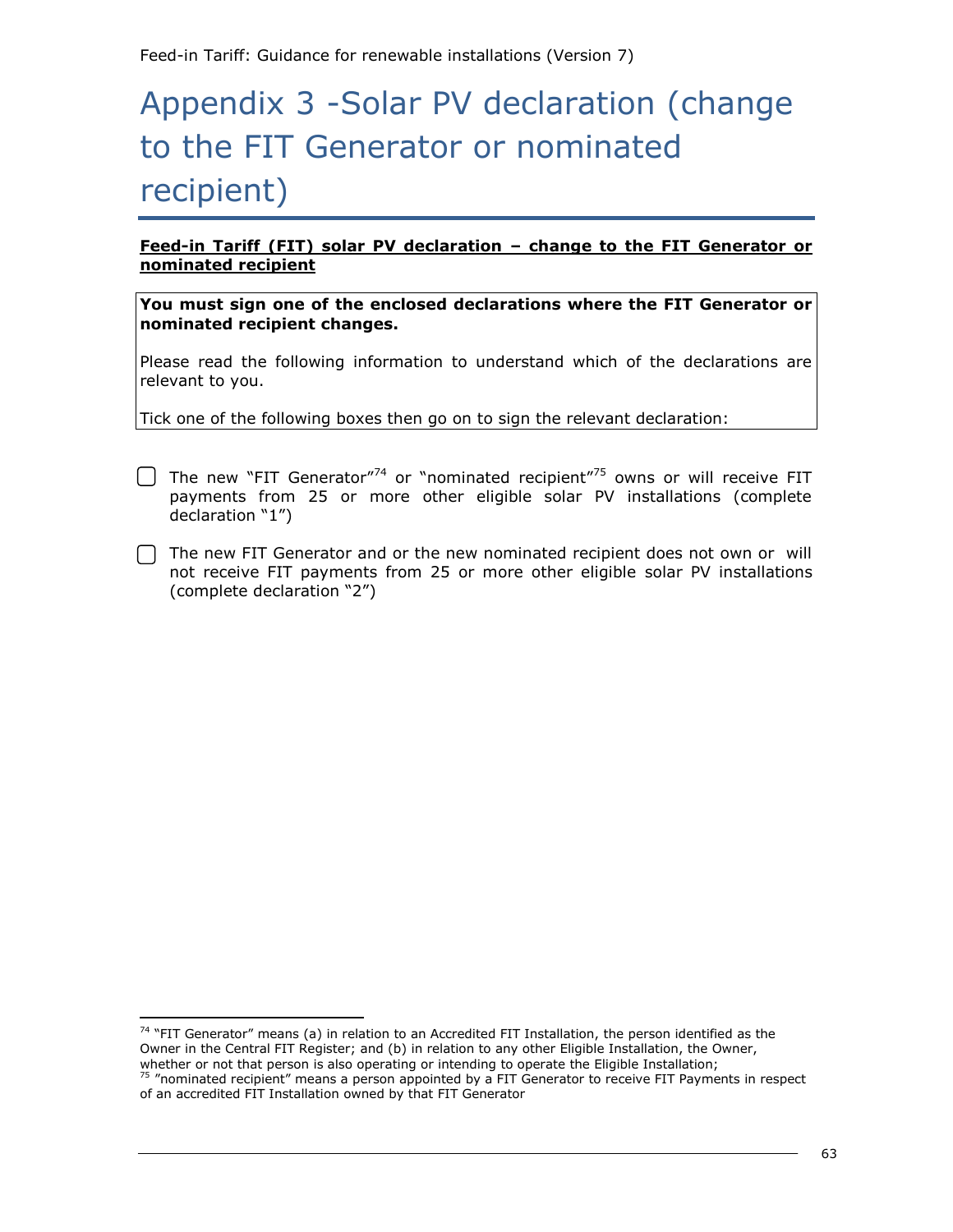# **NOTE: Sign one declaration only**

| <b>Declaration 1</b>                                                                                                                                                                                                                                                                                                                                                                                                                          |  |  |  |  |
|-----------------------------------------------------------------------------------------------------------------------------------------------------------------------------------------------------------------------------------------------------------------------------------------------------------------------------------------------------------------------------------------------------------------------------------------------|--|--|--|--|
| ("the new FIT Generator") (and <sup>76</sup> /or I<br>$\bf{I}$<br><u> 2002 - Johann John Stone, mension all</u><br>("the new Nominated Recipient"*)) certify in respect of this<br>notice of change of identity that the new FIT Generator or the new Nominated<br>Recipient (as applicable) is, or has applied to be, the FIT Generator or Nominated<br>Recipient for 25 or more other PV Eligible Installations located on different Sites. |  |  |  |  |
| In this certification, references to the "FIT Generator" and "Nominated Recipient"<br>include all persons who are "connected persons" <sup>77</sup> in relation to them.                                                                                                                                                                                                                                                                      |  |  |  |  |
|                                                                                                                                                                                                                                                                                                                                                                                                                                               |  |  |  |  |
|                                                                                                                                                                                                                                                                                                                                                                                                                                               |  |  |  |  |
|                                                                                                                                                                                                                                                                                                                                                                                                                                               |  |  |  |  |
| Please tick the relevant box or boxes to confirm whether the FIT Generator and/or<br>the nominated recipient owns or will receive FIT payments from 25 or more other<br>eligible solar PV installations:                                                                                                                                                                                                                                      |  |  |  |  |
| <b>FIT Generator</b>                                                                                                                                                                                                                                                                                                                                                                                                                          |  |  |  |  |
| Nominated recipient*                                                                                                                                                                                                                                                                                                                                                                                                                          |  |  |  |  |
| *where applicable                                                                                                                                                                                                                                                                                                                                                                                                                             |  |  |  |  |

 $76$  Only to be completed where there is a nominated recipient

 $77$  A "connected person" in relation to a FIT Generator or a nominated recipient, means any person connected to that person within the meaning of section 1122 of the Corporation Tax Act 2010.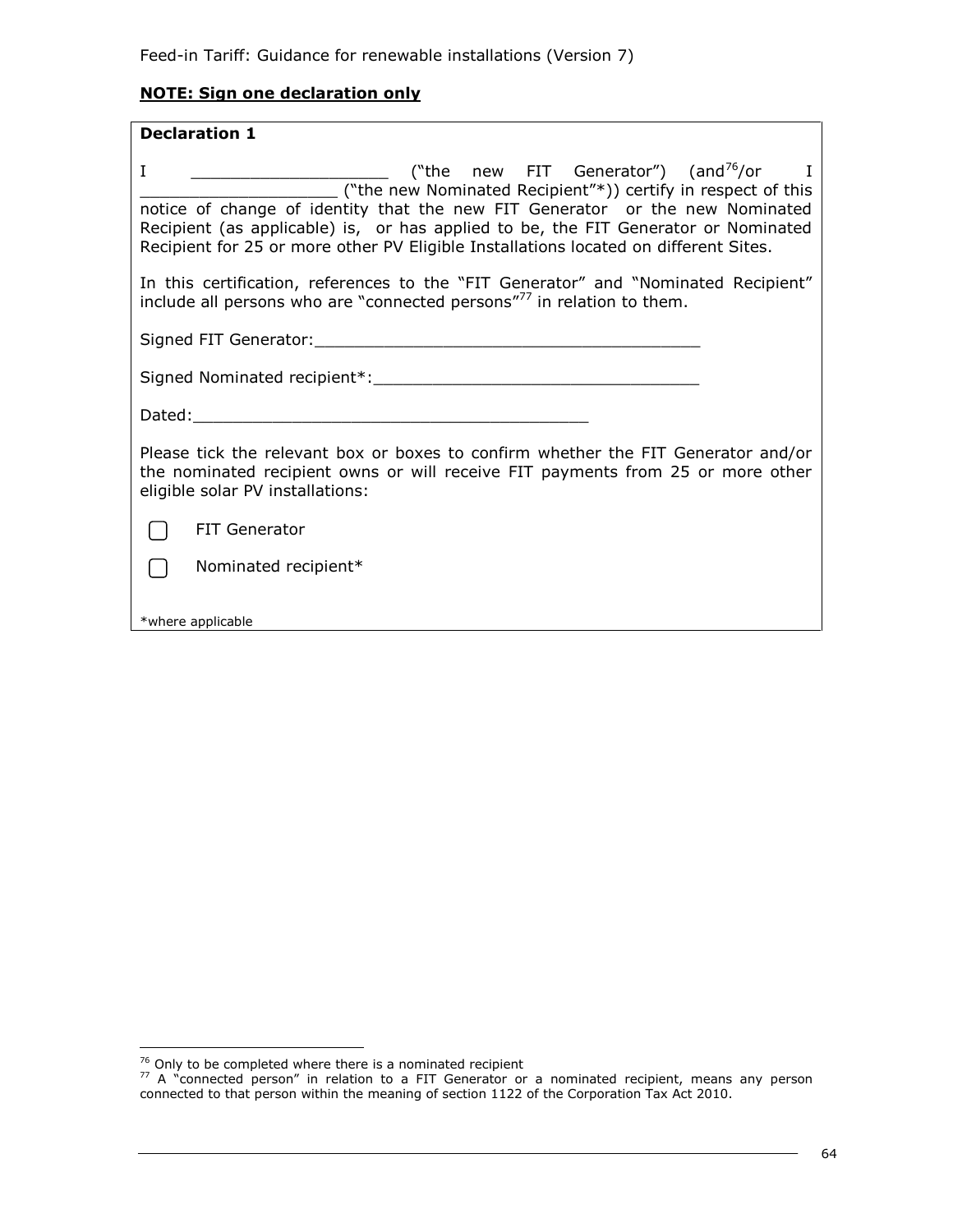| <b>Declaration 2</b>                                                                                                                                                                                                                                                                                                                                                                    |  |
|-----------------------------------------------------------------------------------------------------------------------------------------------------------------------------------------------------------------------------------------------------------------------------------------------------------------------------------------------------------------------------------------|--|
| ("the new FIT Generator") (and $78/$ or I<br>I<br>("the new Nominated Recipient"*)) certify in respect of this<br>notice of change of identity that the new FIT Generator or the new Nominated<br>Recipient (as applicable) is not, or has not applied to be, the FIT Generator or<br>Nominated Recipient for 25 or more other PV Eligible Installations located on<br>different Sites. |  |
| In this certification, references to the "FIT Generator" and "Nominated Recipient"<br>include all persons who are "connected persons" <sup>79</sup> in relation to them.                                                                                                                                                                                                                |  |
| Signed FIT Generator:                                                                                                                                                                                                                                                                                                                                                                   |  |
| Signed Nominated recipient*:                                                                                                                                                                                                                                                                                                                                                            |  |
| Dated:                                                                                                                                                                                                                                                                                                                                                                                  |  |
| *where applicable                                                                                                                                                                                                                                                                                                                                                                       |  |

j.  $78$  Only to be completed where there is a nominated recipient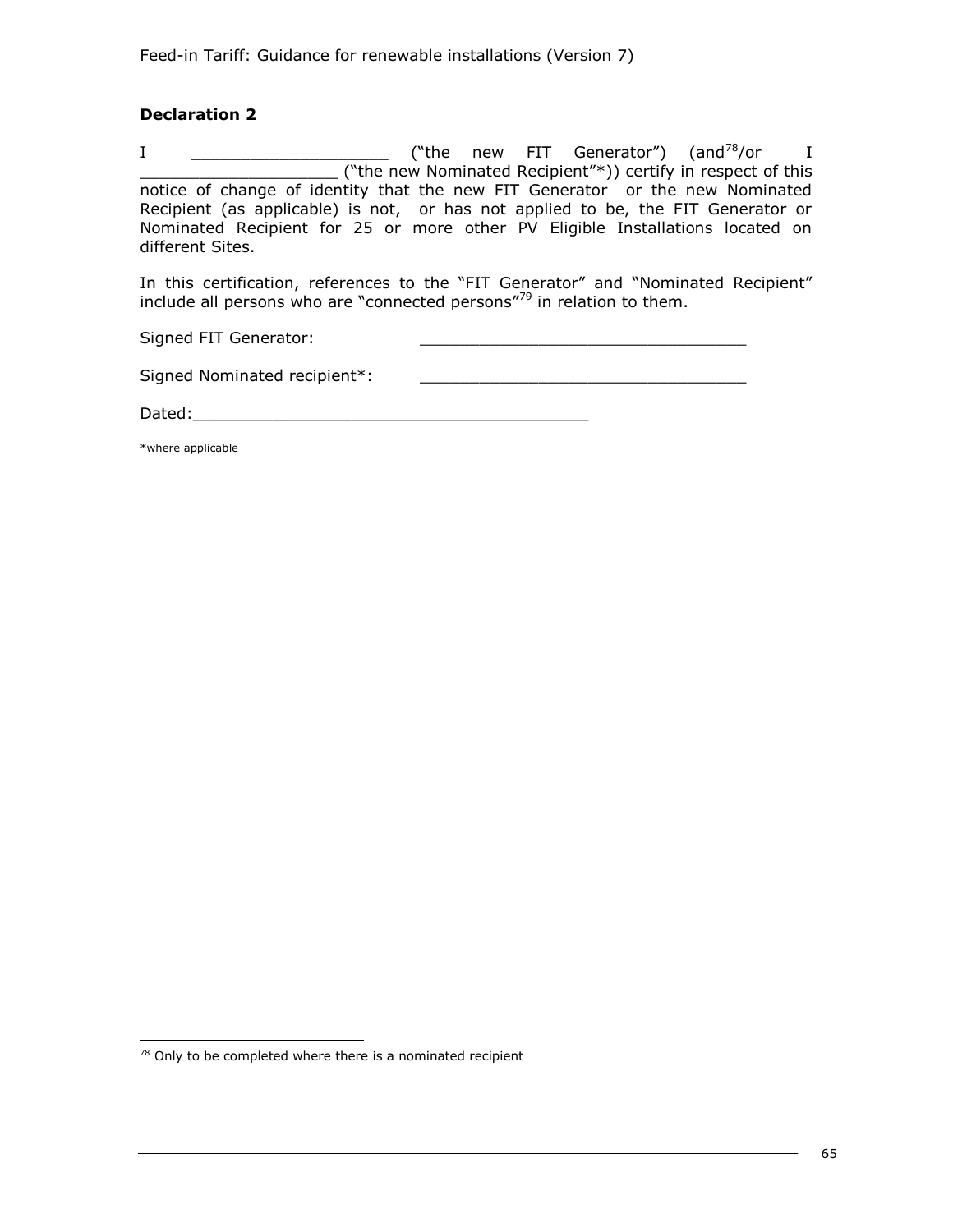# Appendix 4 - Degression

This appendix summarises the degression mechanisms in effect for all FIT eligible technologies (except microCHP) based on deployment of new installation generating capacity.

#### **Degression Mechanism for Solar PV**

- A. The degression mechanism for solar PV has been administered by Ofgem since 1 August 2012. Degression for solar PV tariffs takes place on a quarterly basis, with generation tariffs changing on the first day of the first month of each quarter for new installations and extensions with an eligibility date on or after that date.
- B. From 1 December 2012-31 January 2013, payments will be made under the table published in August 2012 for installations and extensions with an eligibility date between 1 November 2012 and 31 January 2013. From 1 February 2013 – 30 April 2013, payments will be made under the table published in November 2012 for installations and extensions with an Eligibility Date between 1 February 2013 – 30 April 2013.
- C. Thereafter, tariffs will be published on 1 March 2013 for installations with Eligibility dates between 1 May 2013 – 30 June 2013. Subsequently, from 1 July 2013 the four degression quarters will be 1 July  $-$  30 September, 1 October – 31 December, 1 January – 31 March, and 1 April – 30 June.
- D. Tariffs will be published at least two months before the start of the quarter in which they will be applicable on the Ofgem website $^{80}$ , and will be based on deployment of new PV generating capacity in the previous quarter, which will be published by DECC on their website $81$ .
- E. The baseline degression rate will vary depending on deployment, from 3.5% per quarter up to a maximum of 28% (see Table 1 for details).
- F. Degression will be nil if deployment is below a baseline threshold (see Table 1 for details). Degression can only be skipped for two quarters in a row, so there will be a minimum of 3.5% degression for every solar PV tariff every 9 months.
- G. Deployment statistics will be published on a monthly basis by DECC on their website and new tariffs for the following quarter will be published by the end of the first month of each quarter on Ofgem's website based on the deployment statistics.
- H. There are three separate bands in which degression will operate:

<sup>80</sup>[www.ofgem.gov.uk/FITs](http://www.ofgem.gov.uk/FITs)

<sup>81</sup> [www.gov.uk/decc](http://www.gov.uk/decc)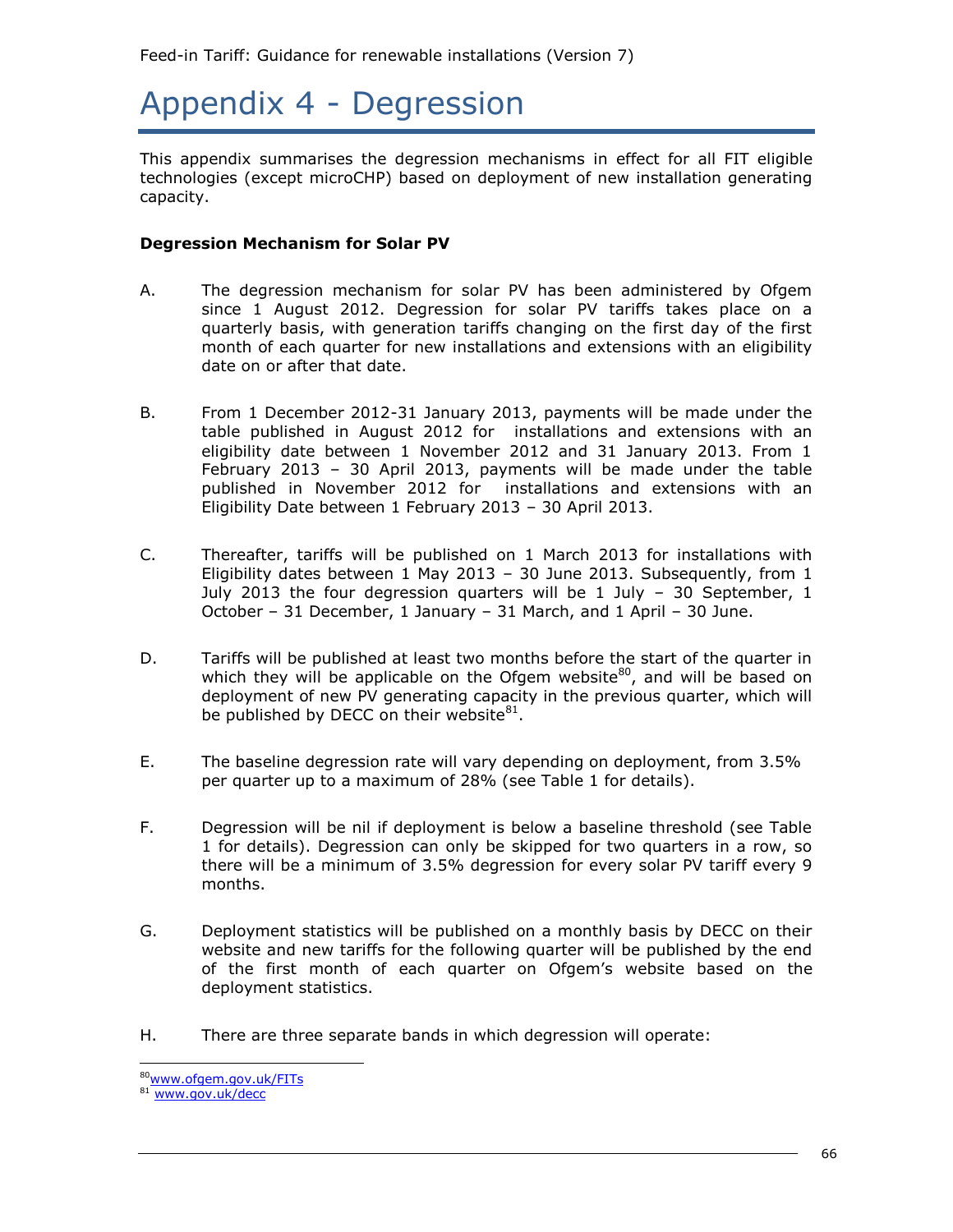- (1) a domestic band covering installations in the 0-4kW and 4-10kW tariff bands, with degression determined by the total deployment of installations up to 10kW
- (2) a small commercial band covering installations in the 10-50kW tariff band, with degression determined by total deployment of installations between 10 and 50kW, and
- (3) a large commercial band for installations in the 50–100kW, 100- 150kW, 150-250kW, 250kW-5MW and stand-alone tariff bands, with degression determined by total deployment of installations larger than 50kW.
- I. The degression mechanism will operate independently for each degression band, with separate deployment thresholds. This means tariffs can degress at different rates for different installation sizes, with the constraint that the tariffs for larger installations cannot be higher than the tariffs for smaller installations - ie the tariffs for the larger installations will be pegged to those for smaller installations in this case. Table 1 shows the degression thresholds for each of the independent installation groups.

| Aggregate Declared<br>Net Capacity of all<br>solar photovoltaic<br>installations with a<br>Declared Net<br>Capacity of 10kW or<br>less deployed in the<br>previous quarter | Degression<br>rate | Aggregate Declared<br>Net Capacity of all<br>solar photovoltaic<br>installations with a<br>Declared Net<br>Capacity of more<br>than 10kW but not<br>more than 50kW<br>deployed in the<br>previous quarter | Degression<br>rate | Aggregate Total<br><b>Installed Capacity</b><br>of solar<br>photovoltaic<br>installations with a<br><b>Total Installed</b><br>Capacity of more<br>than 50kW<br>deployed in<br>previous quarter | Degression<br>rate |
|----------------------------------------------------------------------------------------------------------------------------------------------------------------------------|--------------------|-----------------------------------------------------------------------------------------------------------------------------------------------------------------------------------------------------------|--------------------|------------------------------------------------------------------------------------------------------------------------------------------------------------------------------------------------|--------------------|
| Not more than<br>100MW                                                                                                                                                     | $nil*$             | Not more than<br>50MW                                                                                                                                                                                     | $nil*$             | Not more than<br>50MW                                                                                                                                                                          | $nil*$             |
| More than 100MW<br>but not more than<br>200MW                                                                                                                              | 3.5%               | More than 50MW<br>but not more than<br>100MW                                                                                                                                                              | 3.5%               | More than 50MW<br>but not more than<br>100MW                                                                                                                                                   | 3.5%               |
| More than 200MW<br>but not more than<br>250MW                                                                                                                              | $7.0\%$            | More than 100MW<br>but not more than<br>150MW                                                                                                                                                             | $7.0\%$            | More than 100MW<br>but not more than<br>150MW                                                                                                                                                  | 7.0%               |
| More than 250MW<br>but not more than<br>300MW                                                                                                                              | 14.0%              | More than 150MW<br>but not more than<br>200MW                                                                                                                                                             | 14.0%              | More than 150MW<br>but not more than<br>200MW                                                                                                                                                  | 14.0%              |
| More than 300MW                                                                                                                                                            | 28.0%              | More than 200MW                                                                                                                                                                                           | 28.0%              | More than 200MW                                                                                                                                                                                | 28.0%              |

## **Table 1 Degression thresholds by degression band**

\* Degression can only be zero for two quarters in a row. See paragraph F.

J. The schedule for publication of the degression tariff table will be published on the Ofgem website.<sup>82</sup>

ł

<sup>82</sup>[www.ofgem.gov.uk](http://www.ofgem.gov.uk/FITs)/FITs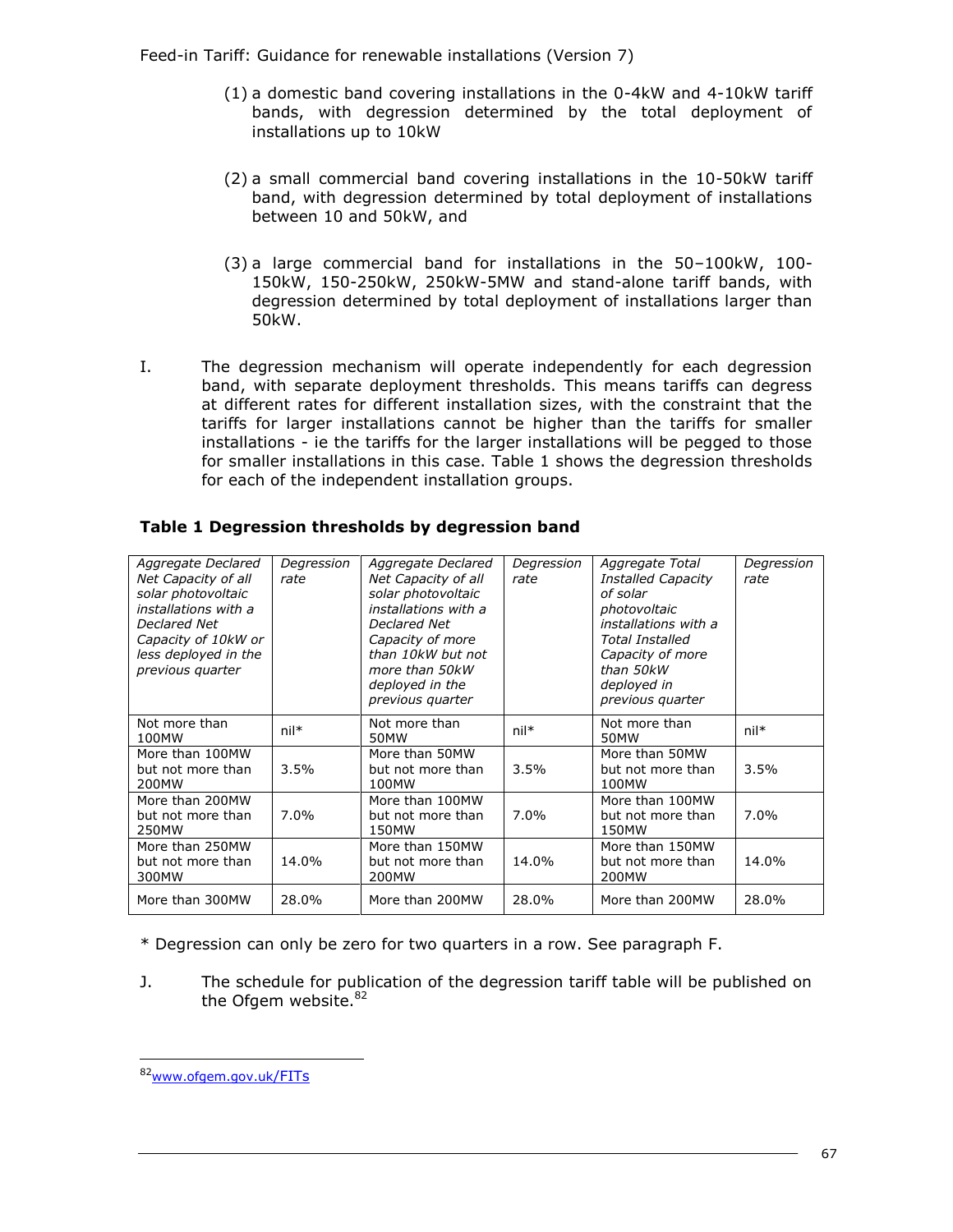## **Degression Mechanism for all other eligible technologies**

- K. A process of annual degression of generation tariffs is being introduced for non-PV technologies. The degression mechanism will be administered by Ofgem; however the first degression of tariffs will not take place until 1 April 2014. Annual degression will apply to all hydro, wind and anaerobic digestion tariffs but will not include microCHP. Generation tariffs will change on 1 April each year for new installations and extensions with an eligibility date on or after that date.
- L. Furthermore, in exceptional circumstances where there has been markedly high deployment of new generation capacity during the first six months of a calendar year tariffs may undergo a contingent degression. This would occur on 1 October of each year if deployment in the first six months (1 January - 30 June) significantly exceeded expected deployment levels (see paragraph 1.21).
- M. Tariffs will be published at least two months before the start of the FIT year, or in the case of contingent degression by 1 August, that they will be applicable. They will be based on deployment of new generating capacity in the previous calendar year, or first 6 months of the current calendar year for contingent degression, which will be published by DECC on their website. For example, the generation tariff rates for installations with an eligibility date between 1 April 2014 and 31 March 2015 inclusive will be published on the Ofgem website by 1 February 2014 and be based on the level of deployment between 1 January and 31 December 2013.
- N. The expected annual degression rate for all relevant technologies will be 5%,however this will vary depending on the deployed capacity of each technology in the previous calendar year and can range from 0% up to a maximum of 20%. (See Tables 2-5 below).
- O. Deployment statistics will be published on a monthly basis by DECC, with an additional aggregated data release covering a full calendar year being published in January 2014. Tariffs for all relevant technologies with an eligibility date on or after 1 April of the following FIT year will be determined using only this aggregated release and will be published by 1 February each year on Ofgem's website.
- P. In a similar way to solar PV, the degression mechanism for wind and AD will operate independently for each degression band, with separate deployment thresholds. This means that tariffs can degress at different rates for different installed TICs of installations.
- Q. The degression thresholds for new wind installations are provided in Table 2 below:-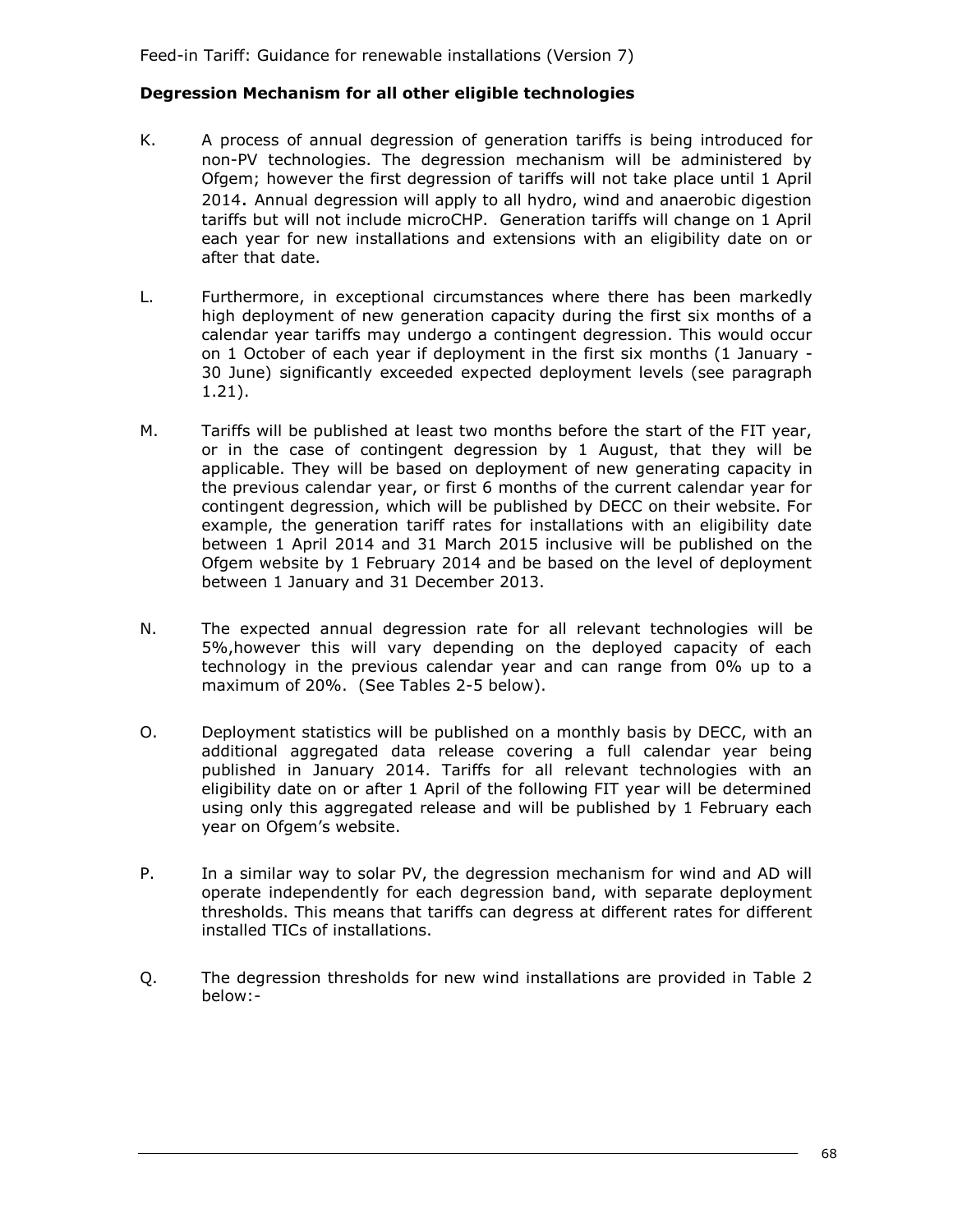| Aggregate Declared<br>Net Capacity of<br>relevant deployment<br>of wind installations<br>with a Declared Net<br>Capacity of up to<br>50kW in preceding<br>calendar year | Degression<br>rate | Aggregate Total<br><b>Installed Capacity</b><br>of relevant<br>deployment of wind<br>installations with a<br><b>Total Installed</b><br>Capacity of greater<br>than 50kW but not<br>exceeding 100kW in<br>preceding calendar<br>year | Degression<br>rate | Aggregate Total<br><b>Installed Capacity</b><br>of relevant<br>deployment of wind<br>installations with a<br>Total Installed<br>Capacity of more<br>than 100kW in<br>preceding calendar<br>year | Degression<br>rate |
|-------------------------------------------------------------------------------------------------------------------------------------------------------------------------|--------------------|-------------------------------------------------------------------------------------------------------------------------------------------------------------------------------------------------------------------------------------|--------------------|-------------------------------------------------------------------------------------------------------------------------------------------------------------------------------------------------|--------------------|
| Not more than<br>3.3MW                                                                                                                                                  | 2.5%               | Not more than<br>3.3MW                                                                                                                                                                                                              | 2.5%               |                                                                                                                                                                                                 | n/a                |
| More than 3.3MW<br>but not more than<br>6.5MW                                                                                                                           | 5.0%               | More than 3.3MW<br>but not more than<br>6.5MW                                                                                                                                                                                       | 5.0%               | Not more than<br>36.7MW                                                                                                                                                                         | 5.0%               |
| More than 6.5MW<br>but not more than<br>13.1MW                                                                                                                          | 10.0%              | More than 6.5MW<br>but not more than<br>13.1MW                                                                                                                                                                                      | 10.0%              | More than 36.7MW<br>but not more than<br>73.4MW                                                                                                                                                 | 10.0%              |
| More than 13.1MW                                                                                                                                                        | 20.0%              | More than 13.1MW                                                                                                                                                                                                                    | 20.0%              | More than 73.4MW                                                                                                                                                                                | 20.0%              |
| NB: Where relevant deployment in the preceding calendar year has not exceeded 36.7MW AND has not                                                                        |                    |                                                                                                                                                                                                                                     |                    |                                                                                                                                                                                                 |                    |

#### **Table 2 Degression thresholds for new wind installations**

exceeded 36.7MW in any preceding calendar year, the degression rate for wind installations with a Total Installed Capacity greater than 1.5MW will be nil.

- R. Generation tariffs for new wind installations with a TIC of greater than 100kW cannot be greater than the tariffs paid to installations with a TIC greater than 15kW but not exceeding 100kW. Should this situation occur following a degression change generation tariffs for those tariff bands for installations with a TIC of greater than 100kW will be pegged to the generation tariff payable for the greater than 15kW but not exceeding 100kW tariff band.
- S. The degression thresholds for new AD installations are provided in Table 3 below:-

# **Table 3 Degression thresholds for new AD installations**

| Aggregate Total Installed Capacity<br>of relevant deployment of AD<br>installations with a Total Installed<br>Capacity of 500kW or less in<br>previous calendar year                                  | Degression<br>rate | Aggregate Total Installed Capacity<br>of relevant deployment of AD<br>installations with a Total Installed<br>Capacity of more than 500kW in<br>previous calendar year | Degression<br>rate |
|-------------------------------------------------------------------------------------------------------------------------------------------------------------------------------------------------------|--------------------|------------------------------------------------------------------------------------------------------------------------------------------------------------------------|--------------------|
| Not more than 2.3MW                                                                                                                                                                                   | 2.5%               | Not more than 19.2MW                                                                                                                                                   | 2.5%               |
| More than 2.3MW but not more than<br>4.5MW                                                                                                                                                            | 5.0%               | More than 19.2MW but not more<br>than 38.4MW                                                                                                                           | 5.0%               |
| More than 4.5MW but not more than<br>9.0MW                                                                                                                                                            | 10.0%              | More than 38.4MW but not more<br>than 76.9MW                                                                                                                           | 10.0%              |
| More than 9.0MW                                                                                                                                                                                       | 20.0%              | More than 76.9MW                                                                                                                                                       | 20.0%              |
| NB: Where relevant deployment in the preceding calendar year has not exceeded 36.7MW AND has not<br>exceeded 36.7MW in any preceding calendar year, the degression rate for wind installations with a |                    |                                                                                                                                                                        |                    |

Total Installed Capacity greater than 1.5MW is nil.

T. Generation tariffs for new AD installations with a TIC of greater than 500kW cannot be greater than the tariff rate for those installations with a TIC greater than 250kW but not exceeding 500kW. Should this situation occur, generation tariffs for those installations with a TIC greater than 500kW will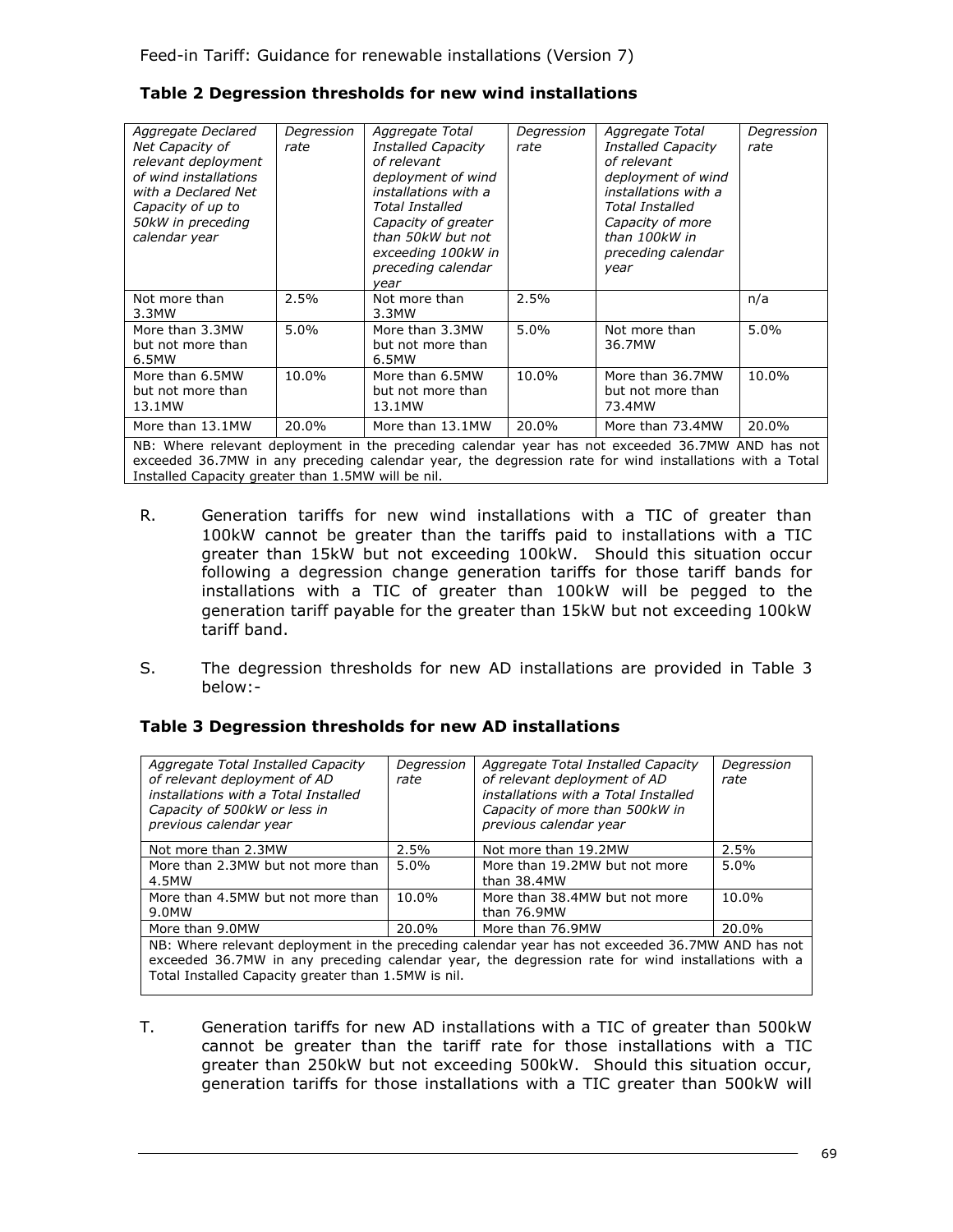Feed-in Tariff: Guidance for renewable installations (Version 7)

be pegged to those tariff rates applicable for installations with a TIC greater than 250kW but not exceeding 500kW.

U. In addition to linking the tariffs payable to the largest AD installations to those in the greater than 250 kW but not exceeding 500kW tariff band, there are further restrictions on tariff values for larger AD installations. Generation tariffs for new AD installations with a TIC of greater than 500kW cannot exceed the maximum tariffs specified in Table 5, adjusted by the Retail Price Index (RPI) over the period beginning on 1 January and ending on 31 December immediately before the commencement of the relevant FIT Year:

### **Table 4 Maximum tariffs for anaerobic digestion installations with a TIC of greater than 500kW**

| Relevant FIT Year                             | Maximum<br>Generation<br>Tariff<br>(p/kWh) |
|-----------------------------------------------|--------------------------------------------|
| FIT Year 6 (1 April 2015-31<br>March 2016)    | 8.51                                       |
| FIT Year 7 and subsequent<br><b>FIT Years</b> | 8.06                                       |

- V. Degression does not apply to microCHP installations. Therefore, generation tariffs are unchanged each year with the exception of adjustment for RPI.
- W. The degression thresholds for new hydro installations are provided in Table 5 below:-

### **Table 5 Degression thresholds for new hydro installations**

| Aggregate Total<br><b>Installed Capacity</b><br>of relevant<br>deployment of<br><b>Hydro Generating</b><br>Stations in<br>preceding calendar<br>year                                                                                                                           | Degression rate |  |  |
|--------------------------------------------------------------------------------------------------------------------------------------------------------------------------------------------------------------------------------------------------------------------------------|-----------------|--|--|
| Not more than<br>12.5MW                                                                                                                                                                                                                                                        | 2.5%            |  |  |
| More than 12.5MW<br>but not more than<br>25MW                                                                                                                                                                                                                                  | 5.0%            |  |  |
| More than 25MW<br>but not more than<br>50.1MW                                                                                                                                                                                                                                  | 10.0%           |  |  |
| More than 50.1MW                                                                                                                                                                                                                                                               | 20.0%           |  |  |
| NB: Where relevant deployment in the<br>preceding calendar year has not exceeded<br>25MW AND has not exceeded 25MW in<br>preceding calendar year,<br>the<br>anv<br>degression rate for hydro installations with<br>a Total Installed Capacity greater than<br>2MW will be nil. |                 |  |  |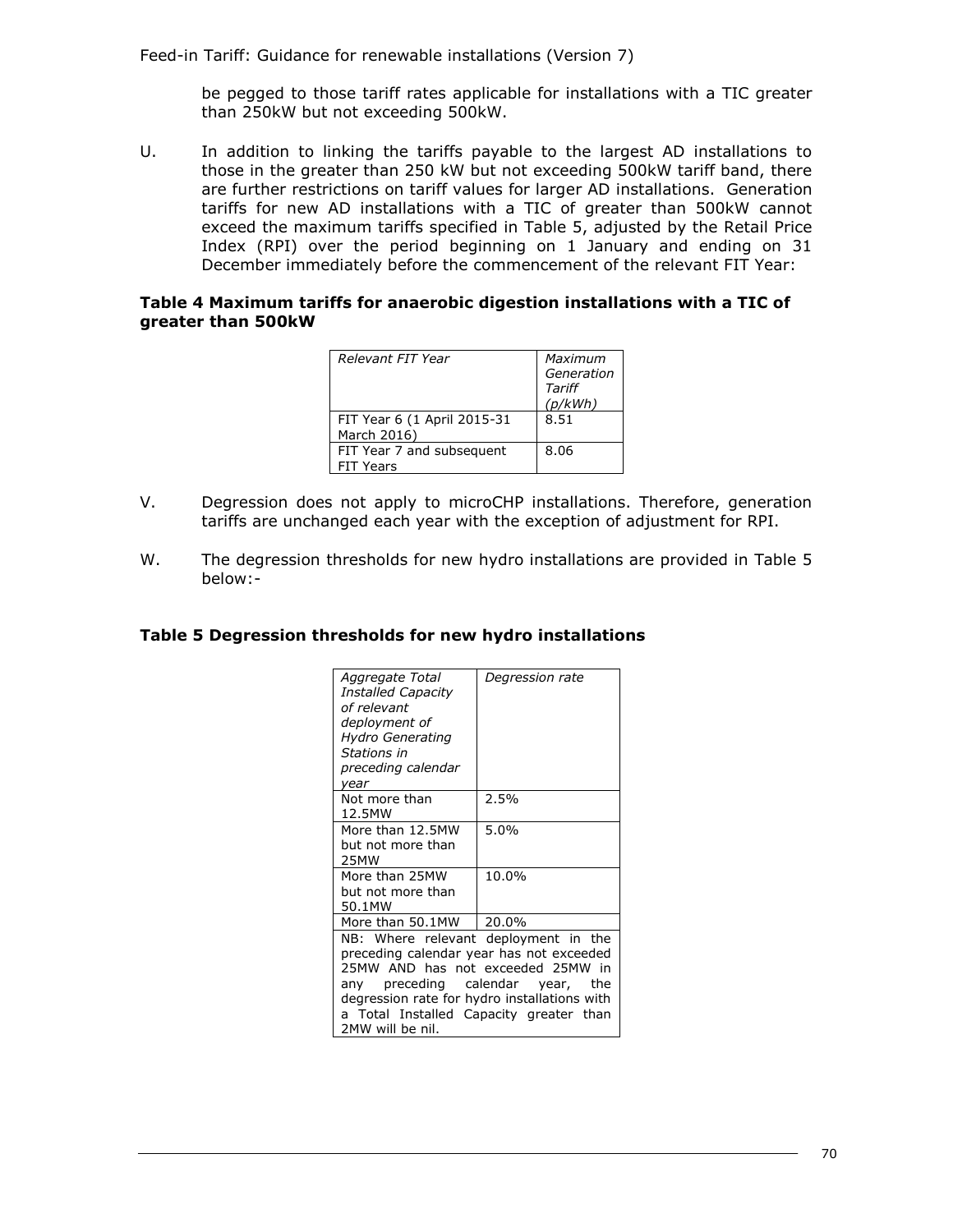Feed-in Tariff: Guidance for renewable installations (Version 7)

### Contingent (six-monthly) Degression

- X. Contingent degression would take place on 1 October and would apply only to those technologies or tariff bands where deployment between 1 January and 30 June that year had exceeded published thresholds (see Tables 6 - 8). If this were to take place, new installations and extensions (of the affected technology/tariff band) with an eligibility date on or after 1 October would be affected.
- Y. In addition to deployment statistics being published by DECC on a monthly basis an additional aggregated data release covering the first six months of the calendar year will be published during July. Only this aggregated release would be used to determine whether contingent degression should take place. Any tariff changes that would be required would be published on the Ofgem website no later than 1 August.

## **Table 6 Mid-year degression thresholds for new hydro installations**

| Aggregate capacity<br>of relevant half-year       | Degression<br>rate |
|---------------------------------------------------|--------------------|
| deployment of Hydro<br><b>Generating Stations</b> |                    |
| More than 16.5MW                                  | 5.0%               |
| but not more than                                 |                    |
| 33.1MW                                            |                    |
| More than 33.1MW                                  | 10.0%              |

### **Table 7 Mid-year degression thresholds for new wind installations**

| Aggregate capacity of<br>relevant half-year<br>deployment of wind<br>installations with a<br>declared net capacity of<br>100kW or less | Degression<br>rate | Aggregate capacity of<br>relevant half-year<br>deployment of wind<br>installations with a<br>declared net capacity<br>of more than 100kW | Degression<br>rate |
|----------------------------------------------------------------------------------------------------------------------------------------|--------------------|------------------------------------------------------------------------------------------------------------------------------------------|--------------------|
| More than 4.3MW but<br>not more than 8.6MW                                                                                             | $5.0\%$            | More than 24.2MW but<br>not more than 48.5MW                                                                                             | 5.0%               |
| More than 8.6MW                                                                                                                        | 10.0%              | More than 48.5MW                                                                                                                         | 10.0%              |

### **Table 8 Mid-year degression thresholds for new anaerobic digestion installations**

| Aggregate capacity of<br>relevant half-year<br>deployment of<br>anaerobic digestion<br>installations with a<br>declared net capacity<br>of 500kW or less | Degression<br>rate | Aggregate capacity of<br>relevant half-year<br>deployment of<br>anaerobic digestion<br>installations with a<br>declared net capacity of<br>more than 500kW | Degression<br>rate |
|----------------------------------------------------------------------------------------------------------------------------------------------------------|--------------------|------------------------------------------------------------------------------------------------------------------------------------------------------------|--------------------|
| More than 3.0MW but<br>not more than 5.9MW                                                                                                               | 5.0%               | More than 25.4MW but<br>not more than 50.7MW                                                                                                               | $5.0\%$            |
| More than 5.9MW                                                                                                                                          | 10.0%              | More than 50.7MW                                                                                                                                           | 10.0%              |

2. The schedule for publication of the degression tariff table will be published on the Ofgem website. $83$ 

l 83[www.ofgem.gov.uk/FITs](http://www.ofgem.gov.uk/FITs)